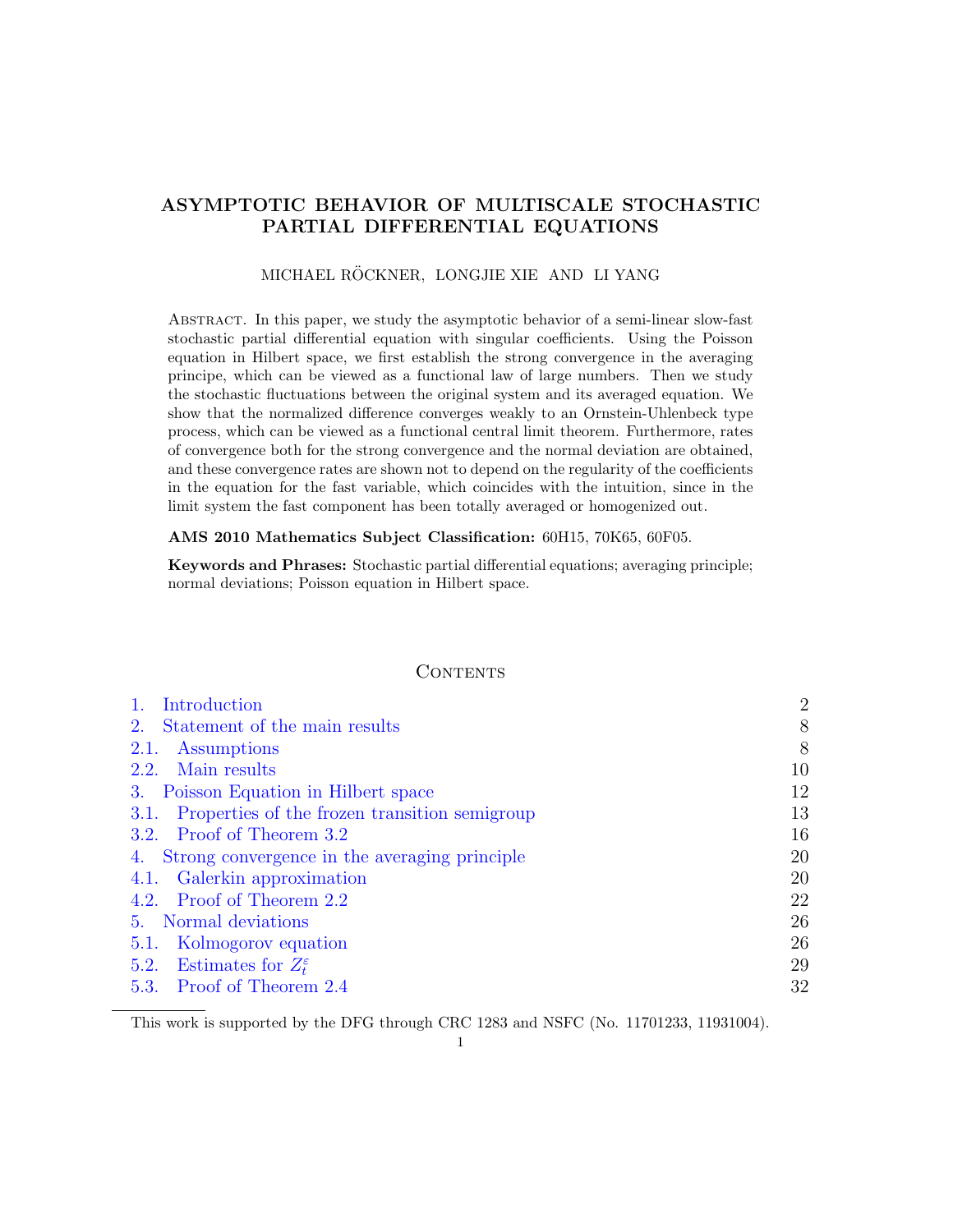# [6. Appendix](#page-37-0) 38 [References](#page-42-0) 43

#### 1. INTRODUCTION

<span id="page-1-0"></span>Consider the following fully coupled slow-fast stochastic partial differential equation (SPDE for short) in  $H_1 \times H_2$ :

<span id="page-1-1"></span>
$$
\begin{cases} dX_t^{\varepsilon} = AX_t^{\varepsilon}dt + F(X_t^{\varepsilon}, Y_t^{\varepsilon})dt + dW_t^1, & X_0^{\varepsilon} = x \in H_1, \\ dY_t^{\varepsilon} = \varepsilon^{-1}BY_t^{\varepsilon}dt + \varepsilon^{-1}G(X_t^{\varepsilon}, Y_t^{\varepsilon})dt + \varepsilon^{-1/2}dW_t^2, & Y_0^{\varepsilon} = y \in H_2, \end{cases}
$$
(1.1)

where  $H_1, H_2$  are two Hilbert spaces,  $A : \mathcal{D}(A) \subset H_1 \to H_1$  and  $B : \mathcal{D}(B) \subset H_2 \to H_2$ are linear operators,  $F: H_1 \times H_2 \to H_1$  and  $G: H_1 \times H_2 \to H_2$  are reaction coefficients,  $W_t^1$  and  $W_t^2$  are mutually independent  $H_1$ - and  $H_2$ -valued  $(\mathscr{F}_t)$ -Wiener processes both defined on some probability space  $(\Omega, \mathscr{F}, \mathbb{P})$  with a normal filtration  $(\tilde{\mathscr{F}}_t)_{t\geqslant0}$ , and the small parameter  $0 < \varepsilon \ll 1$  represents the separation of time scales between the slow process  $X_t^{\varepsilon}$  (which can be thought of as the mathematical model for a phenomenon appearing at the natural time scale) and the fast motion  $Y_t^{\varepsilon}$  (with time order  $1/\varepsilon$ , which can be interpreted as the fast environment). Such multi-scale models appear frequently in many real-world dynamical systems. Typical examples include climate weather interactions (see e.g.  $[32, 34]$  $[32, 34]$  $[32, 34]$ ), macro-molecules (see e.g.  $[3, 29]$  $[3, 29]$  $[3, 29]$ ), geophysical fluid flows (see e.g.  $[22]$ ), stochastic volatility in finance (see e.g.  $[20]$ ), etc. However, it is often too difficult to analyze or simulate the underlying system [\(1.1\)](#page-1-1) directly due to the two widely separated time scales and the cross interactions between the slow and fast modes. Thus a simplified equation which governs the evolution of the system over a long time scale is highly desirable and is quite important for applications.

It is known that under suitable regularity assumptions on the coefficients, the slow process  $X_t^{\varepsilon}$  will converge strongly (in the  $L^2(\Omega)$ -sense) to the solution of the following reduced equation:

$$
d\bar{X}_t = A\bar{X}_t dt + \bar{F}(\bar{X}_t) dt + dW_t^1, \quad \bar{X}_0 = x \in H_1,
$$
\n(1.2)

where the averaged coefficient is given by

<span id="page-1-4"></span><span id="page-1-3"></span><span id="page-1-2"></span>
$$
\bar{F}(x) := \int_{H_2} F(x, y) \mu^x(\mathrm{d}y),\tag{1.3}
$$

and  $\mu^x(dy)$  is the unique invariant measure of the process  $Y_t^x$ , which is the solution of the frozen equation

$$
dY_t^x = BY_t^x dt + G(x, Y_t^x) dt + dW_t^2, \quad Y_0^x = y \in H_2.
$$
\n(1.4)

The effective system  $(1.2)$  then captures the essential dynamics of the system  $(1.1)$ , which does not depend on the fast variable any more and thus is much simpler than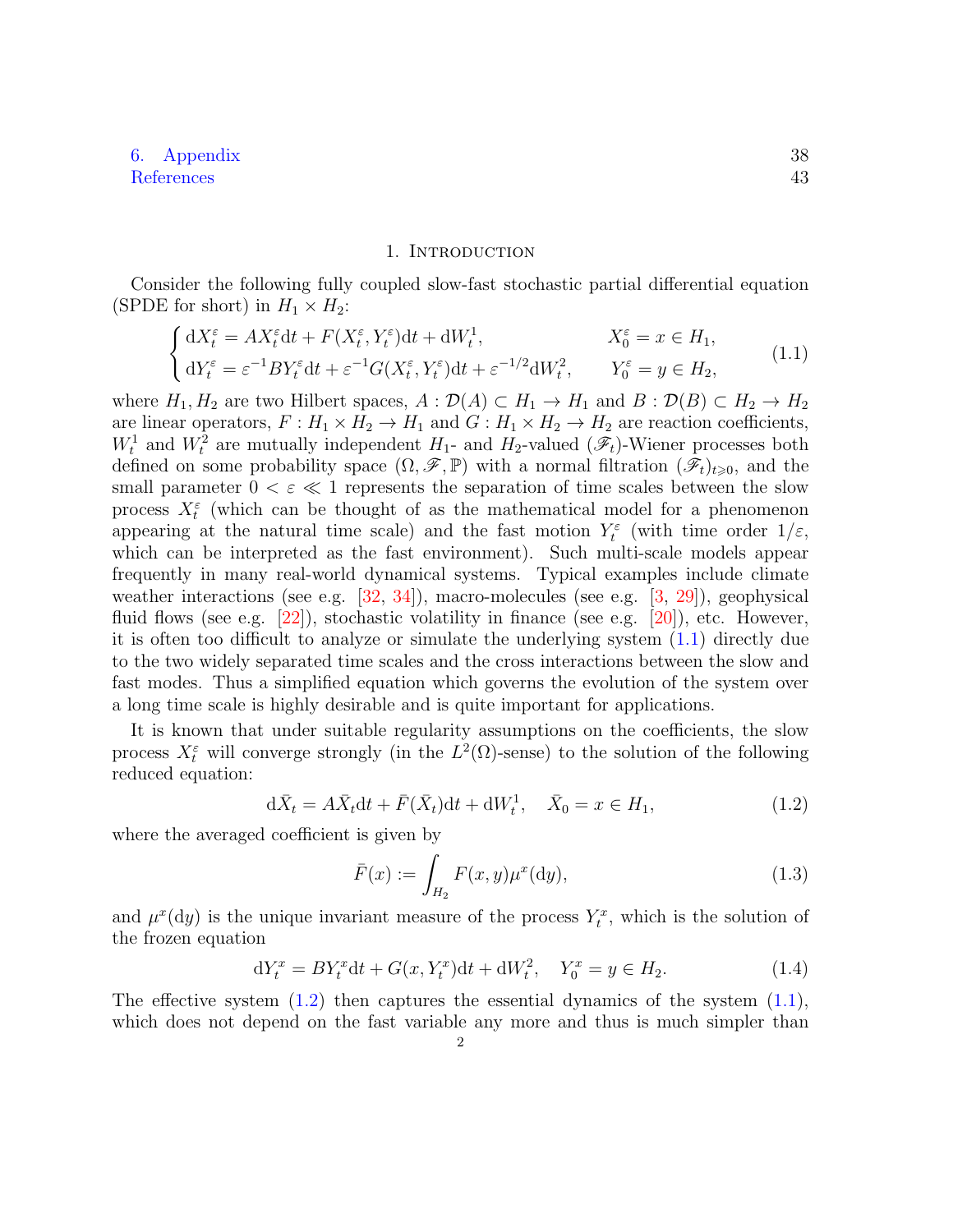SPDE [\(1.1\)](#page-1-1). This theory, known as the averaging principle, was first developed for deterministic systems by Bogoliubov [\[8\]](#page-42-2), and extended to stochastic differential equations (SDEs for short) by Khasminskii [\[30\]](#page-43-5). In the past decades, the averaging principle for systems with a finite number of degrees of freedom has been intensively studied, see e.g. [\[2,](#page-42-3) [24,](#page-43-6) [25,](#page-43-7) [31,](#page-43-8) [41\]](#page-43-9) and the references therein. Passing from the finite dimensional to the infinite dimensional setting is more difficult, and the existing results in the literature are relatively few. In [\[13\]](#page-42-4), Cerrai and Freidlin proved the averaging principle for slowfast stochastic reaction-diffusion system where there is no noise in the slow equation. Later, Cerrai [\[10,](#page-42-5) [12\]](#page-42-6) generalized this result to general reaction-diffusion equations with multiplicative noise and coefficients of polynomial growth, see also  $[14, 18, 21]$  $[14, 18, 21]$  $[14, 18, 21]$  $[14, 18, 21]$  $[14, 18, 21]$  for further developments. We also mention that in these results, no rates of convergence in terms of  $\varepsilon \to 0$  are provided. But for numerical purposes, it is important to know the rate of convergence of the slow variable to the effective dynamic. The main motivation comes from the well-known Heterogeneous Multi-scale Methods used to approximate the slow component in system  $(1.1)$ , see e.g. [\[5,](#page-42-9) [19,](#page-42-10) [33\]](#page-43-11). In this direction, Bréhier [\[4\]](#page-42-11) first studied the rates of strong convergence for the averaging principle of SPDEs with noise only in the fast motion, and  $(\frac{1}{2})$ -order of convergence is obtained. Extensions to general stochastic reaction-diffusion equations are made in  $[42]$ , and  $\frac{1}{2}$ -order of convergence is obtained. For more recent results, we refer the interested readers to the work [\[7\]](#page-42-12) and the references therein.

The strong convergence in the averaging principle can be viewed as a functional law of large numbers. Once we obtain the validity of the averaging principle, it is natural to go one step further to consider the functional central limit theorem. Namely, to study the small fluctuations of the original system  $(1.1)$  around its averaged equation  $(1.2)$ . To leading order, these fluctuations can be captured by characterizing the asymptotic behavior of the normalized difference

<span id="page-2-0"></span>
$$
Z_t^{\varepsilon} := \frac{X_t^{\varepsilon} - \bar{X}_t}{\sqrt{\varepsilon}}\tag{1.5}
$$

as  $\varepsilon$  tends to 0. Under extra assumptions, the deviation process  $Z_t^{\varepsilon}$  is known to converge weakly (in the distribution sense) towards a Gaussian process  $\overline{Z_t}$ , whose covariance can be described explicitly. Such result, also known as the Gaussian approximation, is closely related to the homogenization for solutions of partial differential equations with singularly perturbed terms, which has its own interest in the theory of PDEs, see e.g. [\[26,](#page-43-13) [27\]](#page-43-14). For the study of normal deviations of multi-scale SDEs, we refer the readers to the fundamental paper by Khasminskii [\[30\]](#page-43-5), see also [\[36,](#page-43-15) [37,](#page-43-16) [40\]](#page-43-17) for further developments. In the infinite dimensional situation, as far as we know, there exist only two papers. Cerrai [\[11\]](#page-42-13) studied the normal deviations for slow-fast SPDEs in a special case, i.e., a deterministic reaction-diffusion equation with one dimensional space variable perturbed by a fast motion. Later, this was generalized to general stochastic reaction-diffusion equations by Wang and Roberts [\[42\]](#page-43-12). In both papers the methods of proof are based on the time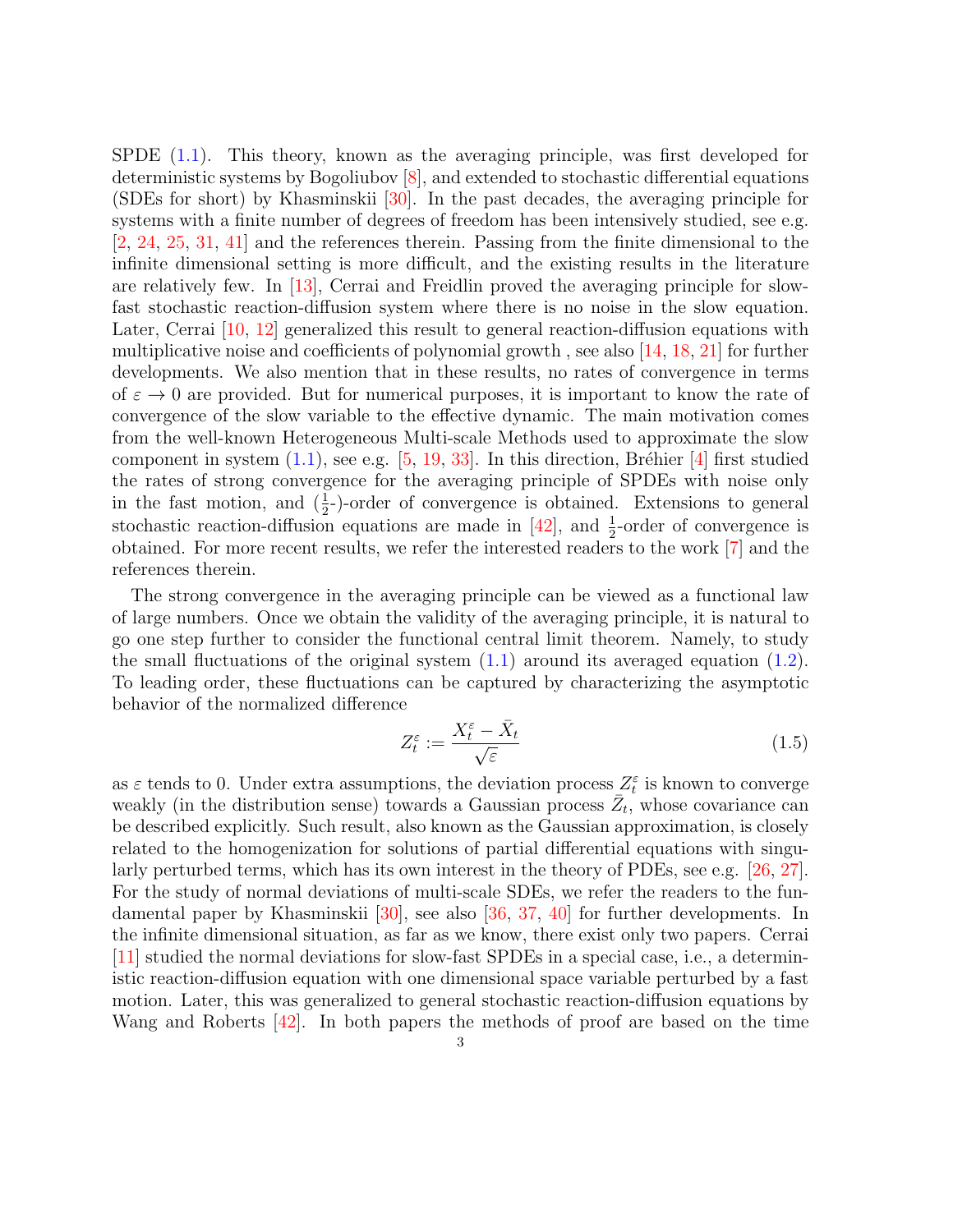discretisation procedure which involve some complicated tightness arguments. We point out that besides having intrinsic interest, the functional central limit theorem is also useful in applications. In particular, we can get the formal asymptotic expansion

$$
X_t^{\varepsilon} \stackrel{\mathcal{D}}{\approx} \bar{X}_t + \sqrt{\varepsilon} \bar{Z}_t,
$$

where  $\stackrel{\mathcal{D}}{\approx}$  means approximate equality of probability distributions. Such expansion has been introduced in the context of stochastic climate models. In physics this is also called the Van Kampen's scheme (see e.g.  $[1, 28]$  $[1, 28]$  $[1, 28]$ ), which provides better approximations for the original system  $(1.1)$ .

In the present paper, we shall first establish a stronger convergence result in the averaging principle for SPDE [\(1.1\)](#page-1-1). More precisely, we show that for any  $T > 0, q \geq 1$ and  $\gamma \in [0, 1/2)$ , there exists a constant  $C_T > 0$  such that

$$
\sup_{t \in [0,T]} \mathbb{E} \| (-A)^\gamma (X_t^\varepsilon - \bar{X}_t) \|^q \leqslant C_T \, \varepsilon^{\frac{q}{2}},
$$

see Theorem [2.2](#page-9-1) below. Compared with the existing results in the literature, we assume that the coefficients are only Hölder continuous with respect to the fast variable, and we obtain not only the strong convergence in  $L^q(\Omega)$ -sense with any  $q \geq 1$ , but also in  $\|\cdot\|_{(-A)^{\gamma}}$  norm with any  $\gamma \in [0, 1/2)$ , which is particularly interesting for SPDEs in comparison with the finite dimensional setting since A is an unbounded operator. Moreover, the  $\frac{1}{2}$ -order rate of convergence is also obtained, which is known to be optimal (when  $\gamma = 0$ ). In particular, we show that the convergence rate does not depend on the regularity of the coefficients with respect to the fast variable. This coincides with the intuition, since in the limit equation the fast component has been totally averaged out. We point out that the strong convergence of  $(-A)^{\gamma} X_t^{\varepsilon}$  to  $(-A)^{\gamma} \bar{X}_t$  will play an important role below in our study of the homogenization behavior for the normalized difference  $Z_t^{\varepsilon}$ . Furthermore, the index  $\gamma < 1/2$  should be the best possible, see Remark [2.3](#page-9-2) for more detailed explanations.

The argument we shall use to establish the above strong convergence is different from those in  $\left[4, 10, 12, 13, 14, 18, 21, 42\right]$  $\left[4, 10, 12, 13, 14, 18, 21, 42\right]$  $\left[4, 10, 12, 13, 14, 18, 21, 42\right]$  $\left[4, 10, 12, 13, 14, 18, 21, 42\right]$  $\left[4, 10, 12, 13, 14, 18, 21, 42\right]$  $\left[4, 10, 12, 13, 14, 18, 21, 42\right]$  $\left[4, 10, 12, 13, 14, 18, 21, 42\right]$  $\left[4, 10, 12, 13, 14, 18, 21, 42\right]$  $\left[4, 10, 12, 13, 14, 18, 21, 42\right]$  $\left[4, 10, 12, 13, 14, 18, 21, 42\right]$  $\left[4, 10, 12, 13, 14, 18, 21, 42\right]$  $\left[4, 10, 12, 13, 14, 18, 21, 42\right]$  $\left[4, 10, 12, 13, 14, 18, 21, 42\right]$  $\left[4, 10, 12, 13, 14, 18, 21, 42\right]$  $\left[4, 10, 12, 13, 14, 18, 21, 42\right]$ , where the classical Khasminskii's time discretisation procedure is used. Our method is based on the Poisson equation. More precisely, consider the following Poisson equation in the Hilbert space  $H_1 \times H_2$ :

<span id="page-3-0"></span>
$$
\mathcal{L}_2(x, y)\psi(x, y) = -\phi(x, y), \quad y \in H_2,\tag{1.6}
$$

where  $\mathcal{L}_2(x, y)$  is an ergodic elliptic operator with respect to the y variable (see [\(2.6\)](#page-10-1) below),  $x \in H_1$  is regarded as a parameter, and  $\phi : H_1 \times H_2 \to \mathbb{R}$  is a measurable function. Such kind of equation, i.e., with a parameter and in the whole space (without boundary condition), has been studied only relatively recently and is now realized to be very important in the theory of limit theorems in probability theory and numerical approximation for time-averaging estimators and invariant measures, see e.g. [\[35,](#page-43-19) [39\]](#page-43-20). In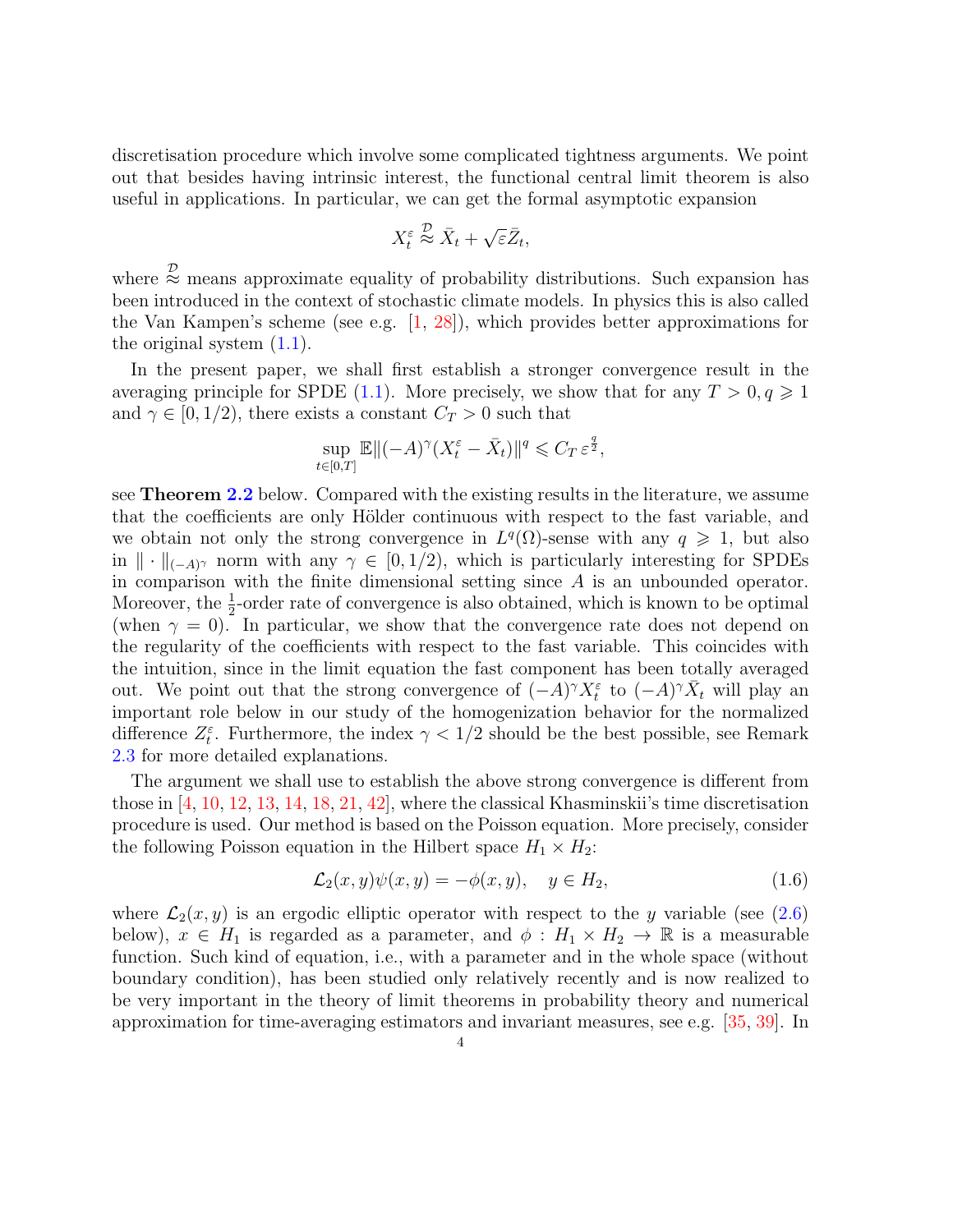the finite dimensional situation, equations of the form  $(1.6)$  have been studied in a series of papers by Pardoux and Veretennikov [\[36,](#page-43-15) [37,](#page-43-16) [38\]](#page-43-21), see also [\[40\]](#page-43-17) and the references therein for further developments. Undoubtedly, extension to the infinite dimensional setting will be more difficult due to the unboundedness of the involved linear operators. In the recent work [\[7\]](#page-42-12), the author studies the rate of convergence in the averaging principle for slowfast SPDEs with regular coefficients by assuming the solvability of the corresponding Poisson equation as well as regularity properties of the solutions. In addition, the SPDE considered therein is not fully coupled, i.e., the fast component  $Y_t^{\varepsilon}$  does not depend on the slow process  $X_t^{\varepsilon}$ , and the two Hilbert spaces  $H_1$ ,  $H_2$  and the unbounded operators A, B are assumed to be the same, which are used in the whole proof in an essential way. Here, we shall establish the well-posedness of the Poisson equation [\(1.6\)](#page-3-0) with only Hölder coefficients and in general Hilbert spaces  $H_1 \times H_2$ , and study the regularity properties of the unique solution with respect to both the y-variable and the parameter x, see **Theorem [3.2](#page-11-1)** below, which should be of independent interest. Then, we use the Poisson equation to derive a strong fluctuation estimate (see Lemma [4.2\)](#page-21-1) for an integral functional of the slow-fast  $S$ PDE  $(1.1)$ . The strong convergence in the averaging principle with optimal rate of convergence then follows directly. In addition, we also provide a simple way to verify the regularity of the averaged coefficients by using Theorem [3.2](#page-11-1) (see Lemma [3.7](#page-18-0) below), which is a separate problem that one always encounters in the study of averaging principles, central limit theorems, homogenization and other limit theorems.

Next, we proceed to study the small fluctuations of the slow process  $X_t^{\varepsilon}$  around its averaged motion  $\bar{X}_t$ . Recall that  $Z_t^{\varepsilon}$  is defined by [\(1.5\)](#page-2-0). In view of [\(1.1\)](#page-1-1) and [\(1.2\)](#page-1-2), we have

$$
dZ_t^{\varepsilon} = AZ_t^{\varepsilon} dt + \frac{1}{\sqrt{\varepsilon}} \Big[ F(X_t^{\varepsilon}, Y_t^{\varepsilon}) - \bar{F}(\bar{X}_t) \Big] dt
$$
  
= 
$$
AZ_t^{\varepsilon} dt + \frac{1}{\sqrt{\varepsilon}} \Big[ \bar{F}(X_t^{\varepsilon}) - \bar{F}(\bar{X}_t) \Big] dt + \frac{1}{\sqrt{\varepsilon}} \delta F(X_t^{\varepsilon}, Y_t^{\varepsilon}) dt,
$$
 (1.7)

where

<span id="page-4-1"></span><span id="page-4-0"></span>
$$
\delta F(x, y) := F(x, y) - \bar{F}(x). \tag{1.8}
$$

We demonstrate that  $Z_t^{\varepsilon}$  converges weakly to an Ornstein-Uhlenbeck type process  $\bar{Z}_t$ which satisfies the following linear SPDE:

$$
\mathrm{d}\bar{Z}_t = A\bar{Z}_t \mathrm{d}t + D_x \bar{F}(\bar{X}_t).\bar{Z}_t \mathrm{d}t + \sigma(\bar{X}_t) \mathrm{d}\tilde{W}_t,
$$

where  $\tilde{W}_t$  is another cylindrical Wiener process which is independent of  $W_t^1$ , and the diffusion coefficient  $\sigma$  is Hilbert-Schmidt operator valued and given by [\(2.8\)](#page-10-2), see The-orem [2.4](#page-10-0) below. Compared with  $[11, 42]$  $[11, 42]$  $[11, 42]$ , our system  $(1.1)$  is more general, and the coefficients are assumed to be only Hölder continuous with respect to the fast variable, and we provide a more precise formula for the new diffusion coefficient  $\sigma$ . Moreover,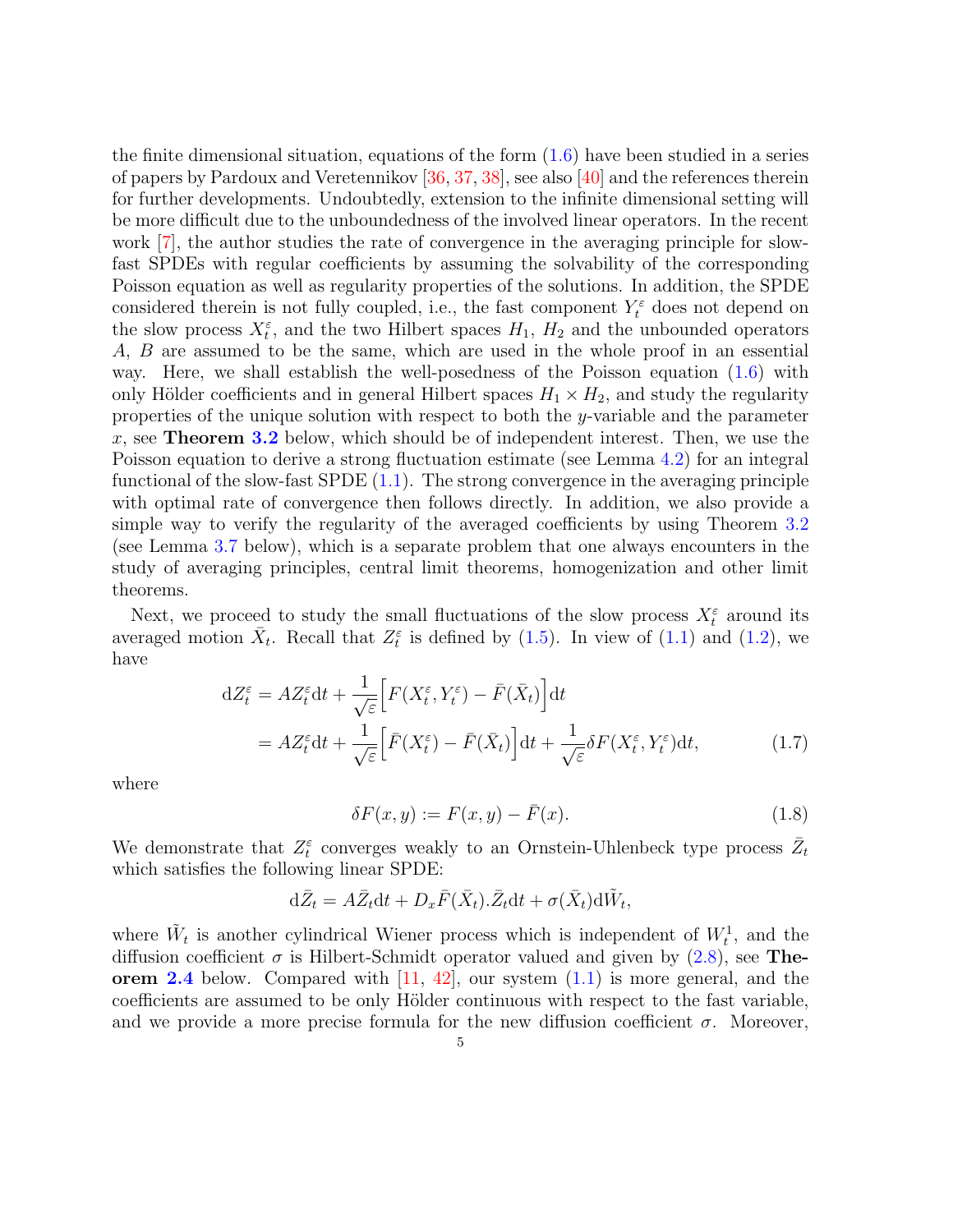the arguments we use to prove the above convergence is different from [\[11,](#page-42-13) [42\]](#page-43-12), and in addition the rate of convergence is obtained, which does not depends on the regularity of the coefficients with respect to the fast variable.

It turns out that our method to prove the above functional central limit theorem is closely and universally connected with the proof of the strong convergence in the averaging principle. Namely, we shall first use the result on the Poisson equation [\(1.6\)](#page-3-0) established in Theorem [3.2](#page-11-1) to derive some weak fluctuation estimates (see Lemma [5.5\)](#page-32-0) for an integral functional involving the processes  $(X_t^{\varepsilon}, Y_t^{\varepsilon})$  and  $Z_t^{\varepsilon}$ . Combining with the Kolmogorov equation associated with the process  $(\bar{X}_t, \bar{Z}_t)$ , we prove the weak convergence of  $Z_t^{\varepsilon}$  to  $\bar{Z}_t$  directly. Here, we note that the whole system of equations satisfied by  $(\bar{X}_t, \bar{Z}_t)$  is an SPDE with multiplicative noise. Even though infinite dimensional Kolmogorov equations with nonlinear diffusion coefficients have been studied very recently in  $[6]$ , the regularity of the solutions obtained therein are not sufficient for our purpose. Thus, we derive some better regularity for the solution with respect to the z variable (see Theorem [5.1](#page-26-0) below), and develop a trick in the proof of Theorem [2.4](#page-10-0) to avoid using the regularity for the solution with respect to the  $x$  variable. It will be quite easy to capture the structure of the homogenization limit  $\overline{Z}_t$  from our proof. Furthermore, our approach can also be adapted to study the normal deviations for other classes of multi-scale SPDEs. We shall address these problems in future works.

The rest of this paper is organized as follows. In Section 2, we introduce some assumptions and state our main results. Section 3 is devoted to study the Poisson equation in Hilbert spaces. Then, we prove the strong convergence result, Theorem [2.2,](#page-9-1) and the normal deviation result, Theorem [2.4,](#page-10-0) in Section 4 and Section 5, respectively. Finally, in the Appendix we prove some necessary estimates for the solution of the multiscale system [\(1.1\)](#page-1-1), which are slight generalizations of the existing results in the literature. Throughout this paper, the letter  $C$  with or without subscripts will denote a positive constant, whose value may change in different places, and whose dependence on parameters can be traced from the calculations.

Notations: To end this section, we introduce some notations, which will be used throughout this paper. Let  $H_1, H_2$  and H be three Hilbert spaces endowed with the scalar products  $\langle \cdot, \cdot \rangle_1$ ,  $\langle \cdot, \cdot \rangle_2$  and  $\langle \cdot, \cdot \rangle_H$ , respectively. The corresponding norms will be denoted by  $\|\cdot\|_1, \|\cdot\|_2$  and  $\|\cdot\|_H$ . We use  $\mathscr{L}(H_1, H_2)$  to denote the space of all linear and bounded operators from  $H_1$  to  $H_2$ . If  $H_1 = H_2$ , we write  $\mathscr{L}(H_1) = \mathscr{L}(H_1, H_1)$  for simplicity. Recall that an operator  $Q \in \mathcal{L}(H)$  is called Hilbert-Schmidt if

$$
||Q||_{\mathscr{L}_2(H)}^2 := Tr(QQ^*) < +\infty.
$$

We shall denote the space of all Hilbert-Schmidt operators on H by  $\mathscr{L}_2(H)$ .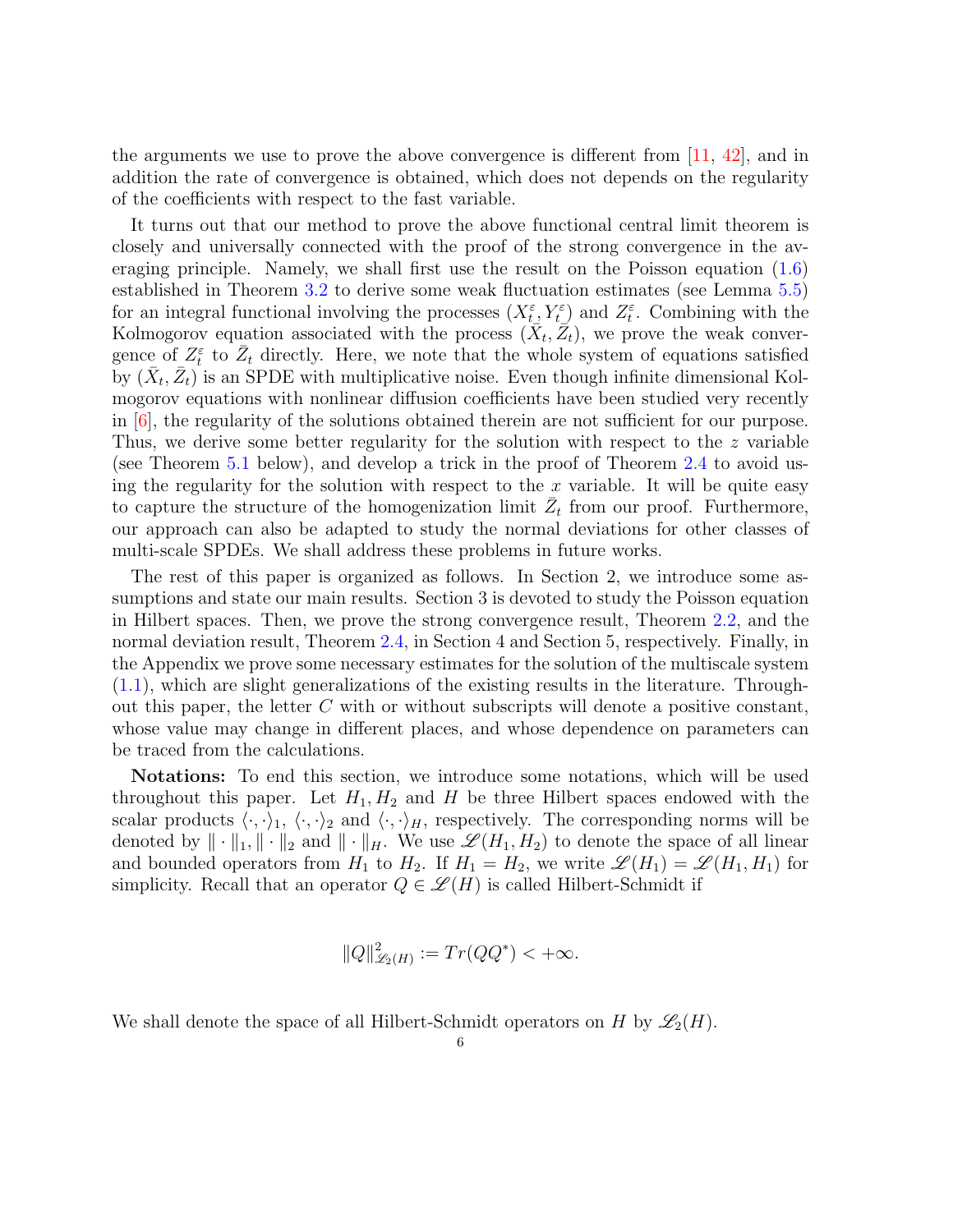For any  $x \in H_1$ ,  $y \in H_2$  and  $\phi : H_1 \times H_2 \to H$ , we say that  $\phi$  is Gâteaux differentiable at x if there exists a  $D_x \phi(x, y) \in \mathscr{L}(H_1, H)$  such that for all  $h_1 \in H_1$ ,

$$
\lim_{\tau \to 0} \frac{\phi(x + \tau h_1, y) - \phi(x, y)}{\tau} = D_x \phi(x, y).h_1.
$$

If in addition

$$
\lim_{\|h_1\|_1\to 0} \frac{\|\phi(x+h_1,y)-\phi(x,y)-D_x\phi(x,y).h_1\|_H}{\|h_1\|_1} = 0,
$$

 $\phi$  is called Fréchet differentiable at x. Similarly, for any  $k \geqslant 2$  we can define the k times Gâteaux and Fréchet derivative of  $\phi$  at x, and we will identify the higher order derivative  $D_x^k \phi(x, y)$  with a linear operator in  $\mathscr{L}^k(H_1, H) := \mathscr{L}(H_1, \mathscr{L}^{(k-1)}(H_1, H))$ , endowed with the operator norm

$$
||D_x^k \phi(x,y)||_{\mathscr{L}^k(H_1,H)} := \sup_{||h_1||_1 \leq 1, ||h_2||_1 \leq 1, \dots, ||h_k||_1 \leq 1, ||h||_H \leq 1} \langle D_x^k \phi(x,y) \cdot (h_1, h_2, \dots, h_k), h \rangle_H.
$$

In the same way, we define the Gâteaux and Fréchet derivatives of  $\phi$  with respect to the y variable, and we have  $D_y\phi(x,y) \in \mathscr{L}(H_2,H)$ , and for  $k \geq 2$ ,  $D_y^k\phi(x,y) \in \mathscr{L}^k(H_2,H) :=$  $\mathscr{L}(H_2, \mathscr{L}^{(k-1)}(H_2, H)).$ 

We will denote by  $L_p^{\infty}(H_1 \times H_2, H)$  the space of all measurable maps  $\phi: H_1 \times H_2 \to H$ with linear growth in x and polynomial growth in y, i.e., there exists a constant  $p \geq 1$ such that

$$
\|\phi\|_{L_p^{\infty}(H)} := \sup_{(x,y)\in H_1\times H_2} \frac{\|\phi(x,y)\|_H}{1 + \|x\|_1 + \|y\|_2^p} < \infty.
$$

For  $k \in \mathbb{N}$ , the space  $C_p^{k,0}(H_1 \times H_2, H)$  contains all maps  $\phi \in L_p^{\infty}(H_1 \times H_2, H)$  which are k times Gâteaux differentiable at any  $x \in H_1$  and

$$
\|\phi\|_{C^{k,0}_p(H)}:=\sup_{(x,y)\in H_1\times H_2}\frac{\sum\limits_{\ell=1}^k\|D^{\ell}_x\phi(x,y)\|_{\mathscr{L}^{\ell}(H_1,H)}}{1+\|y\|_2^p}<\infty.
$$

Similarly, the space  $C_p^{0,k}(H_1 \times H_2, H)$  consists of all maps  $\phi \in L_p^{\infty}(H_1 \times H_2, H)$  which are k times Gâteaux differentiable at any  $y \in H_2$  and

<span id="page-6-0"></span>
$$
\|\phi\|_{C_p^{0,k}(H)} := \sup_{(x,y)\in H_1\times H_2} \frac{\sum_{\ell=1}^k \|D_y^{\ell}\phi(x,y)\|_{\mathscr{L}^{\ell}(H_2,H)}}{1 + \|x\|_1 + \|y\|_2^p} < \infty.
$$
 (1.9)

We also introduce the space  $\mathbb{C}_p^{0,k}(H_1 \times H_2, H)$  consisting of all maps which are k times Fréchet differentiable at any  $y \in H_2$  and satisfies [\(1.9\)](#page-6-0). For  $k, \ell \in \mathbb{N}$ , let  $C_p^{k,\ell}(H_1 \times H_2, H)$ be the space of all maps satisfying

$$
\|\phi\|_{C_p^{k,\ell}(H)} := \|\phi\|_{L_p^{\infty}(H)} + \|\phi\|_{C_p^{k,0}(H)} + \|\phi\|_{C_p^{0,\ell}(H)} < \infty,
$$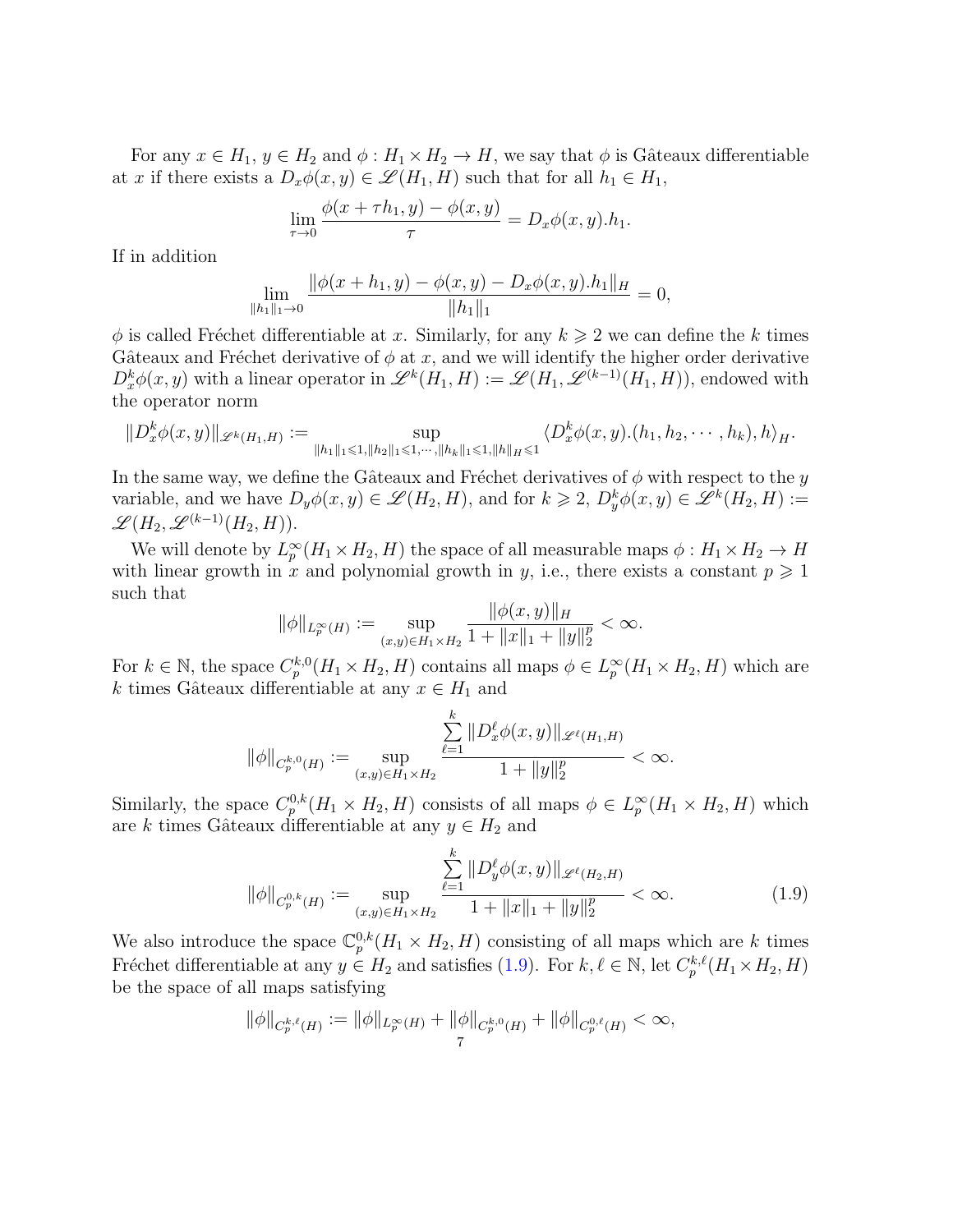and for  $\eta \in (0,1)$ , we use  $C_p^{k,\eta}(H_1 \times H_2, H)$  to denote the subspace of  $C_p^{k,0}(H_1 \times H_2, H)$ consisting of all maps such that

$$
\|\phi(x,y_1)-\phi(x,y_2)\|_H\leq C_0\|y_1-y_2\|_2^{\eta}\big(1+\|x\|_1+\|y_1\|_2^p+\|y_2\|_2^p\big).
$$

When the subscript  $p$  is replaced by  $b$  in the notations for above spaces, we mean that the map itself and its derivatives are all bounded. When  $H = \mathbb{R}$ , we will omit the letter H in the above notations for simplicity.

### 2. Statement of the main results

<span id="page-7-1"></span><span id="page-7-0"></span>2.1. Assumptions. For  $i = 1, 2$ , let  $\{e_{i,n}\}_{n \in \mathbb{N}}$  be a complete orthonormal basis of  $H_i$ . We assume that the two unbounded linear operators A and B, with domains  $\mathcal{D}(A)$  and  $\mathcal{D}(B)$ , satisfy the following condition:

(A1): There exist non-decreasing sequences of real positive numbers  $\{\alpha_n\}_{n\in\mathbb{N}}$  and  $\{\beta_n\}_{n\in\mathbb{N}}$ 

such that

$$
Ae_{1,n} = -\alpha_n e_{1,n}, \quad Be_{2,n} = -\beta_n e_{2,n}, \quad \forall n \in \mathbb{N}.
$$

In this setting, the powers of  $-A$  and  $-B$  can be easily defined as follows: for any  $\theta \in [0,1],$ 

$$
(-A)^{\theta}x := \sum_{n \in \mathbb{N}} \alpha_n^{\theta} \langle x, e_{1,n} \rangle_1 e_{1,n} \quad \text{and} \quad (-B)^{\theta}y := \sum_{n \in \mathbb{N}} \beta_n^{\theta} \langle y, e_{2,n} \rangle_2 e_{2,n},
$$

with domains

$$
\mathcal{D}((-A)^{\theta}) := \left\{ x \in H_1 : ||x||_{(-A)^{\theta}}^2 := \sum_{n \in \mathbb{N}} \alpha_n^{2\theta} \langle x, e_{1,n} \rangle_1^2 < \infty \right\}
$$

and

$$
\mathcal{D}((-B)^{\theta}) := \left\{ y \in H_2 : ||y||_{(-B)^{\theta}}^2 := \sum_{n \in \mathbb{N}} \beta_n^{2\theta} \langle y, e_{2,n} \rangle_2^2 < \infty \right\}.
$$

Moreover, the corresponding semigroups  $\{e^{tA}\}_{t\geqslant0}$  and  $\{e^{tB}\}_{t\geqslant0}$  can be defined through the following spectral formulas: for any  $t \geq 0$ ,  $x \in H_1$  and  $y \in H_2$ ,

<span id="page-7-2"></span>
$$
e^{tA}x := \sum_{n \in \mathbb{N}} e^{-\alpha_n t} \langle x, e_{1,n} \rangle_1 e_{1,n} \quad \text{and} \quad e^{tB}y := \sum_{n \in \mathbb{N}} e^{-\beta_n t} \langle y, e_{2,n} \rangle_2 e_{2,n}.
$$

The following regularization properties for these semigroups are more or less standard. We write them for  $e^{tA}$ , but they also hold for  $e^{tB}$ .

<span id="page-7-3"></span>**Proposition 2.1.** Let  $\gamma \in [0, 1]$  and  $\theta \in [0, \gamma]$ . We have:

(i) For any  $t > 0$  and  $x \in \mathcal{D}((-A)^{\theta}),$  $||e^{tA}x||_{(-A)^{\gamma}} \leqslant C_{\gamma,\theta}t^{-\gamma+\theta}e^{-\frac{\alpha_{1}}{2}t}||x||_{(-A)}$  $(2.1)$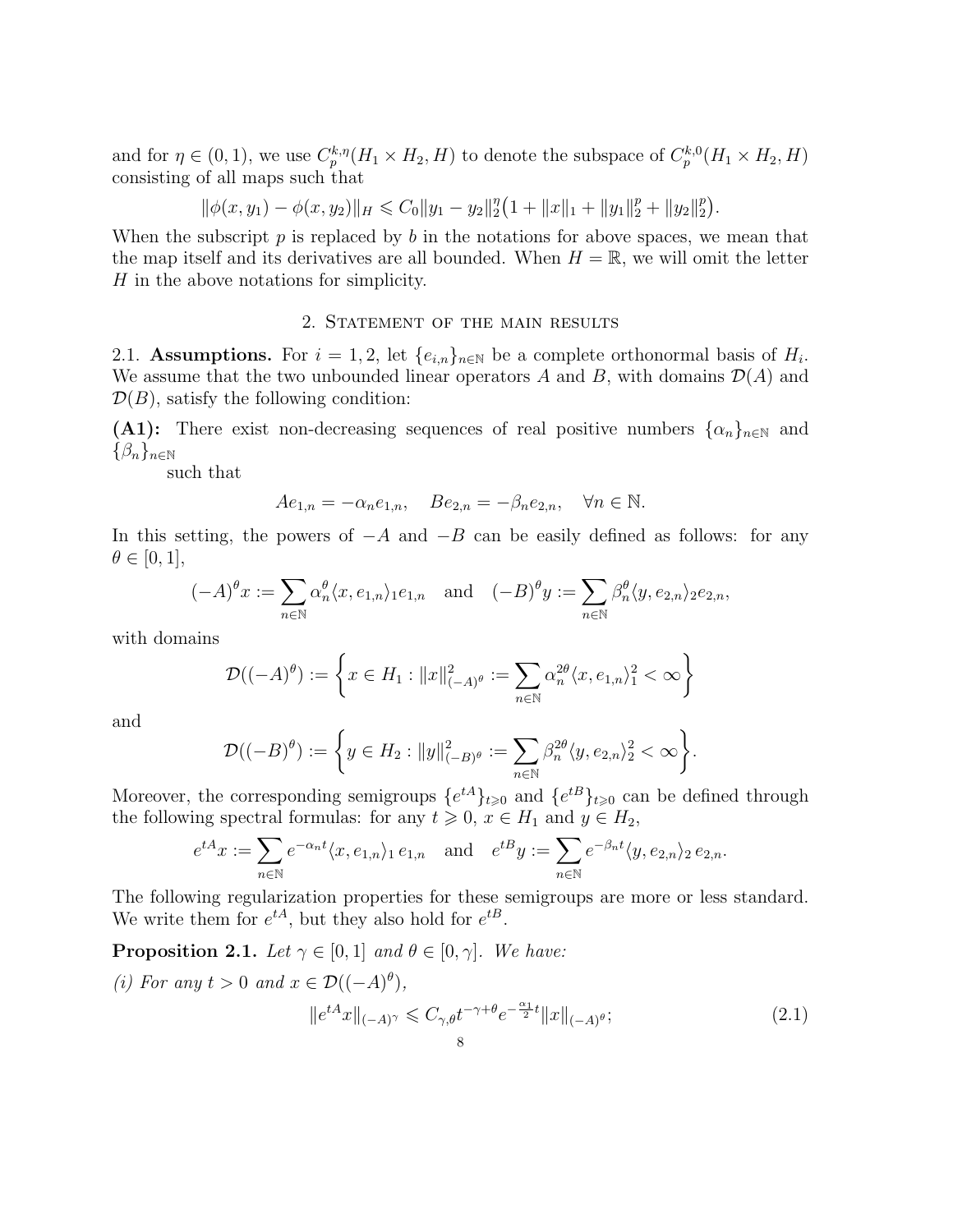(ii) For any  $0 \le s \le t$  and  $x \in H_1$ ,

<span id="page-8-1"></span><span id="page-8-0"></span>
$$
||e^{tA}x - e^{sA}x||_1 \leq C_{\gamma}(t-s)^{\gamma} ||e^{sA}x||_{(-A)^{\gamma}};
$$
\n(2.2)

(iii) For any  $0 < s \leq t$  and  $x \in \mathcal{D}((-A)^{\theta}),$ 

$$
||e^{tA}x - e^{sA}x||_1 \leq C_{\gamma,\theta} \frac{(t-s)^{\gamma}}{s^{\gamma-\theta}} e^{-\frac{\alpha_1}{2}s} ||x||_{(-A)^{\theta}},
$$
\n(2.3)

where  $\alpha_1$  is the smallest eigenvalue of A, and  $C_{\gamma}, C_{\gamma,\theta} > 0$  are constants.

*Proof.* For any  $t > 0$  and  $x \in \mathcal{D}((-A)^{\theta})$ , we have

$$
\begin{split} \Vert (-A)^{\gamma}e^{tA}x\Vert_{1}^{2} &= \Big\Vert \sum_{n\in\mathbb{N}}\alpha_{n}^{\gamma}e^{-\alpha_{n}t}\langle x,e_{1,n}\rangle_{1}e_{1,n}\Big\Vert_{1}^{2} \\ &=\sum_{n\in\mathbb{N}}\alpha_{n}^{2(\gamma-\theta)}e^{-2\alpha_{n}t}\alpha_{n}^{2\theta}|\langle x,e_{1,n}\rangle_{1}|^{2} \\ &\leqslant C_{\gamma,\theta}t^{-2(\gamma-\theta)}e^{-\alpha_{1}t/2}\sum_{n\in\mathbb{N}}\alpha_{n}^{2\theta}|\langle x,e_{1,n}\rangle_{1}|^{2}=C_{\theta,\gamma}t^{-2(\gamma-\theta)}e^{-\alpha_{1}t/2}\Vert x\Vert_{(-A)^{\theta}}^{2}, \end{split}
$$

which yields [\(2.1\)](#page-7-2). To show estimate [\(2.2\)](#page-8-0), by the basic inequality that  $1-e^{-\alpha t} \leq C_{\alpha,\gamma}t^{\gamma}$ with  $\gamma \in [0, 1], \alpha > 0$ , we deduce that for any  $0 \leqslant s \leqslant t$  and  $x \in H_1$ ,

$$
||e^{tA}x - e^{sA}x||_1^2 = \Big\|\sum_{n\in\mathbb{N}} (e^{-\alpha_n t} - e^{-\alpha_n s})\langle x, e_{1,n}\rangle_1 e_{1,n}\Big\|_1^2
$$
  

$$
\leq C_\gamma \sum_{n\in\mathbb{N}} \alpha_n^{2\gamma} (t-s)^{2\gamma} e^{-2\alpha_n s} |\langle x, e_{1,n}\rangle_1|^2
$$
  

$$
= C_\gamma (t-s)^{2\gamma} |\langle (-A)^\gamma e^{sA}x, e_{1,n}\rangle_1|^2
$$
  

$$
= C_\gamma (t-s)^{2\gamma} ||e^{sA}x||_{(-A)^\gamma}^2.
$$

Combining  $(2.1)$  and  $(2.2)$ , we immediately get  $(2.3)$ .

For  $i = 1, 2$ , let  $Q_i$  be two linear self-adjoint operators on  $H_i$  with positive eigenvalues  $\{\lambda_{i,n}\}_{n\in\mathbb{N}},$  i.e.,

$$
Q_i e_{i,n} = \lambda_{i,n} e_{i,n}, \quad \forall n \in \mathbb{N}.
$$

Let  $W_t^i$ ,  $i = 1, 2$ , be  $H_i$ -valued  $Q_i$ -Wiener processes both defined on a complete filtered probability space  $(\Omega, \mathscr{F}, \mathscr{F}_t, \mathbb{P})$ . Then it is known that  $W_t^i$  can be written as

$$
W_t^i = \sum_{n \in \mathbb{N}} \sqrt{\lambda_{i,n}} \beta_{i,n}(t) e_{i,n},
$$

where  $\{\beta_{i,n}\}_{n\in\mathbb{N}}$  are mutual independent real-valued Brownian motions. We shall assume that: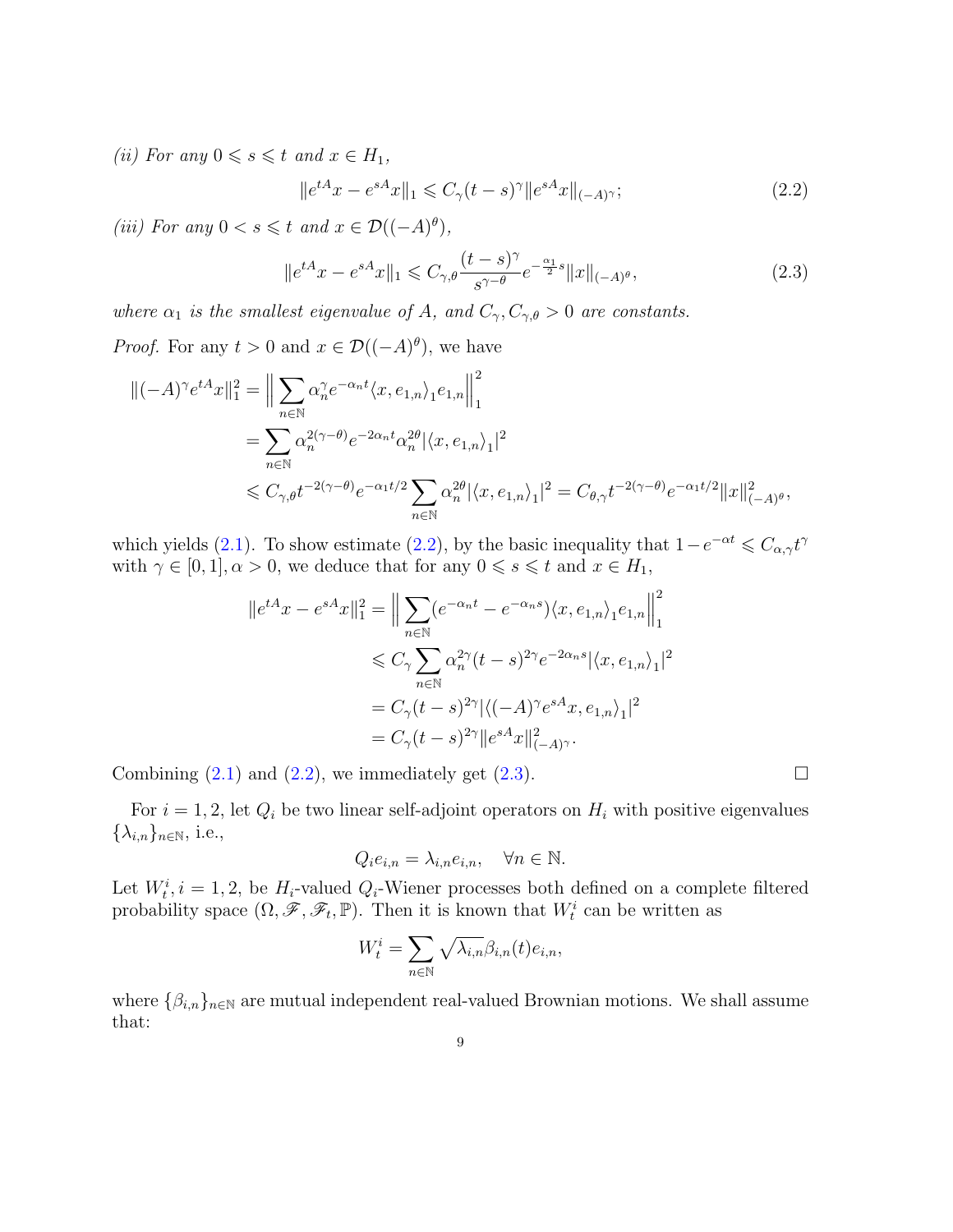$(A2):$  For  $i = 1, 2,$ 

$$
Tr(Q_i) := \sum_{n \in \mathbb{N}} \lambda_{i,n} < +\infty
$$
 and  $Tr((-A)Q_1) < +\infty$ .

<span id="page-9-0"></span>2.2. Main results. The first main result of this paper is about the strong convergence in the averaging principle for SPDE  $(1.1)$ .

<span id="page-9-1"></span>**Theorem 2.2** (Strong convergence). Let  $T > 0$ ,  $x \in \mathcal{D}((-A)^{\theta})$  and  $y \in \mathcal{D}((-B)^{\theta})$  with  $\theta > 0$ . Assume that (A1) and (A2) hold,  $F \in C_p^{2,\eta}(H_1 \times H_2, H_1)$  and  $G \in C_b^{2,\eta}$  $b^{2,\eta}(H_1\times$  $H_2, H_2$ ) with  $\eta > 0$ . Then for any  $q \geq 1$  and  $\gamma \in [0, \theta \wedge 1/2)$ , we have

<span id="page-9-3"></span>
$$
\sup_{t \in [0,T]} \mathbb{E} \|X_t^{\varepsilon} - \bar{X}_t\|_{(-A)^{\gamma}}^q \leq C_1 \varepsilon^{\frac{q}{2}},\tag{2.4}
$$

where  $\bar{X}_t$  solves equation [\(1.2\)](#page-1-2), and  $C_1 = C(T, x, y) > 0$  is a constant independent of  $\eta$ and  $\varepsilon$ .

To compare our result with previous work in the literature, we make the following comments:

<span id="page-9-2"></span>**Remark 2.3.** (i) When  $\gamma = 0$  in [\(2.4\)](#page-9-3), the 1/2-order rate of convergence in the  $L^2(\Omega)$ sense is known to be optimal, which is the same as in the SDE case. However, the convergence in  $\lVert \cdot \rVert_{(-A)^{\gamma}}$  norm seems to have never been studied before. This is particularly interesting for SPDEs since A is in general an unbounded operator.

(ii) Note that the coefficients are assumed to be only  $\eta$ -Hölder continuous with respect to the fast variable, and the convergence rate does not dependent on  $\eta$ . This indicates that the convergence in the averaging principle does not depend on the regularity of the coefficients with respect to the fast variable, which coincides with the intuition, since in the limit equation the fast component has been totally averaged out.

(iii) Let us explain why  $\gamma < 1/2$  should be the best possible. In fact, the main reason is that the processes  $X_t^{\varepsilon}$  and  $Y_t^{\varepsilon}$  are only  $\gamma$ -Hölder continuous with respect to the time variable with  $\gamma < 1/2$ . From another point of view, for  $Z_t^{\varepsilon}$  given by [\(1.5\)](#page-2-0), estimate [\(2.4\)](#page-9-3) means that for every  $t \geq 0$ , we have

$$
\sup_{\varepsilon \in (0,1)} \mathbb{E} \|( -A)^\gamma Z_t^{\varepsilon} \|_1^2 < \infty.
$$

But by Theorem [2.4](#page-10-0) below, we have that  $Z_t^{\varepsilon}$  converges to  $\bar{Z}_{t_{\perp}}$  with  $\bar{Z}_t$  satisfying [\(2.7\)](#page-10-3). Through straightforward computations we find that  $\mathbb{E}\|(-A)^{\gamma}\bar{Z}_{t}\|_{1}^{2} < \infty$  only when  $\gamma$ 1/2.

Recall that  $Z_t^{\varepsilon}$  is defined by [\(1.5\)](#page-2-0). To study the homogenization for  $Z_t^{\varepsilon}$ , we need to consider the following Poisson equation:

<span id="page-9-4"></span>
$$
\mathcal{L}_2(x, y)\Psi(x, y) = -\delta F(x, y),\tag{2.5}
$$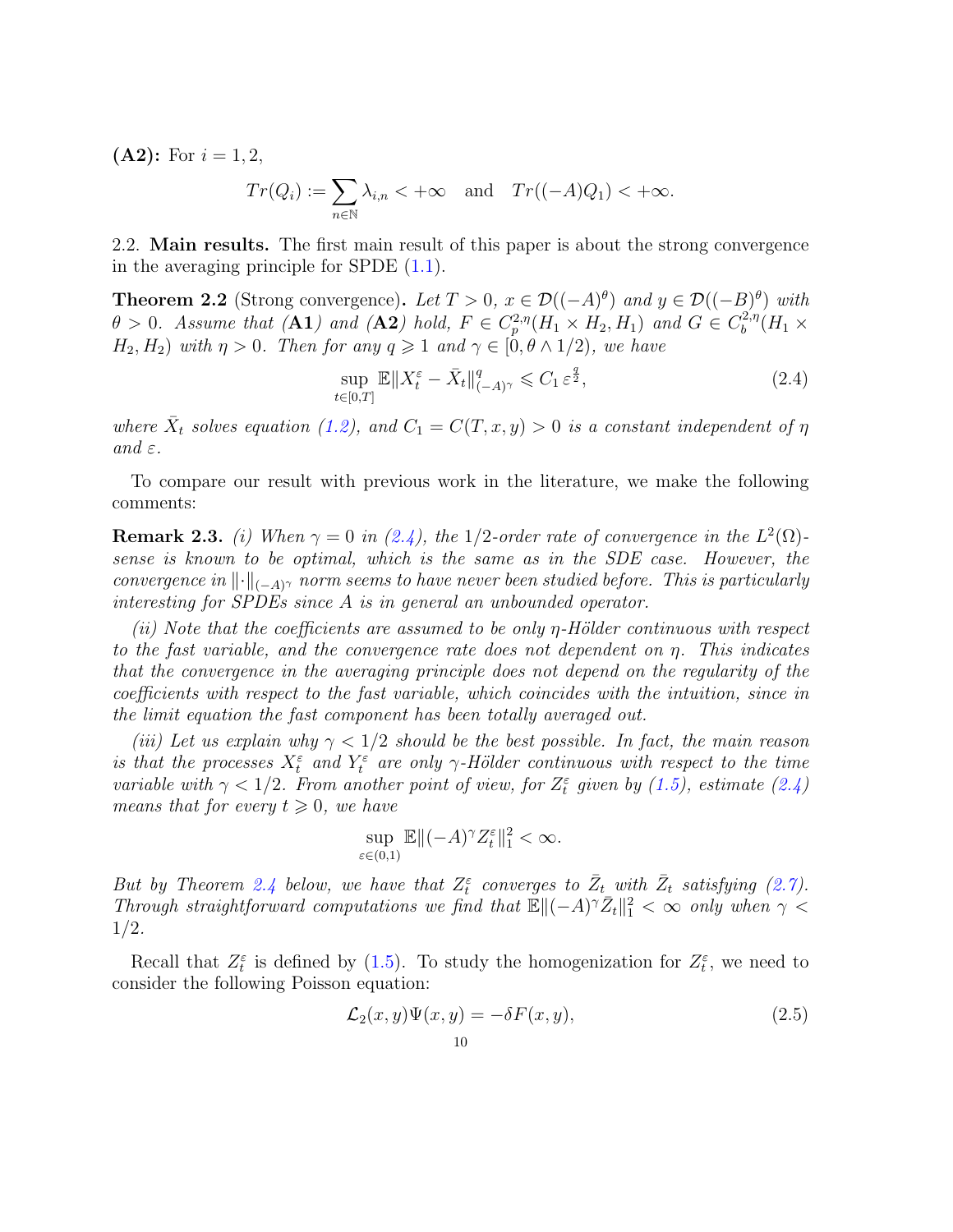where  $\delta F$  is given by [\(1.8\)](#page-4-0), and  $\mathcal{L}_2(x, y)$  is defined by

$$
\mathcal{L}_2\varphi(x,y) := \mathcal{L}_2(x,y)\varphi(x,y) := \langle By + G(x,y), D_y\varphi(x,y)\rangle_2
$$
  
 
$$
+ \frac{1}{2}Tr[D_y^2\varphi(x,y)Q_2], \quad \forall \varphi \in C_p^{0,2}(H_1 \times H_2). \tag{2.6}
$$

According to Theorem [3.2](#page-11-1) and Remark [3.3](#page-11-2) below, there exists a unique solution  $\Psi$  to equation [\(2.5\)](#page-9-4). It turns out that the limit  $\bar{Z}_t$  of  $Z_t^{\varepsilon}$  satisfies the following linear equation:

<span id="page-10-3"></span><span id="page-10-1"></span>
$$
d\bar{Z}_t = A\bar{Z}_t dt + D_x \bar{F}(\bar{X}_t) \cdot \bar{Z}_t dt + \sigma(\bar{X}_t) d\tilde{W}_t, \quad \bar{Z}_0 = 0,
$$
\n(2.7)

where  $\tilde{W}_t$  is a cylindrical Wiener process in  $H_1$  which is independent of  $W_t^1$ , and  $\sigma$ :  $H_1 \to \mathscr{L}(H_1)$  satisfies

$$
\frac{1}{2}\sigma(x)\sigma^*(x) = \overline{\delta F \otimes \Psi}(x) := \int_{H_2} \left[ \delta F(x, y) \otimes \Psi(x, y) \right] \mu^x(\mathrm{d}y). \tag{2.8}
$$

The following is the second main result of this paper.

<span id="page-10-0"></span>**Theorem 2.4** (Normal deviations). Let  $T > 0$ ,  $x \in \mathcal{D}((-A)^{\theta})$  and  $y \in \mathcal{D}((-B)^{\theta})$  with  $\theta > 0$ . Assume that (A1) and (A2) hold,  $F \in C_p^{2,\eta}(H_1 \times H_2, H_1)$  and  $G \in C_b^{2,\eta}$  $b^{2,\eta}(H_1\times$  $H_2, H_2$ ) with  $\eta > 0$ . Then for any  $\gamma \in (0, 1/2)$  and  $\varphi \in \mathbb{C}^4_b(H_1)$ , we have

<span id="page-10-2"></span>
$$
\sup_{t \in [0,T]} \left| \mathbb{E}[\varphi(Z_t^{\varepsilon})] - \mathbb{E}[\varphi(\bar{Z}_t)] \right| \leqslant C_2 \, \varepsilon^{\frac{1}{2} - \gamma},
$$

where  $C_2 = C(T, x, y, \varphi) > 0$  is a constant independent of  $\eta$  and  $\varepsilon$ .

**Remark 2.5.** Note that we claim that  $\tilde{W}_t$  in [\(2.7\)](#page-10-3) is independent of  $W_t^1$ . The advantage of formula [\(2.8\)](#page-10-2) is that we can study the regularity properties of  $\sigma$  directly by using the result of the Poisson equation established in Theorem [3.2](#page-11-1) below. Furthermore, one can check that  $\sigma(x)$  is a Hilbert-Schmidt operator. In fact, by Theorem [3.2](#page-11-1) we have

$$
\begin{aligned} \|\sigma(x)\|_{\mathscr{L}_2(H_1)}^2 &= \sum_{n\in\mathbb{N}} \langle \sigma(x)\sigma^*(x)e_{1,n}, e_{1,n} \rangle_1 \\ &= 2 \sum_{n\in\mathbb{N}} \langle \int_{H_2} \left[ \delta F(x,y) \otimes \Psi(x,y) \right] \mu^x(\mathrm{d}y) e_{1,n}, e_{1,n} \rangle_1 \\ &= 2 \int_{H_2} \langle \delta F(x,y), \Psi(x,y) \rangle_1 \mu^x(\mathrm{d}y) \\ &\leqslant C_0 \int_{H_2} (1 + \|y\|_2^{2p}) \mu^x(\mathrm{d}y) < \infty. \end{aligned}
$$

Thus, the stochastic integral part in  $(2.7)$  is well-defined.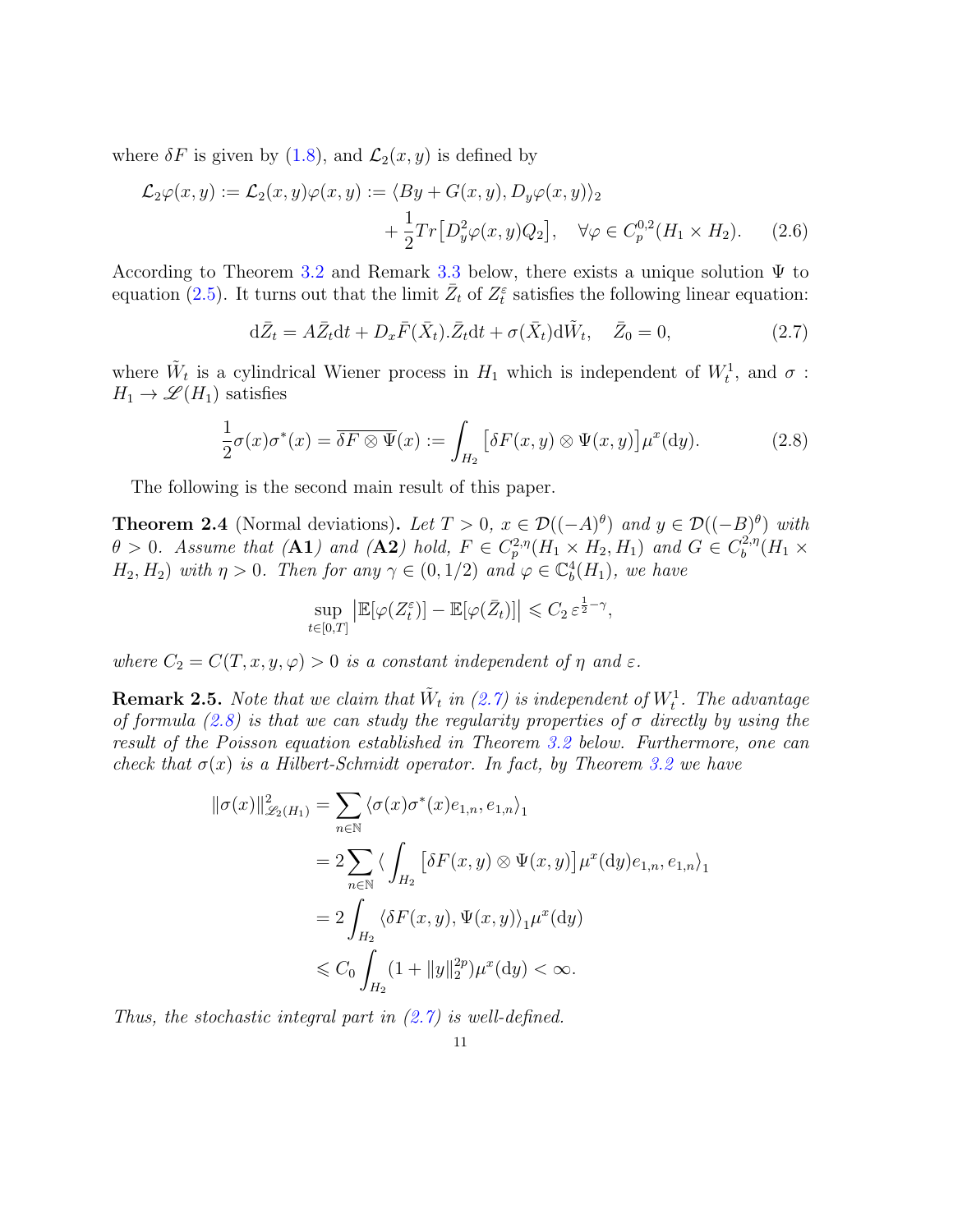#### 3. Poisson Equation in Hilbert space

<span id="page-11-0"></span>Consider the following Poisson equation in the infinite dimensional Hilbert space  $H_2$ :

<span id="page-11-4"></span><span id="page-11-3"></span>
$$
\mathcal{L}_2(x, y)\psi(x, y) = -\phi(x, y),\tag{3.1}
$$

where  $\mathcal{L}_2(x, y)$  is defined by [\(2.6\)](#page-10-1),  $x \in H_1$  is regarded as a parameter, and  $\phi : H_1 \times H_2 \rightarrow$ R is a Borel-measurable function. Recall that  $Y_t^x(y)$  satisfies the frozen equation [\(1.4\)](#page-1-3) and  $\mu^x(dy)$  is the invariant measure of  $Y_t^x(y)$  (see Lemma [3.4](#page-12-1) below). Since we are considering [\(3.1\)](#page-11-3) on the whole space and not on a compact subset, it is necessary to make the following "centering" assumption on  $\phi$ :

$$
\int_{H_2} \phi(x, y) \mu^x(\mathrm{d}y) = 0, \quad \forall x \in H_1.
$$
\n(3.2)

Such kind of assumption is also natural and analogous to the centering condition in the standard central limit theorem, see e.g. [\[36,](#page-43-15) [37\]](#page-43-16).

We first introduce the following definition of solutions for equation  $(3.1)$ .

**Definition 3.1.** A measurable function  $\psi : H_1 \times H_2 \to \mathbb{R}$  is said to be a classical solution to equation  $(3.1)$  if:

(i) the function  $\psi(x,y) \in C_p^{0,2}(H_1 \times H_2)$  and for any  $(x,y) \in H_1 \times H_2$ , the operator  $D_y^2\psi(x,y)\in \mathscr{L}(H_2);$ 

(ii) for any  $x \in H_1$  and  $y \in \mathcal{D}(B)$ , the function  $\psi$  satisfies equation [\(3.1\)](#page-11-3).

The main aim of this section is to prove the following result.

<span id="page-11-1"></span>**Theorem 3.2.** Let  $\eta > 0$  and  $k = 0, 1, 2$ . Assume that  $(A1)$ ,  $(A2)$  hold, and  $G \in$  $C^{k, \eta}_b$  $b^{k,\eta}(H_1 \times H_2, H_2)$ . Then for every  $\phi \in C_p^{k,\eta}(H_1 \times H_2)$  satisfying [\(3.2\)](#page-11-4), there exists a unique classical solution  $\psi \in C_p^{k,0}(H_1 \times H_2) \cap \mathbb{C}_p^{0,2}(H_1 \times H_2)$  to equation [\(3.1\)](#page-11-3) satisfying [\(3.2\)](#page-11-4), which is given by

<span id="page-11-5"></span>
$$
\psi(x,y) = \int_0^\infty \mathbb{E} \big[ \phi(x, Y_t^x(y)) \big] dt,\tag{3.3}
$$

where  $Y_t^x(y)$  satisfies the frozen equation [\(1.4\)](#page-1-3).

<span id="page-11-2"></span>Remark 3.3. We can also solve the Poisson equation [\(3.1\)](#page-11-3) for Hilbert space valued function  $\phi$ , i.e.,  $\phi$  :  $H_1 \times H_2 \rightarrow H$  with H being another Hilbert space. In fact, let  ${e_n}_{n\in\mathbb{N}}$  be the orthonormal basis of H, and define

$$
\phi_n(x,y):=\langle \tilde\phi(x,y),e_n\rangle_H.
$$

Then for each  $n \in \mathbb{N}$ , we have  $\phi_n : H_1 \times H_2 \to \mathbb{R}$ , and thus there exists a solution  $\psi_n : H_1 \times H_2 \to \mathbb{R}$  to the equation [\(3.1\)](#page-11-3) with  $\phi$  replaced by  $\phi_n$ . Define a H-valued function by

$$
\tilde{\psi}(x,y) := \sum_{n \in \mathbb{N}} \psi_n(x,y)e_n = \int_0^\infty \mathbb{E}[\tilde{\phi}(x,Y_t^x(y))]dt.
$$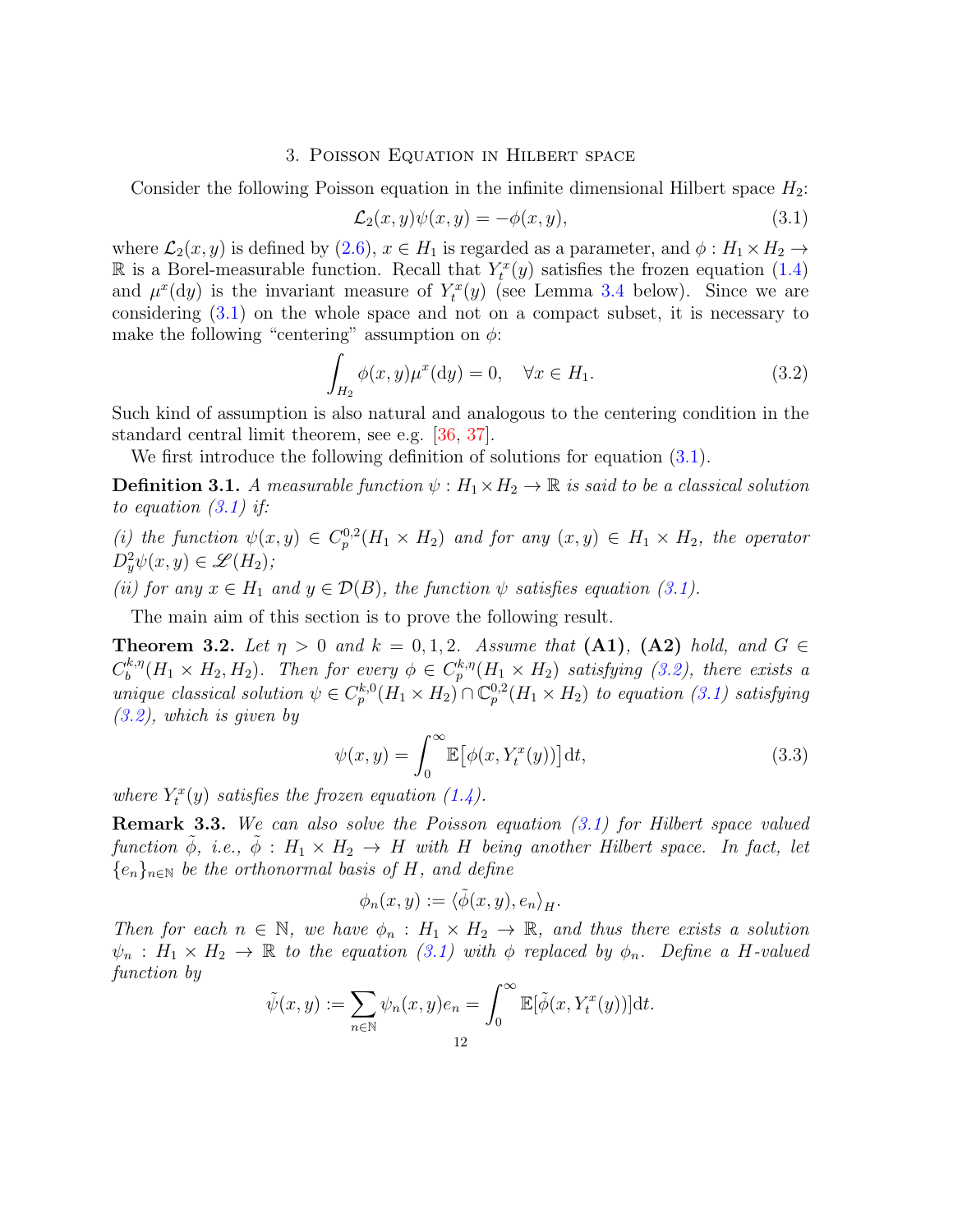Then  $\tilde{\psi}$  solves

$$
\mathcal{L}_2(x,y)\tilde{\psi}(x,y)=-\tilde{\phi}(x,y).
$$

# <span id="page-12-0"></span>3.1. Properties of the frozen transition semigroup. Given  $\phi: H_1 \times H_2 \to \mathbb{R}$ , let

$$
T_t \phi(x, y) := \mathbb{E} \big[ \phi(x, Y_t^x(y)) \big],
$$

In view of [\(3.3\)](#page-11-5), we need to study the behavior of  $T_t\phi$  as well as its first and second order derivatives with respect to the y variable both near  $t = 0$  and as  $t \to \infty$ . Let us first collect the following estimates for  $Y_t^x(y)$ .

<span id="page-12-1"></span>**Lemma 3.4.** Assume (A1), (A2) hold, and that  $G \in C_b^{0,\eta}$  $b_0^{0,\eta}(H_1 \times H_2, H_2)$ . Then there exists a unique mild solution  $Y_t^x(y)$  to the equation [\(1.4\)](#page-1-3). Moreover, we have:

(i) For any  $t \geq 0$  and  $q \geq 1$ , there exist constants  $C_q$ ,  $\lambda > 0$  such that

<span id="page-12-3"></span><span id="page-12-2"></span>
$$
\mathbb{E} \|Y_t^x(y)\|_2^q \leq C_q \left(1 + e^{-\lambda t} \|y\|_2^q\right);\tag{3.4}
$$

(ii)  $Y_t^x(y)$  is strong Feller and irreducible;

(iii) There exist constants  $C_0, \lambda > 0$  such that for any  $t \geq 0$  and every  $\phi \in L_p^{\infty}(H_1 \times H_2)$ ,

$$
\left| T_t \phi(x, y) - \int_{H_2} \phi(x, z) \mu^x(\mathrm{d}z) \right| \leq C_0 \|\phi\|_{L_p^\infty} (1 + \|x\|_1 + \|y\|_2^p) e^{-\lambda t}.
$$
 (3.5)

*Proof.* The existence and uniqueness of solutions to SPDE  $(1.4)$  with Hölder continuous coefficients follows from [\[17,](#page-42-16) Theorem 7]. We only need to verify that the assumptions 4, 5, 6 in [\[17\]](#page-42-16) hold. To this end, let

$$
Q_t := \int_0^t e^{sB} Q_2 e^{sB^*} ds \quad \text{and} \quad \Lambda_t = Q_t^{-1/2} e^{tB}.
$$

Then we have

$$
Tr(Q_t) = \sum_{n \in \mathbb{N}} \frac{\lambda_{2,n}}{2\beta_n} (1 - e^{-2\beta_n t}) \le \sum_{n \in \mathbb{N}} \frac{\lambda_{2,n}}{2\beta_1} \le C_0 Tr(Q_2) < +\infty,
$$

and

$$
\|\Lambda_t\|_{\mathscr{L}(H_2)}^2 = \sup_{n \in \mathbb{N}} \frac{2\beta_n}{\lambda_{2,n}(e^{2\beta_n t} - 1)} \leq C_1 t^{-1},
$$

which imply the desired result. Meanwhile, estimate [\(3.4\)](#page-12-2) can be proved by following the same argument as in [\[9,](#page-42-17) Theorem 7.3], and the conclusions in (ii) follow by [\[15,](#page-42-18) Theorem 4 and Proposition 4. Furthermore, for any  $t \in [0, T]$  one can check that there exists a  $\theta > 0$  such that

$$
\mathbb{E} \|Y_t^x(y)\|_{(-B)^{\theta}} \leq C_T \left(1 + \|y\|_2^p\right).
$$

For any  $r, R > 0$ , let  $B_r := \{y \in H_2 : ||y||_2 \leqslant r\}$  and  $K = \{y \in H_2 : ||y||_{(-B)^{\theta}} \leqslant R\}.$ Then we have that for R large enough,

$$
\inf_{y \in B_r} \mathbb{P}(Y_T^x(y) \in K) = \inf_{y \in B_r} \mathbb{P}(\|Y_T^x(y)\|_{(-B)^\theta} \le R) = 1 - \sup_{y \in B_r} \mathbb{P}(\|Y_T^x(y)\|_{(-B)^\theta} > R)
$$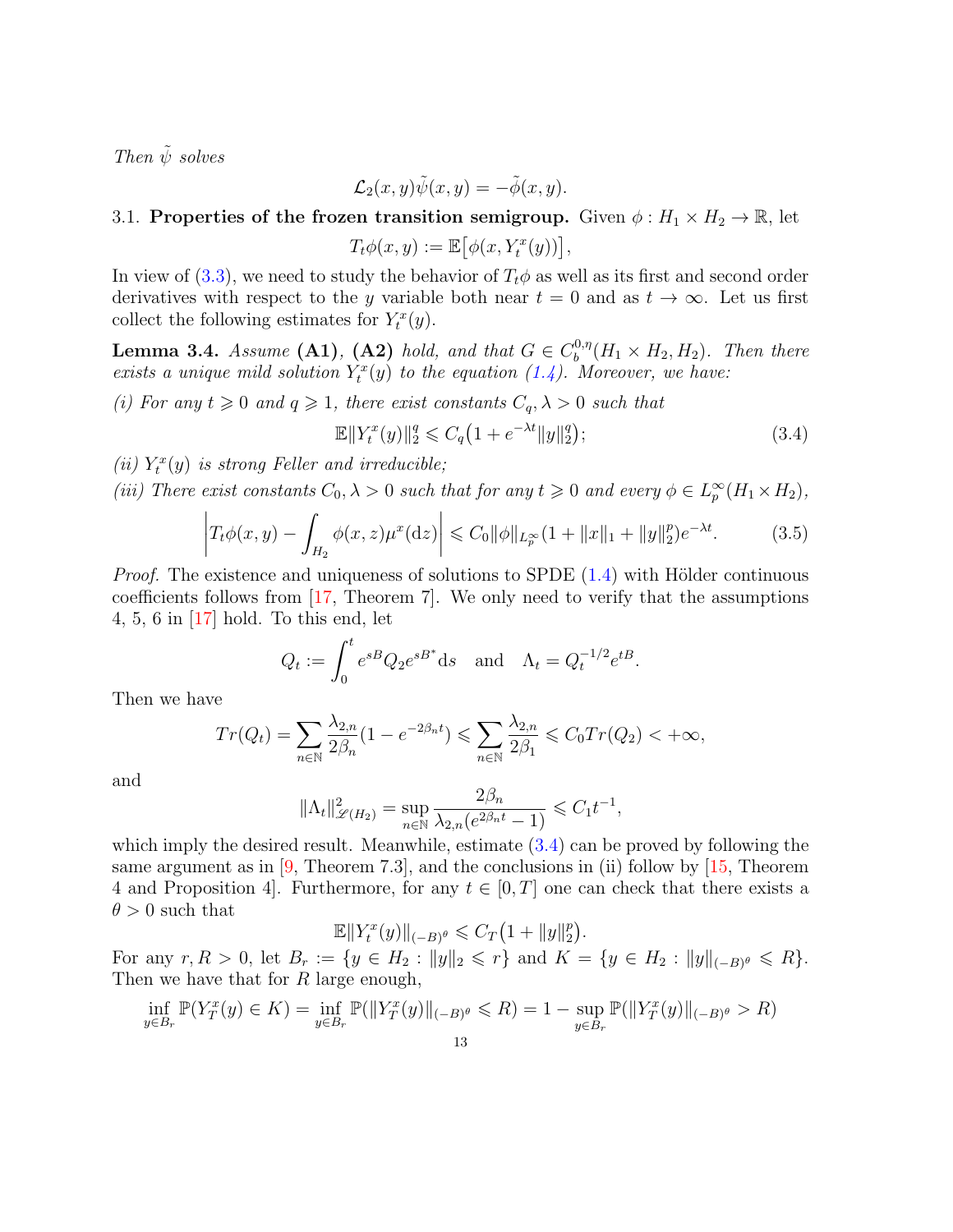$$
\geqslant 1-\sup_{y\in B_r}\frac{\mathbb{E}\|Y_T^{x,y}\|_{(-B)^\theta}}{R}\geqslant 1-\frac{C_T(1+r^p)}{R}>0.
$$

Thus, estimate  $(3.5)$  follows by [\[23,](#page-43-22) Theorem 2.5].

Let  $P_t$  be the Ornstein-Uhlenbeck semigroup defined by

$$
P_t\phi(x,y) := \mathbb{E}\big[\phi(x,R_t(y))\big],
$$

where

$$
dR_t = BR_t dt + dW_t^2, \quad R_0 = y \in H_2.
$$

The following result was proved by [\[17,](#page-42-16) Theorem 4] if  $\phi$  is bounded and measurable. In view of  $(3.4)$ , we can generalize it to  $\phi$  with polynomial growth by following exactly the same argument. We omit the details here.

<span id="page-13-0"></span>**Lemma 3.5.** Assume (A1), (A2) hold. Then for every  $\phi \in L_p^{\infty}(H_1 \times H_2)$  and  $t \in (0, T]$ , we have  $P_t\phi(x,y) \in \mathbb{C}_p^{0,2}(H_1 \times H_2)$ . Moreover,

$$
||D_y P_t \phi(x, y)||_2 \leq C_T \frac{1}{\sqrt{t}} ||\phi||_{L_p^{\infty}} (1 + ||x||_1 + ||y||_2^p),
$$
\n(3.6)

and for any  $\eta \in [0,1],$ 

$$
||D_y^2 P_t \phi(x, y)||_{\mathscr{L}(H_2)} \leq C_T \frac{1}{t^{1 - \eta/2}} ||\phi||_{C_p^{0, \eta}} (1 + ||x||_1 + ||y||_2^p),
$$
\n(3.7)

where  $C_T > 0$  is a constant.

Based on Lemma [3.5,](#page-13-0) we have the following result.

**Lemma 3.6.** Assume (A1), (A2) hold, and that  $G \in C_b^{0,\eta}$  $b_0^{0,\eta}(H_1 \times H_2, H_2)$ . Then for every  $\phi \in L_p^{\infty}(H_1 \times H_2)$  satisfying [\(3.2\)](#page-11-4), we have  $T_t\phi(x, y) \in \mathbb{C}_p^{0,1}(H_1 \times H_2)$  with

<span id="page-13-3"></span><span id="page-13-2"></span><span id="page-13-1"></span>
$$
|T_t\phi(x,y)| \leq C_0 \|\phi\|_{L_p^{\infty}} (1 + \|x\|_1 + \|y\|_2^p) e^{-\lambda t}
$$
\n(3.8)

and

$$
||D_yT_t\phi(x,y)||_2 \leq C_0 \frac{1}{\sqrt{t}\wedge 1} ||\phi||_{L_p^{\infty}} (1 + ||x||_1 + ||y||_2^p) e^{-\lambda t},
$$
\n(3.9)

where  $C_0, \lambda > 0$  are constants independent of t. If we further assume that  $\phi \in C_p^{0,\eta}(H_1 \times$  $H_2$ ) with  $\eta \in (0,1)$ , then  $T_t \phi(x,y) \in \mathbb{C}_p^{0,2}(H_1 \times H_2)$  and

$$
||D_y^2 T_t \phi(x, y)||_{\mathscr{L}(H_2)} \leq C_0 \frac{1}{t^{1 - \eta/2} \wedge 1} ||\phi||_{C_p^{0, \eta}} (1 + ||x||_1 + ||y||_2^p) e^{-\lambda t}.
$$
 (3.10)

*Proof.* Estimate [\(3.8\)](#page-13-1) follows by [\(3.5\)](#page-12-3) directly. The assertions that  $T_t\phi(x,y) \in \mathbb{C}_p^{0,1}(H_1 \times$  $H_2$ ) and  $T_t\phi(x,y) \in \mathbb{C}_p^{0,2}(H_1 \times H_2)$  can be obtained as in [\[17,](#page-42-16) Theorem 5]. Let us focus

<span id="page-13-5"></span><span id="page-13-4"></span>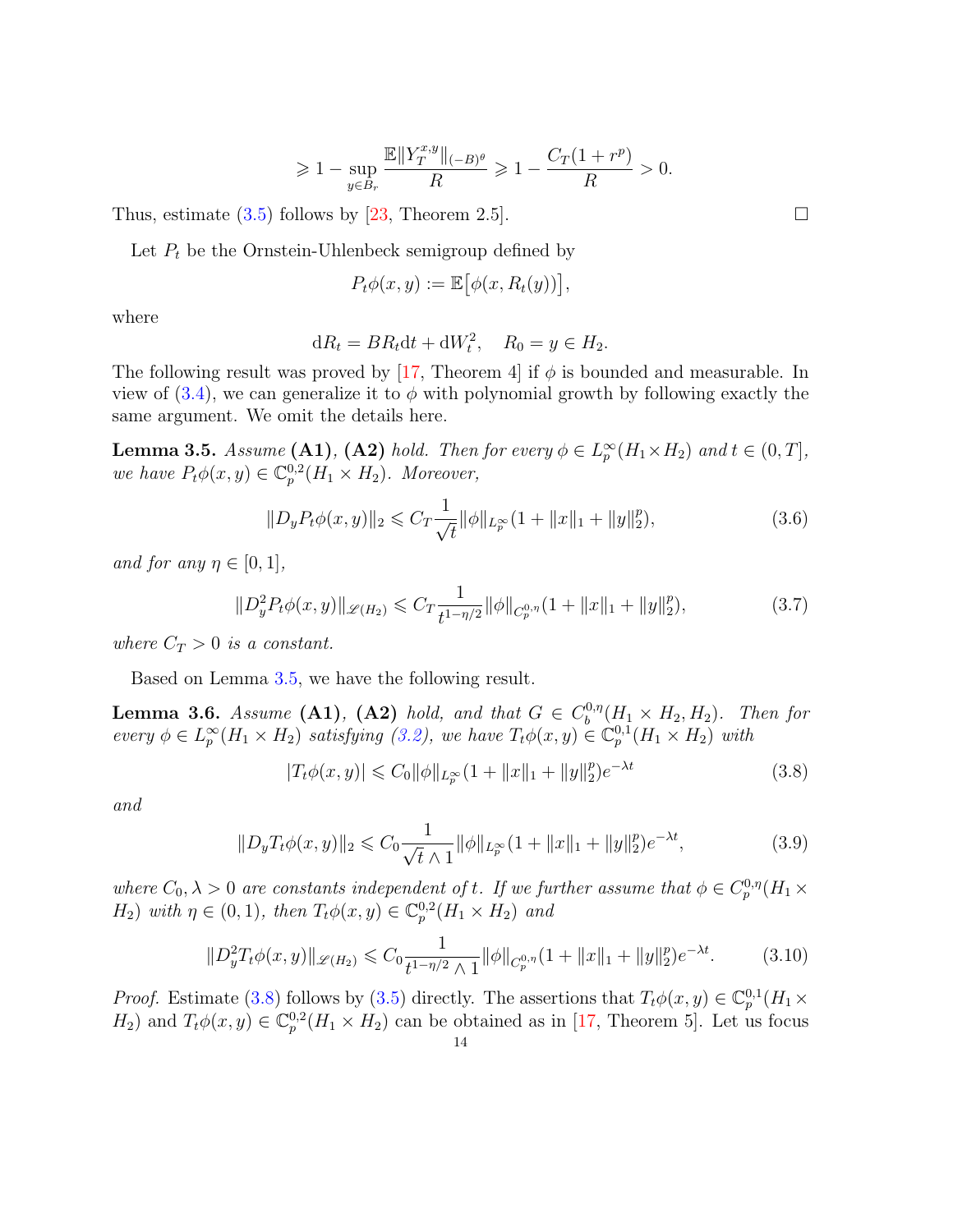on the a-priori estimates  $(3.9)$  and  $(3.10)$ . By Duhamel's formula (see e.g.  $[17, (16)]$  $[17, (16)]$ ), for any  $t > 0$  we have

$$
T_t \phi(x, y) = P_t \phi(x, y) + \int_0^t P_{t-s} \langle G, D_y T_s \phi \rangle_2(x, y) \mathrm{d}s.
$$

In view of [\(3.6\)](#page-13-4) and by the assumption that G is bounded, we have for every  $t \in (0, T]$ ,

$$
||D_yT_t\phi(x,y)||_2 \leq C_0(1+||x||_1+||y||_2^p)\bigg(\frac{1}{\sqrt{t}}||\phi||_{L_p^\infty}+\int_0^t\frac{1}{\sqrt{t-s}}||D_yT_s\phi(x,y)||_2ds\bigg).
$$

By Gronwall's inequality we obtain

$$
||D_yT_t\phi(x,y)||_2 \leq C_0 \frac{1}{\sqrt{t}} ||\phi||_{L_p^{\infty}} (1 + ||x||_1 + ||y||_2^p),
$$
\n(3.11)

which means that [\(3.9\)](#page-13-2) is true for  $t \le 2$ . For  $t > 2$ , by the Markov property we have

<span id="page-14-0"></span>
$$
T_t\phi(x,y) = \mathbb{E}\big[T_{t-1}\phi(x,Y_1^x(y))\big].
$$

Using [\(3.8\)](#page-13-1) and [\(3.11\)](#page-14-0) with  $t = 1$  and  $\phi$  replaced by  $T_{t-1}\phi$ , we deduce that

$$
||D_yT_t\phi(x,y)||_2 \leq C_1||T_{t-1}\phi||_{L_p^{\infty}}(1+||x||_1+||y||_2^p)
$$
  

$$
\leq C_1e^{-\lambda(t-1)}||\phi||_{L_p^{\infty}}(1+||x||_1+||y||_2^p).
$$

To prove  $(3.10)$ , we first note that by  $(3.6)$ ,  $(3.7)$  and interpolation, we have that for any  $\eta \in (0,1),$ 

$$
||D_y P_t \phi||_{C_p^{0,\eta}} \leqslant C_0 \frac{1}{t^{(1+\eta)/2}} ||\phi||_{L_p^{\infty}}.
$$

Thus, we derive that

$$
||D_y T_t \phi||_{C_p^{0,\eta}} \leq C_0 \left( \frac{1}{t^{(1+\eta)/2}} ||\phi||_{L_p^{\infty}} + \int_0^t \frac{1}{(t-s)^{(1+\eta)/2}} ||D_y T_s \phi||_{L_p^{\infty}} ds \right)
$$
  

$$
\leq C_0 \frac{1}{t^{(1+\eta)/2} \wedge 1} ||\phi||_{L_p^{\infty}}.
$$

Combining this with [\(3.7\)](#page-13-5) and the assumption that  $G \in C_b^{0,\eta}$  $b^{0,\eta}(H_1 \times H_2)$ , we get for  $k_{1}, k_{2} \in H_{2}$ ,

$$
|D_y^2 T_t \phi(x, y) \cdot (k_1, k_2)| \leq C_2 \frac{1}{t^{(2-\eta)/2} \wedge 1} ||\phi||_{C_p^{0,\eta}} (1 + ||x||_1 + ||y||_2^p) ||k_1||_2 ||k_2||_2,
$$

which means that [\(3.10\)](#page-13-3) holds for  $t \le 2$ . Following the same ideas as above, we obtain that  $(3.10)$  holds for  $t > 2$ .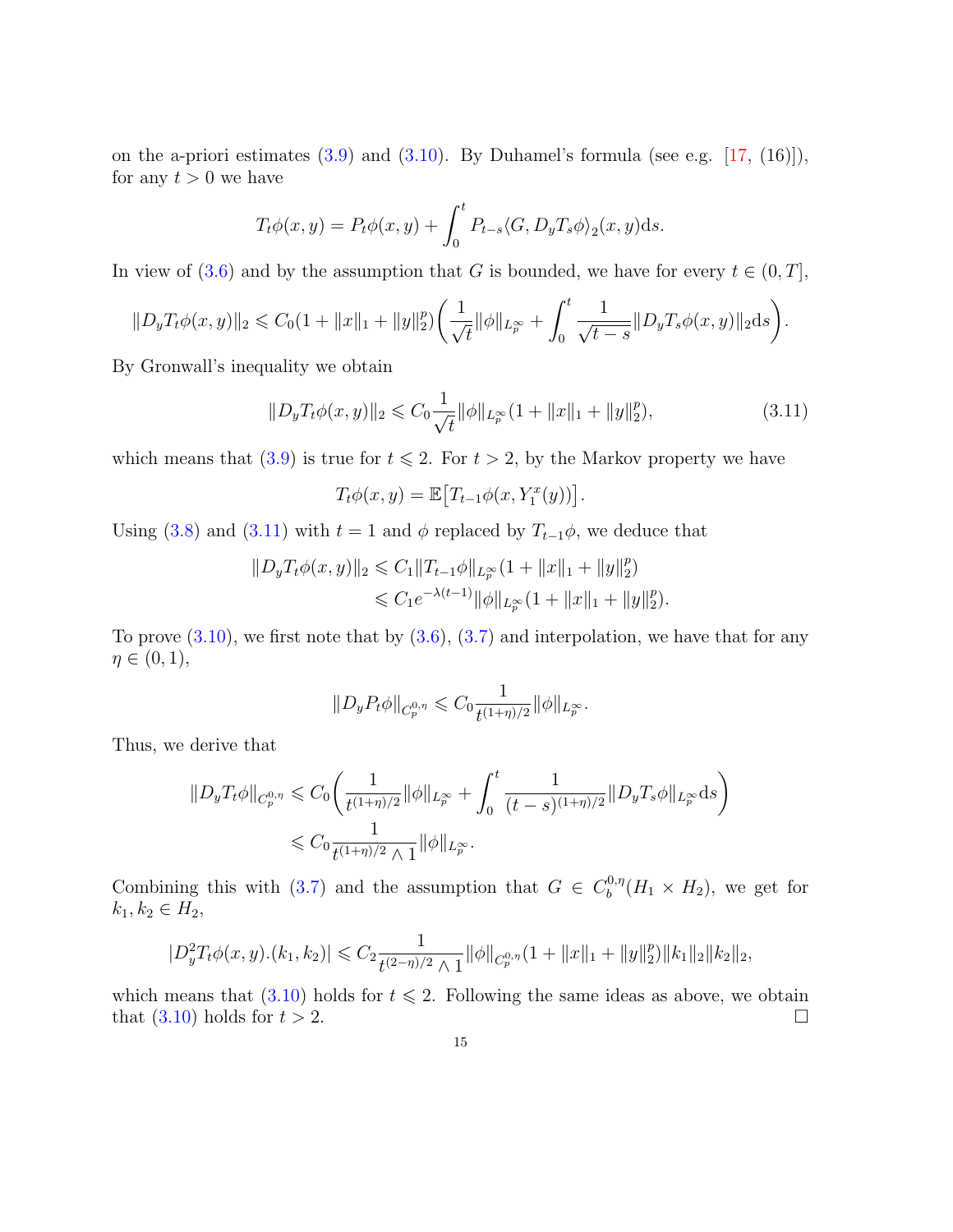## <span id="page-15-0"></span>3.2. Proof of Theorem [3.2.](#page-11-1)

Proof of Theorem [3.2.](#page-11-1) We divide the proof into three steps.

**Step 1.** Let  $\psi(x, y)$  be defined by [\(3.3\)](#page-11-5). We first prove that  $\psi \in \mathbb{C}_p^{0,2}(H_1 \times H_2)$ . In fact, for every  $\phi \in L_p^{\infty}(H_1 \times H_2)$  satisfying [\(3.2\)](#page-11-4), by [\(3.8\)](#page-13-1) we deduce that

<span id="page-15-3"></span>
$$
|\psi(x,y)| \leq \int_0^\infty |T_t \phi(x,y)| \, \mathrm{d}t \leq C_0 \|\phi\|_{L_p^\infty} \int_0^\infty (1 + \|x\|_1 + \|y\|_2^p) e^{-\lambda t} \, \mathrm{d}t
$$
  

$$
\leq C_0 \|\phi\|_{L_p^\infty} (1 + \|x\|_1 + \|y\|_2^p),\tag{3.12}
$$

and by [\(3.9\)](#page-13-2) we have for every  $k_1 \in H_2$ ,

$$
|\langle D_y \psi(x, y), k_1 \rangle_2| \leq \int_0^\infty |\langle D_y T_t \phi(x, y), k_1 \rangle_2| \, dt
$$
  
\n
$$
\leq C_1 ||\phi||_{L_p^\infty} \int_0^\infty \frac{1}{\sqrt{t} \wedge 1} (1 + ||x||_1 + ||y||_2^p) ||k_1||_2 \, e^{-\lambda t} \, dt
$$
  
\n
$$
\leq C_1 ||\phi||_{L_p^\infty} (1 + ||x||_1 + ||y||_2^p) ||k_1||_2.
$$
\n(3.13)

Furthermore, by the dominated convergence theorem we deduce that

<span id="page-15-1"></span>
$$
\lim_{\|k_1\|_2 \to 0} \frac{|\psi(x, y + k_1) - \psi(x, y) - \langle D_y \psi(x, y), k_1 \rangle_2|}{\|k_1\|_2} \n\leq \lim_{\|k_1\|_2 \to 0} \int_0^\infty \frac{|T_t \phi(x, y + k_1) - T_t \phi(x, y) - \langle D_y T_t \phi(x, y), k_1 \rangle_2|}{\|k_1\|_2} dt = 0.
$$

Similarly, by using [\(3.10\)](#page-13-3) we can prove that  $\psi \in \mathbb{C}_p^{0,2}(H_1 \times H_2)$  and for every  $k_1, k_2 \in H_2$ ,

$$
|D_y^2 \psi(x, y) \cdot (k_1, k_2)| \leq C_2 \|\phi\|_{C_p^{0,\eta}} (1 + \|x\|_1 + \|y\|_2^p) \|k_1\|_2 \|k_2\|_2.
$$
 (3.14)

Here, we remark that the control of  $\psi$  and  $D_y \psi$  depends only on the  $\|\cdot\|_{L^\infty_T}$ -norm of the function  $\phi$ . In addition, by Fubini's theorem and the property of the invariant measure, we have

<span id="page-15-2"></span>
$$
\int_{H_2} \psi(x, y)\mu^x(\mathrm{d}y) = \int_0^\infty \int_{H_2} T_t \phi(x, y)\mu^x(\mathrm{d}y)\mathrm{d}t
$$

$$
= \int_0^\infty \int_{H_2} \phi(x, y)\mu^x(\mathrm{d}y)\mathrm{d}t = 0.
$$

Thus, the assertion that  $\psi$  is the unique solution for equation [\(3.1\)](#page-11-3) follows by Itô's formula, see e.g. [\[4,](#page-42-11) Lemma 4.3].

**Step 2.** When  $k = 1$  in the assumptions, we prove that  $\psi(x, y) \in C_p^{1,0}(H_1 \times H_2)$ . In fact, for every  $h_1 \in H_1$  and  $\tau > 0$ , we have

$$
\mathcal{L}_2(x, y) \frac{\psi(x + \tau h_1, y) - \psi(x, y)}{\tau} = -\frac{\phi(x + \tau h_1, y) - \phi(x, y)}{\tau}
$$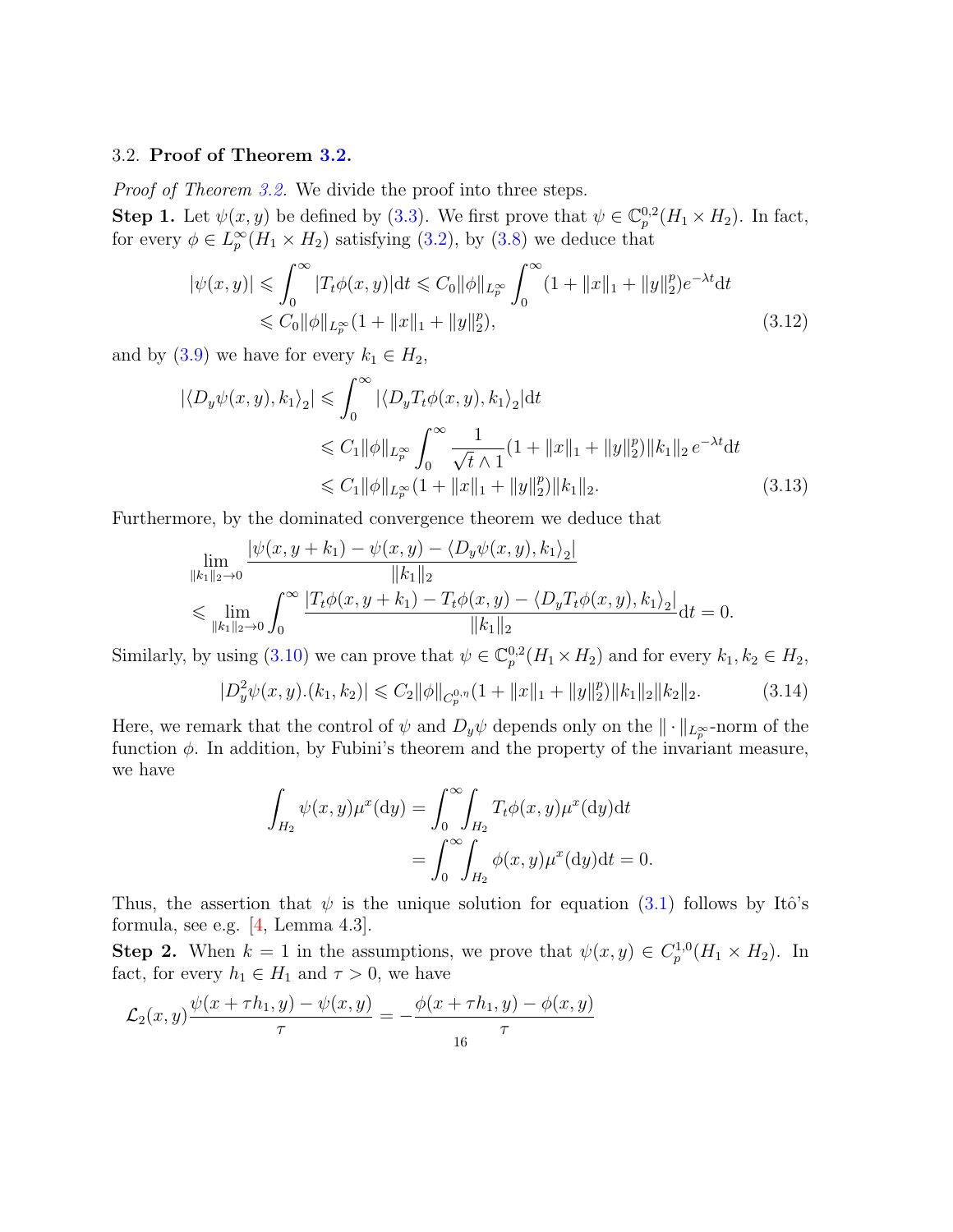<span id="page-16-1"></span>
$$
-\frac{\langle G(x+\tau h_1,y)-G(x,y),D_y\psi(x+\tau h_1,y)\rangle_2}{\tau}=:-\phi_{\tau,h_1}(x,y).
$$

By the assumptions on  $\phi$  and G, and using estimates [\(3.13\)](#page-15-1) and [\(3.14\)](#page-15-2), one can check that  $\phi_{\tau,h_1}(x,y) \in C_p^{0,\eta}(H_1 \times H_2)$ . We claim that

<span id="page-16-0"></span>
$$
\int_{H_2} \phi_{\tau,h_1}(x,y)\mu^x(\mathrm{d}y) = 0, \quad \forall \tau > 0, x, h_1 \in H_1.
$$
\n(3.15)

Then, according to Step 1, we obtain that for every  $\tau > 0$ ,

$$
\frac{\psi(x+\tau h_1, y) - \psi(x, y)}{\tau} = \int_0^\infty \mathbb{E}\phi_{\tau, h_1}(x, Y_t^x(y)) \, \mathrm{d}t. \tag{3.16}
$$

Note that

$$
\lim_{\tau \to 0} \phi_{\tau,h_1}(x,y) = \langle D_x \phi(x,y), h_1 \rangle_1 + \langle D_x G(x,y).h_1, D_y \psi(x,y) \rangle_2 =: \phi_{h_1}(x,y).
$$

Using the assumption that  $G \in C_b^{1,0}$  $b^{(1,0)}(H_1 \times H_2)$  and [\(3.13\)](#page-15-1), we find that

$$
|\phi_{h_1}(x,y)| \leq \|D_x \phi(x,y)\|_1 \|h_1\|_1 + \|D_x G(x,y)\|_{\mathcal{L}(H_1,H_2)} \|h_1\|_1 \|D_y \psi(x,y)\|_2
$$
  

$$
\leq C_3 (1 + \|x\|_1 + \|y\|_2^p) \|h_1\|_1.
$$
 (3.17)

Thus, by the dominated convergence theorem, we obtain

<span id="page-16-3"></span>
$$
\int_{H_2} \phi_{h_1}(x, y) \mu^x(\mathrm{d}y) = 0, \quad \forall x, h_1 \in H_1.
$$

Combining this with [\(3.8\)](#page-13-1), we have

$$
|T_t \phi_{\tau,h_1}(x,y)| \leq C_4 \|\phi_{\tau,h_1}\|_{L^\infty_p} (1 + \|x\|_1 + \|y\|_2^p) e^{-\lambda t}
$$
  

$$
\leq C_4 \left(1 + \|\phi_{h_1}\|_{L^\infty_p}\right) \left(1 + \|x\|_1 + \|y\|_2^p\right) e^{-\lambda t}.
$$

As a result, taking the limit  $\tau \to 0$  on both sides of  $(3.16)$  we get

<span id="page-16-4"></span><span id="page-16-2"></span>
$$
\langle D_x \psi(x, y), h_1 \rangle_1 = \int_0^\infty \mathbb{E} \phi_{h_1}(x, Y_s^x(y)) \mathrm{d}s. \tag{3.18}
$$

It remains to prove [\(3.15\)](#page-16-1). To this end, for every  $n \in \mathbb{N}$ , let  $H_2^n := span\{e_{2,k}; 1 \leq$  $k \leq n$  and denote the orthogonal projection of  $H_2$  onto  $H_2^n$  by  $P_2^n$ . We introduce the following approximation of system  $(1.4)$ :

$$
dY_t^{x,n} = B_n Y_t^{x,n} dt + G_n(x, Y_t^{x,n}) dt + P_2^n dW_t^2, \ Y_0^{x,n} = P_2^n y \in H_2^n.
$$
 (3.19)

where for  $(x, y) \in H_1 \times H_2$ ,

<span id="page-16-5"></span>
$$
B_n y := BP_2^n y \text{ and } G_n(x, y) := P_2^n G(x, P_2^n y). \tag{3.20}
$$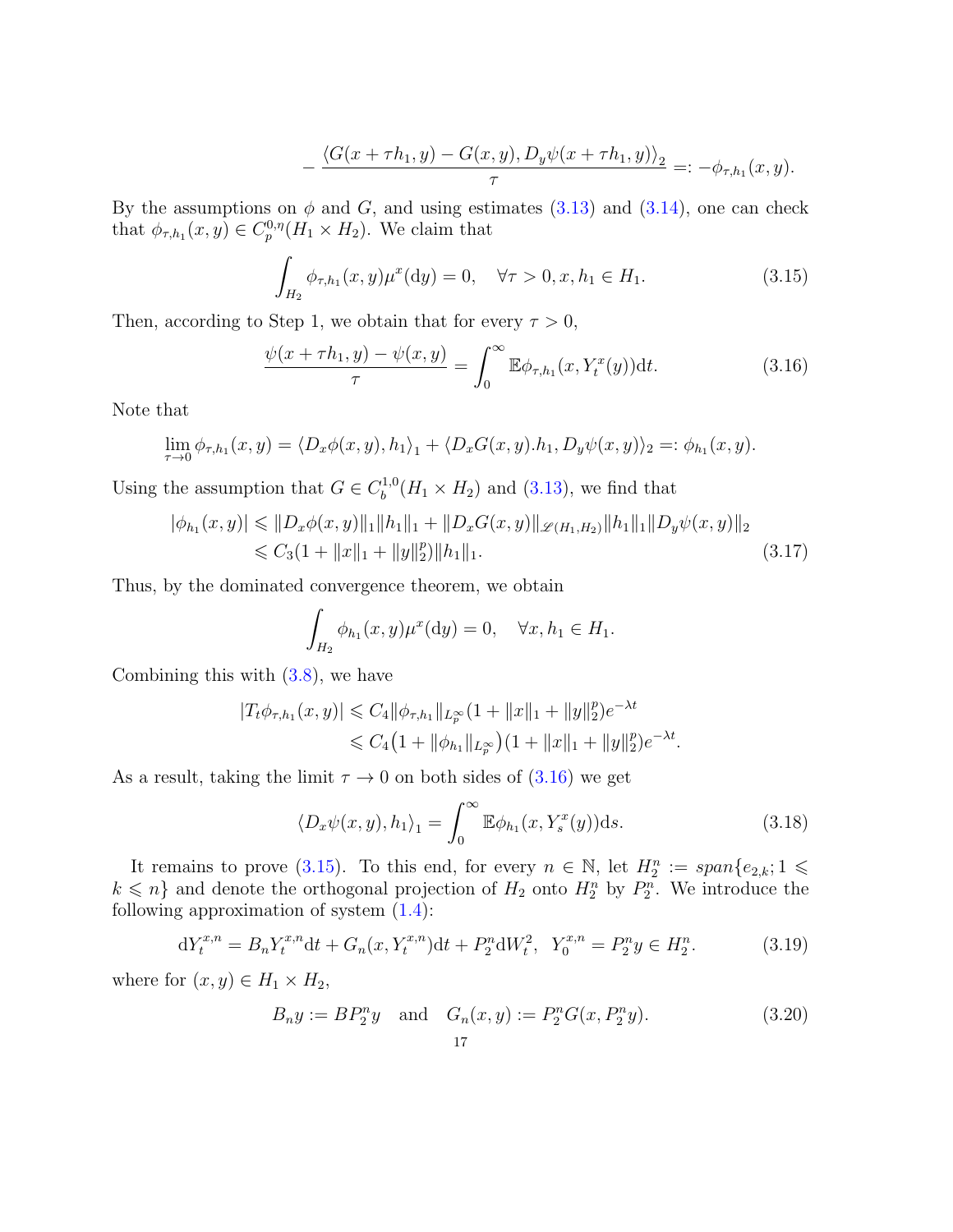It is easy to check that  $G_n$  is uniformly bounded with respect to n. Thus the solution to equation  $(3.19)$  has the same long-time behavior as the one to equation  $(1.4)$ . Let  $\mu_n^x(\mathrm{d}y)$  be the invariant measure for  $Y_t^{x,n}$  $\mathcal{L}_t^{x,n}$ , and define  $\mathcal{L}_2^n(x,y)$  by

$$
\mathcal{L}_2^n(x, y)\varphi(x, y) := \langle B_n y + G_n(x, y), D_y \varphi(x, y) \rangle_2
$$
  
+ 
$$
\frac{1}{2} Tr[D_y^2 \varphi(x, y) Q_{2,n}], \quad \forall \varphi \in C_p^{0,2}(H_1 \times H_2^n),
$$

where  $Q_{2,n} := Q_2 P_2^n$ . Consider the Poisson equation corresponding to [\(3.19\)](#page-16-2):

$$
\mathcal{L}_2^n(x, y)\psi^n(x, y) = -\phi(x, P_2^n y) =: -\phi^n(x, y). \tag{3.21}
$$

As in Step 1, the unique solution is given by

<span id="page-17-0"></span>
$$
\psi^{n}(x, y) = \int_{0}^{\infty} \mathbb{E} \big[ \phi^{n}(x, Y_{t}^{x, n}(y)) \big] dt.
$$

According to [\[4,](#page-42-11) Subsection 4.1] (see also [\[13,](#page-42-4) Section 6]), we have for every  $x \in H_1$  and  $y \in H_2$ ,

$$
\lim_{n \to \infty} \psi^n(x, y) = \psi(x, y), \quad \lim_{n \to \infty} \langle D_y \psi^n(x, y), k_2 \rangle_2 = \langle D_y \psi(x, y), k_2 \rangle_2. \tag{3.22}
$$

For every  $\tau > 0$  and  $h_1 \in H_1$ , define

$$
\phi_{\tau,h_1}^n(x,y) := \left[ \phi^n(x + \tau h_1, y) - \phi^n(x,y) \right] + \langle G_n(x + \tau h_1, y) - G_n(x,y), D_y \psi^n(x + \tau h_1, y) \rangle_2.
$$

Since  $(3.21)$  is an equation in finite dimensions, according to [\[40,](#page-43-17) Lemma 3.2] we have

<span id="page-17-1"></span>
$$
\int_{H_2^n} \phi_{\tau,h_1}^n(x,y) \mu_n^x(\mathrm{d}y) = 0.
$$

Using estimates [\(3.17\)](#page-16-3), [\(3.22\)](#page-17-1), the formula above [\[4,](#page-42-11) (4.4)] and taking the limit  $n \to \infty$ on both sides of the above equality, we obtain [\(3.15\)](#page-16-1).

**Step 3.** When  $k = 2$  in the assumptions, we prove that  $\psi(x, y) \in C_p^{2,0}(H_1 \times H_2)$ . In this case, we mainly focus on the a-priori estimate. The specific procedure can be done as in Step 2. In view of [\(3.18\)](#page-16-4) and according to the results in Step 1, we can conclude that  $\langle D_x \psi(x, y), h_1 \rangle_1 \in \mathbb{C}_p^{0,2}(\dot{H}_1 \times H_2)$  with

$$
|\langle D_x \psi(x, y), h_1 \rangle_1| \leq C_5 ||\phi_{h_1}||_{L_p^{\infty}} (1 + ||x||_1 + ||y||_2^p)
$$
  

$$
\leq C_5 (1 + ||x||_1 + ||y||_2^p) ||h_1||_1,
$$

and

$$
|D_y D_x \psi(x, y) \cdot (h_1, k)| \leq C_5 \|\phi_{h_1}\|_{L_p^{\infty}} (1 + \|x\|_1 + \|y\|_2^p) \|k\|_2
$$
  

$$
\leq C_5 (1 + \|x\|_1 + \|y\|_2^p) \|h_1\|_1 \|k\|_2.
$$
 (3.23)

Moreover, we have

<span id="page-17-3"></span><span id="page-17-2"></span>
$$
\mathcal{L}_2(x, y) \langle D_x \psi(x, y), h_1 \rangle_1 = -\phi_{h_1}(x, y), \tag{3.24}
$$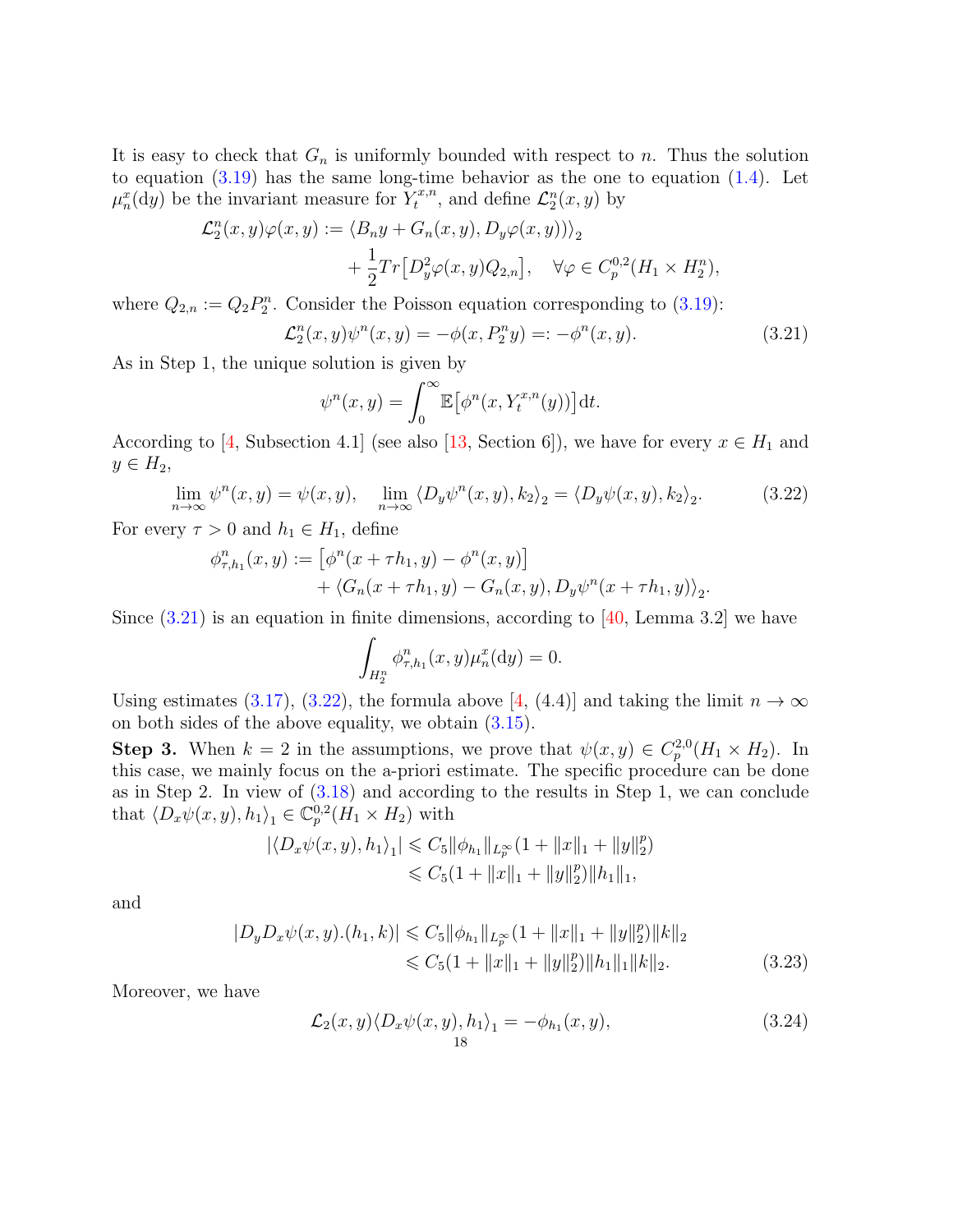Since  $\langle D_x\psi(x, y), h_1\rangle_1$  is a classical solution, by taking derivative with respect to the x variable on both sides of the equation, we have that for any  $h_1, h_2 \in H_1$ ,

$$
\mathcal{L}_2(x, y)(D_x^2 \psi(x, y). (h_1, h_2)) = -D_x^2 \phi(x, y). (h_1, h_2) \n- 2D_y D_x \psi(x, y). (h_2, D_x G(x, y). h_1) \n- \langle D_x^2 G(x, y). (h_1, h_2), D_y \psi(x, y) \rangle_2 =: -\phi_{h_1, h_2}(x, y).
$$

By the assumption that  $G \in C_b^{2,0}$  $b_b^{(2,0)}(H_1 \times H_2)$  and [\(3.23\)](#page-17-2), we get

$$
|\phi_{h_1,h_2}(x,y)| \leq \|D_x^2 \phi(x,y)\|_{\mathscr{L}(H_1 \times H_1)} \|h_1\|_{1} \|h_2\|_{1} + 2|D_y D_x \psi(x,y).(h_2, D_x G(x,y).h_1)|
$$
  
+  $|\langle D_x^2 G(x,y).(h_1,h_2), D_y \psi(x,y) \rangle_2|$   
 $\leq C_6(1 + \|x\|_1 + \|y\|_2^p) \|h_1\|_1 \|h_2\|_1.$ 

Furthermore, by using [\[40,](#page-43-17) Lemma 3.2] again and the same approximation argument as in Step 2, we have that  $\phi_{h_1,h_2}(x,y)$  satisfies the centering condition

<span id="page-18-3"></span><span id="page-18-1"></span>
$$
\int_{H_2} \phi_{h_1, h_2}(x, y) \mu^x(\mathrm{d}y) = 0. \tag{3.25}
$$

Thus, in view of [\(3.12\)](#page-15-3) and [\(3.13\)](#page-15-1) we can get that  $(D_x^2 \psi(x, y) \cdot (h_1, h_2)) \in \mathbb{C}_p^{0,2}(H_1 \times H_2)$ with

$$
|D_x^2 \psi(x, y) \cdot (h_1, h_2)| \leq C_7 \|\phi_{h_1, h_2}\|_{L_p^{\infty}} (1 + \|x\|_1 + \|y\|_2^p)
$$
  

$$
\leq C_7 (1 + \|x\|_1 + \|y\|_2^p) \|h_1\|_1 \|h_2\|_1.
$$

The proof is finished.

Given a function  $F(x, y)$ , recall that  $\overline{F}$  is defined by [\(1.3\)](#page-1-4). Usually, it is not so easy to study the regularity of the averaged function, which contains a separate problem connected with the smoothness of the invariant measure  $\mu^x(\mathrm{d}y)$ . Here, we provide a simple method by using Theorem [3.2.](#page-11-1)

<span id="page-18-0"></span>**Lemma 3.7.** Assume that  $F \in C_p^{1,\eta}(H_1 \times H_2)$  with  $\eta > 0$ , and let  $\Psi(x, y)$  solve the Poisson equation [\(2.5\)](#page-9-4). Then for any  $h_1 \in H_1$ , we have

$$
D_x \bar{F}(x) \cdot h_1 = \int_{H_2} \left[ D_x F(x, y) \cdot h_1 + \langle D_x G(x, y) \cdot h_1, D_y \Psi(x, y) \rangle_2 \right] \mu^x(\mathrm{d}y). \tag{3.26}
$$

Furthermore, assume that  $F \in C_p^{2,\eta}(H_1 \times H_2)$ , then we have for any  $h_1, h_2 \in H_1$ ,

$$
D_x^2 \bar{F}(x) \cdot (h_1, h_2) = \int_{H_2} \left[ D_x^2 F(x, y) \cdot (h_1, h_2) + 2D_y D_x \Psi(x, y) \cdot (h_2, D_x G(x, y) \cdot h_1) \right. \\ \left. + \langle D_x^2 G(x, y) \cdot (h_1, h_2), D_y \Psi(x, y) \rangle_2 \right] \mu^x(\mathrm{d}y). \tag{3.27}
$$

In particular, we have

<span id="page-18-4"></span><span id="page-18-2"></span>
$$
||D_x\overline{F}(x).h_1||_1 \leqslant C_0||h_1||_1 \quad and \quad ||D_x^2\overline{F}(x).(h_1,h_2)||_1 \leqslant C_0||h_1||_1||h_2||_1,\tag{3.28}
$$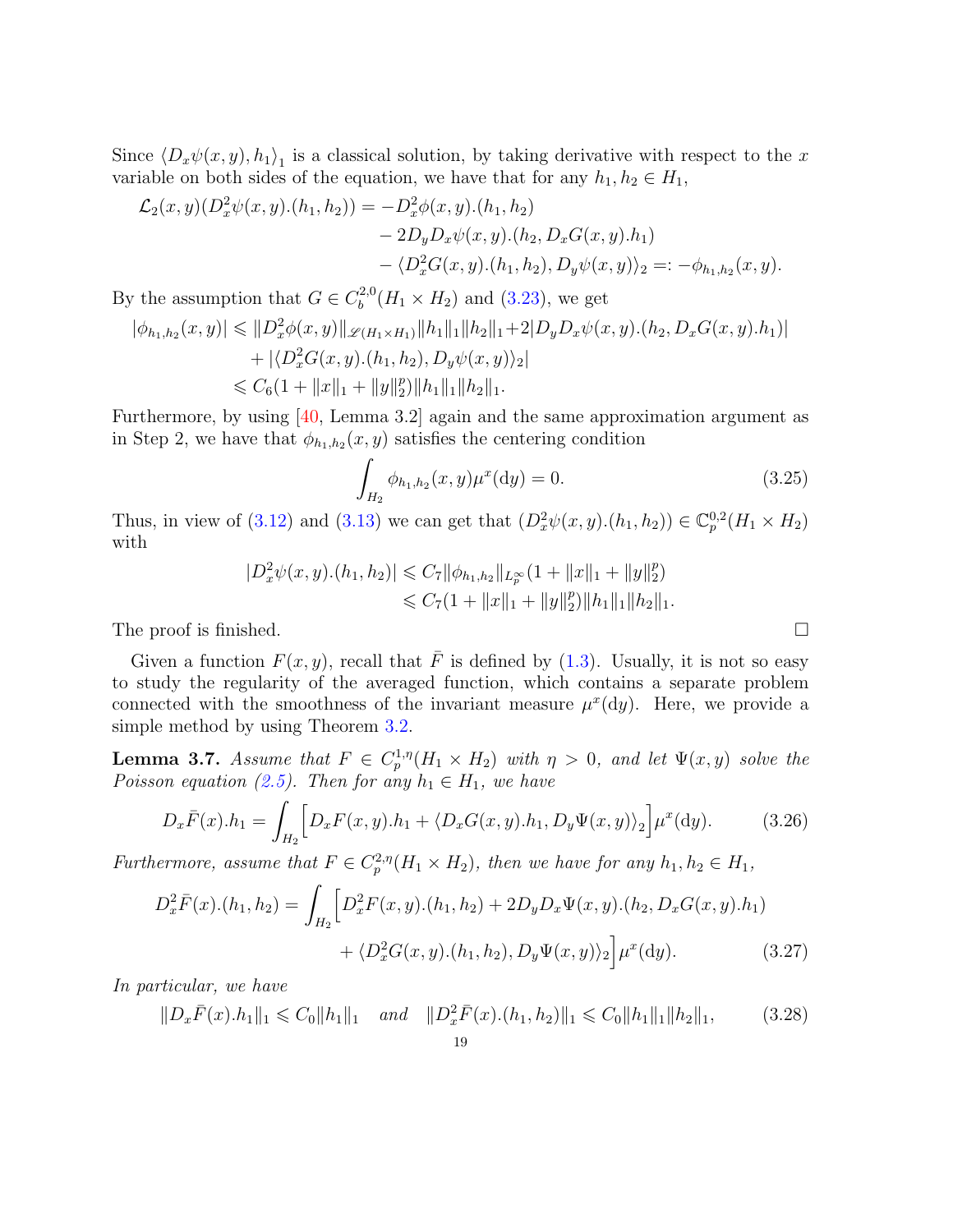where  $C_0 > 0$  is a constant.

**Remark 3.8.** The interesting point in formula  $(3.26)$  (and also in  $(3.27)$ ) lies in that the regularity of the averaged function  $\overline{F}$  with respect to the x-variable is transferred to the regularity of the solution  $\Psi$  with respect to the y-variable. Since  $\Psi$  is the solution to the corresponding Poisson equation, we can get the required regularity for free by the uniform ellipticity property of the generator  $\mathcal{L}_2(x, y)$  as been proven in Theorem [3.2.](#page-11-1)

Proof. Recall that

$$
\mathcal{L}_2(x,y)\Psi(x,y) = -\delta F(x,y) = -(F(x,y) - \bar{F}(x)).
$$

Note that  $\delta F$  satisfies the centering condition [\(3.2\)](#page-11-4). As in the proof of [\(3.24\)](#page-17-3), we have

$$
\mathcal{L}_2(x,y)D_x\Psi(x,y).h_1 = -D_x\delta F(x,y).h_1 - \langle D_xG(x,y).h_1, D_y\Psi(x,y)\rangle_2.
$$

Moreover, we have

$$
\int_{H_2} \left[ D_x \delta F(x, y) . h_1 + \langle D_x G(x, y) . h_1, D_y \Psi(x, y) \rangle_2 \right] \mu^x(\mathrm{d}y) = 0.
$$

Note that

$$
\int_{H_2} D_x \overline{F}(x) \cdot h_1 \mu^x(\mathrm{d}y) = D_x \overline{F}(x) \cdot h_1,
$$

hence we get  $(3.26)$ . Similarly, as in  $(3.25)$  we have

$$
\int_{H_2} \left[ D_x^2 \delta F(x, y) . (h_1, h_2) + 2D_y D_x \Psi(x, y) . (h_2, D_x G(x, y) . h_1) \right. \\ \left. + \langle D_x^2 G(x, y) . (h_1, h_2), D_y \Psi(x, y) \rangle_2 \right] \mu^x(\mathrm{d}y) = 0,
$$

which in turn yields [\(3.27\)](#page-18-2). Finally, due to the fact that for any  $p \geq 1$ ,

$$
\int_{H_2} \left(1 + \|y\|_2\right)^p \mu^x(\mathrm{d}y) < \infty,
$$

we get estimate  $(3.28)$ .

# 4. Strong convergence in the averaging principle

<span id="page-19-1"></span><span id="page-19-0"></span>4.1. Galerkin approximation. Itô's formula will be used frequently below in the proof of the main result. However, due to the presence of unbounded operators in the equation, we can not apply Itô's formula for SPDE  $(1.1)$  directly. For this reason, we introduce the following Galerkin approximation scheme.

For  $n \in \mathbb{N}$ , let  $H_1^n := \text{span}\{e_{1,k}; 1 \leq k \leq n\}$  and denote the orthogonal projection of  $H_1$  onto  $H_1^n$  by  $P_1^n$ . Recall that  $G_n(x, y)$  is defined by [\(3.20\)](#page-16-5), and for  $(x, y) \in H_1^n \times H_2^n$ ,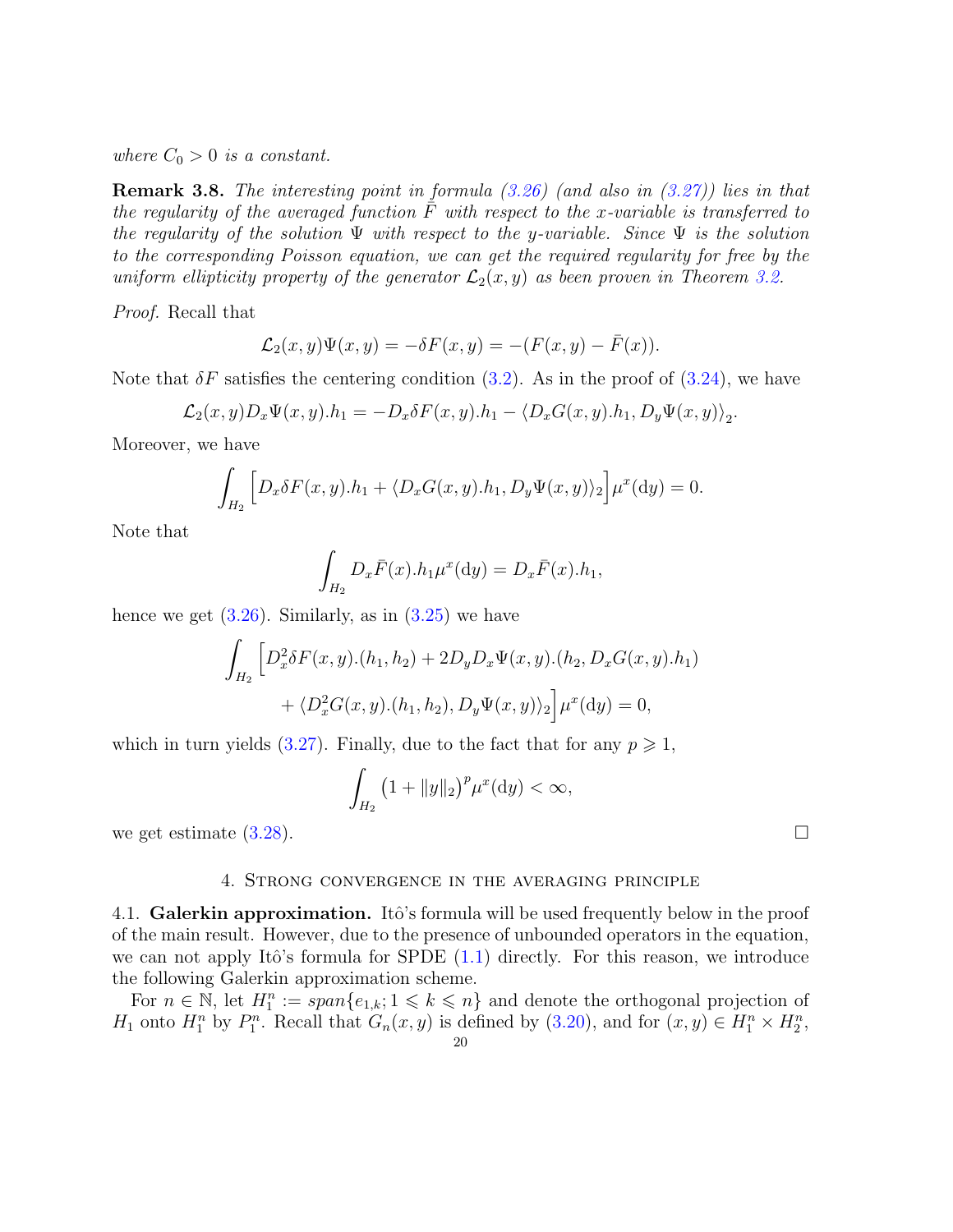define  $F_n(x, y) := P_1^n F(x, y)$ . We reduce the infinite dimensional system [\(1.1\)](#page-1-1) to the following finite dimensional system in  $H_1^n \times H_2^n$ :

<span id="page-20-0"></span>
$$
\begin{cases} dX_t^{n,\varepsilon} = AX_t^{n,\varepsilon}dt + F_n(X_t^{n,\varepsilon}, Y_t^{n,\varepsilon})dt + P_1^n dW_t^1, \\ dY_t^{n,\varepsilon} = \varepsilon^{-1}BY_t^{n,\varepsilon}dt + \varepsilon^{-1}G_n(X_t^{n,\varepsilon}, Y_t^{n,\varepsilon})dt + \varepsilon^{-1/2}P_2^n dW_t^2, \end{cases}
$$
(4.1)

with initial values  $X_0^{n,\varepsilon} = x^n := P_1^n x \in H_1^n$  and  $Y_0^{n,\varepsilon} = y^n := P_2^n y \in H_2^n$ . It is easy to check that  $F_n$  and  $G_n$  satisfy the same conditions as F and G with bounds which are uniform with respect to *n*. Thus the equation [\(4.1\)](#page-20-0) is well-posed in  $H_1^n \times H_2^n$ . The corresponding averaged equation for system [\(4.1\)](#page-20-0) can be formulated as

$$
d\bar{X}_t^n = A\bar{X}_t^n dt + \bar{F}_n(\bar{X}_t^n) dt + P_1^n dW_t^1, \quad \bar{X}_0^n = x^n \in H_1^n,
$$
\n(4.2)

where  $\bar{F}_n(x)$  is defined by

<span id="page-20-4"></span><span id="page-20-3"></span><span id="page-20-1"></span>
$$
\bar{F}_n(x) := \int_{H_2^n} F_n(x, y) \mu_n^x(\mathrm{d}y). \tag{4.3}
$$

Note that  $\bar{X}_t^n$  is not the Galerkin approximation of  $\bar{X}_t$ .

The following result states the convergence of the finite dimensional system [\(4.1\)](#page-20-0) to the initial equation  $(1.1)$ .

<span id="page-20-2"></span>**Lemma 4.1.** Let  $T > 0$ ,  $x \in \mathcal{D}((-A)^{\theta})$  and  $y \in \mathcal{D}((-B)^{\theta})$  with  $\theta \in [0,1]$ . Then for every  $q \geq 1$  and  $\gamma \in [0, \theta]$ , we have for every  $t \in [0, T]$ ,

$$
\lim_{n \to \infty} \left( \mathbb{E} \left\| (-A)^{\gamma} (X_t^{\varepsilon} - X_t^{n,\varepsilon}) \right\|_1^q + \mathbb{E} \left\| Y_t^{\varepsilon} - Y_t^{n,\varepsilon} \right\|_2^q
$$

$$
+ \mathbb{E} \left\| (-A)^{\gamma} (\bar{X}_t - \bar{X}_t^n) \right\|_1^q \right) = 0. \tag{4.4}
$$

*Proof.* When  $\theta = 0$  (and thus  $\gamma = 0$ ), [\(4.4\)](#page-20-1) was proven in [\[4,](#page-42-11) Lemma 4.2]. For general  $\gamma \in (0, \theta],$  by Lemma [6.4](#page-40-0) we know that  $X_t^{\varepsilon} \in \mathcal{D}((-A)^{\gamma})$ . As a result, we have

$$
\mathbb{E}\Big(\|(-A)^{\gamma}\left(X_t^{\varepsilon}-X_t^{n,\varepsilon}\right)\|_1^q\Big)=\mathbb{E}\left[\left(\sum_{k=n+1}^{\infty}\alpha_k^{2\gamma}\langle X_t^{\varepsilon},e_{1,k}\rangle_1^2\right)^{q/2}\right]\to 0 \text{ as } n\to\infty.
$$

Furthermore, by Lemma [6.5](#page-41-0) we deduce that

$$
\mathbb{E}\left(\left\|(-A)^{\gamma}(\bar{X}_t - \bar{X}_t^n)\right\|_1^q\right) \leq \mathbb{E}\left(\int_0^t \left\|(-A)^{\gamma}e^{(t-s)A}[\bar{F}(\bar{X}_s) - \bar{F}_n(\bar{X}_s)]\right\|_1 ds\right)^q
$$

$$
+ \mathbb{E}\left\|\int_0^t (-A)^{\gamma}e^{(t-s)A}(I - P_1^n)dW_s\right\|_1^q
$$

$$
+ \mathbb{E}\left(\int_0^t \left\|(-A)^{\gamma}e^{(t-s)A}[\bar{F}_n(\bar{X}_s) - \bar{F}_n(\bar{X}_s^n)]\right\|_1 ds\right)^q.
$$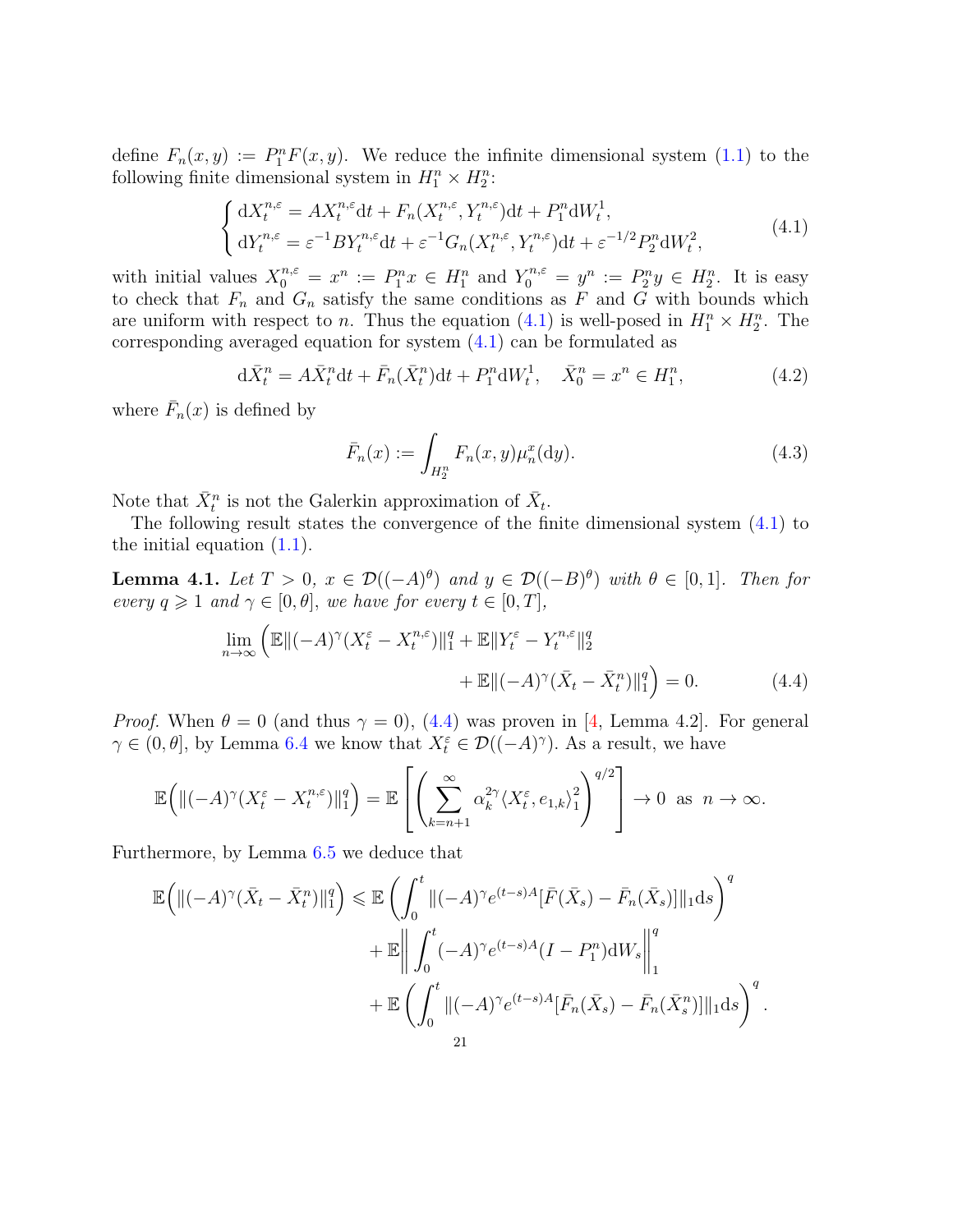Since  $\|\bar{F}_n-\bar{F}\|_1 \to 0$  as  $n \to \infty$  (see e.g. [\[4,](#page-42-11) (4.4)]), the first two terms go to 0 as  $n \to \infty$ by the dominated convergence theorem. For the last term, we have

$$
\lim_{n \to \infty} \mathbb{E} \left( \int_0^t \|(-A)^\gamma e^{(t-s)A} [\bar{F}_n(\bar{X}_s) - \bar{F}_n(X_s^n)] \|_1 ds \right)^q
$$
  
\$\leqslant \lim\_{n \to \infty} C\_1 \mathbb{E} \left( \int\_0^t (t-s)^{-\gamma} \|\bar{X}\_s - \bar{X}\_s^n\|\_1 ds \right)^q = 0,

which in turn yields the desired result.

<span id="page-21-0"></span>4.2. Proof of Theorem [2.2.](#page-9-1) Let  $T > 0$ ,  $x \in \mathcal{D}((-A)^{\theta})$  and  $y \in \mathcal{D}((-B)^{\theta})$  with  $\theta \in [0, 1]$ . Note that for any  $t \in [0, T]$ ,  $q \geq 1$  and  $\gamma \in [0, \theta \wedge 1/2)$ , we have

$$
\mathbb{E}\|(-A)^{\gamma}\left(X_t^{\varepsilon}-\bar{X}_t\right)\|_{1}^{q} \leq \mathbb{E}\|(-A)^{\gamma}\left(X_t^{\varepsilon}-X_t^{n,\varepsilon}\right)\|_{1}^{q} + \mathbb{E}\|(-A)^{\gamma}\left(X_t^{n,\varepsilon}-\bar{X}_t^{n}\right)\|_{1}^{q} + \mathbb{E}\|(-A)^{\gamma}\left(\bar{X}_t^{n}-\bar{X}_t\right)\|_{1}^{q}.
$$

By Lemma [4.1,](#page-20-2) the first and the last terms on the right-hand side of the above inequality converge to 0 as  $n \to \infty$ . Therefore, in order to prove Theorem [2.2,](#page-9-1) we only need to show that

<span id="page-21-3"></span><span id="page-21-2"></span>
$$
\sup_{t \in [0,T]} \mathbb{E} \|( -A)^{\gamma} (X_t^{n,\varepsilon} - \bar{X}_t^n) \|_1^q \leqslant C_T \, \varepsilon^{q/2},\tag{4.5}
$$

where  $C_T > 0$  is a constant independent of n. In the following subsection, we shall only work with the approximation system  $(4.1)$ , and prove bounds that are uniform with respect to the dimension. But in order to simplify the notations, we omit the index  $n$ . In particular, for  $i = 1, 2$ , the spaces  $H_i^n$  are denoted by  $H_i$ .

Define

$$
\mathcal{L}_1\varphi(x,y) := \mathcal{L}_1(x,y)\varphi(x,y) := \langle Ax + F(x,y), D_x\varphi(x,y) \rangle_1
$$
  
 
$$
+ \frac{1}{2}Tr[D_x^2\varphi(x,y)Q_1], \quad \forall \varphi \in C_p^{2,0}(H_1 \times H_2). \tag{4.6}
$$

We first establish the following strong fluctuation estimate for an appropriate integral functional of  $(X_r^{\varepsilon}, Y_r^{\varepsilon})$  over the time interval [s, t], which will play an important role in proving  $(4.5)$ .

<span id="page-21-1"></span>**Lemma 4.2** (Strong fluctuation estimate). Let  $T, \theta > 0$ ,  $x \in \mathcal{D}((-A)^{\theta})$  and  $y \in$  $\mathcal{D}((-B)^{\theta})$ . Assume that (**A1**) and (**A2**) hold,  $F \in C_p^{2,\eta}(H_1 \times H_2, H_1)$  and  $G \in C_b^{2,\eta}$  $b^{2,\eta}(H_1\times$  $H_2, H_2$ ) with  $\eta > 0$ . Then for any  $\gamma \in [0, \theta \wedge 1/2)$ ,  $q \geq 1$ ,  $0 \leq s \leq t \leq T$  and  $\tilde{\phi} \in C_p^{2,\eta}(H_1 \times H_2, H_1)$  satisfying [\(3.2\)](#page-11-4), we have

<span id="page-21-4"></span>
$$
\mathbb{E}\left\|\int_{s}^{t}(-A)^{\gamma}e^{(t-r)A}\tilde{\phi}(X_{r}^{\varepsilon},Y_{r}^{\varepsilon})\mathrm{d}r\right\|_{1}^{q} \leq C_{q,\gamma,T}(t-s)^{(\theta-\gamma)}q\,\varepsilon^{q/2},\tag{4.7}
$$

where  $C_{q,\gamma,T} > 0$  is a constant.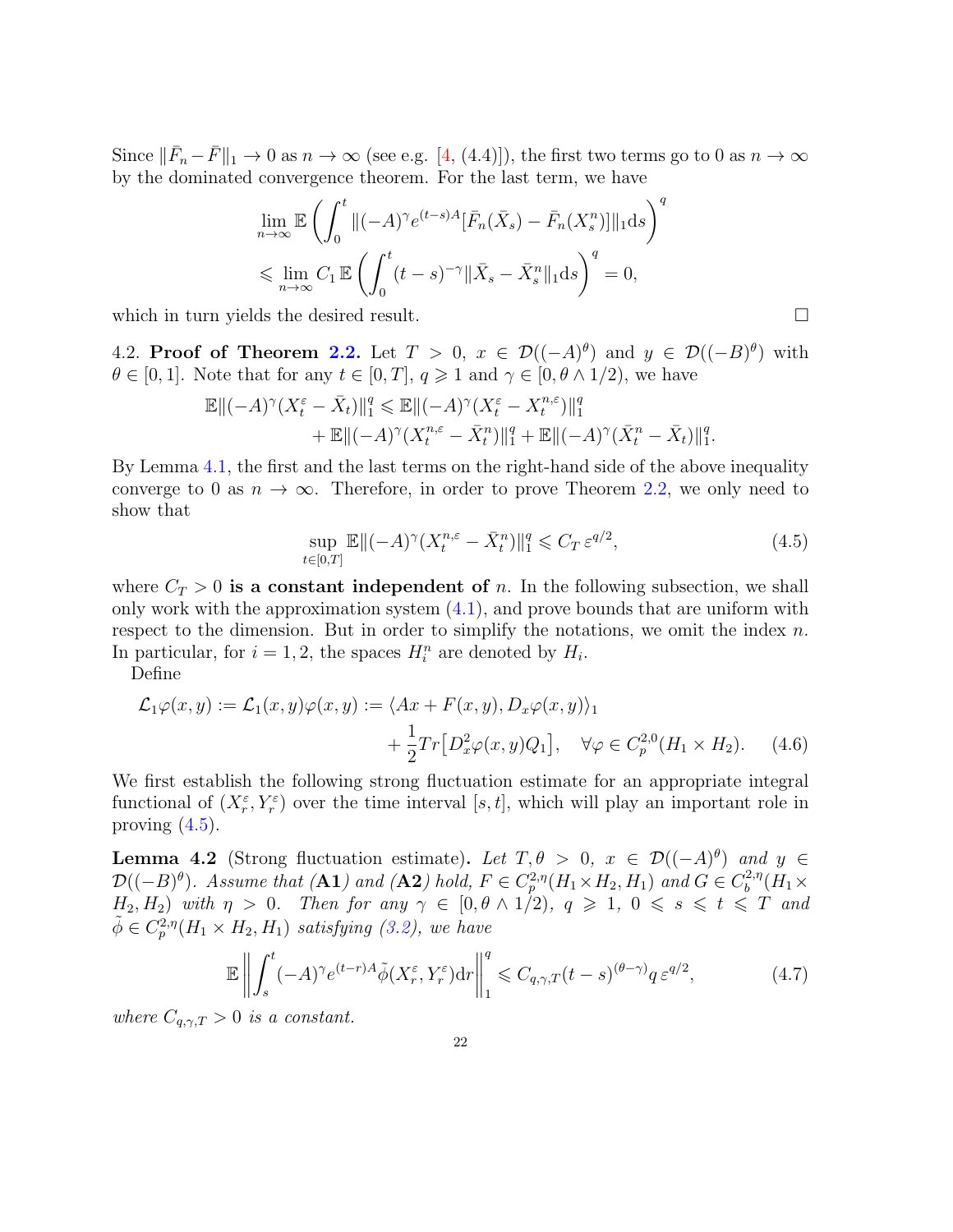*Proof.* Let  $\tilde{\psi}$  solve the Poisson equation

<span id="page-22-2"></span><span id="page-22-1"></span>
$$
\mathcal{L}_2(x,y)\tilde{\psi}(x,y)=-\tilde{\phi}(x,y),
$$

and define

<span id="page-22-0"></span>
$$
\tilde{\psi}_{t,\gamma}(r,x,y) := (-A)^{\gamma} e^{(t-r)A} \tilde{\psi}(x,y). \tag{4.8}
$$

Since  $\mathcal{L}_2$  is an operator with respect to the *y*-variable, one can check that

$$
\mathcal{L}_2(x, y)\tilde{\psi}_{t,\gamma}(r, x, y) = -(-A)^\gamma e^{(t-r)A}\tilde{\phi}(x, y). \tag{4.9}
$$

According to Theorem [3.2,](#page-11-1) we know that  $\tilde{\psi} \in C_p^{2,0}(H_1 \times H_2, H_1) \cap \mathbb{C}_p^{0,2}(H_1 \times H_2, H_1)$ . Applying Itô's formula to  $\tilde{\psi}_{t,\gamma}(t,X_t^{\varepsilon},Y_t^{\varepsilon})$  we get

$$
\tilde{\psi}_{t,\gamma}(t, X_t^{\varepsilon}, Y_t^{\varepsilon}) = \tilde{\psi}_{t,\gamma}(s, X_s^{\varepsilon}, Y_s^{\varepsilon}) + \int_s^t (\partial_r + \mathcal{L}_1) \tilde{\psi}_{t,\gamma}(r, X_r^{\varepsilon}, Y_r^{\varepsilon}) dr \n+ \frac{1}{\varepsilon} \int_s^t \mathcal{L}_2 \tilde{\psi}_{t,\gamma}(r, X_r^{\varepsilon}, Y_r^{\varepsilon}) dr + M_{t,s}^1 + \frac{1}{\sqrt{\varepsilon}} M_{t,s}^2,
$$
\n(4.10)

where  $M_{t,s}^1$  and  $M_{t,s}^2$  are defined by

$$
M_{t,s}^1 := \int_s^t D_x \tilde{\psi}_{t,\gamma}(r, X_r^{\varepsilon}, Y_r^{\varepsilon}) \mathrm{d}W_r^1 \quad \text{and} \quad M_{t,s}^2 := \int_s^t D_y \tilde{\psi}_{t,\gamma}(r, X_r^{\varepsilon}, Y_r^{\varepsilon}) \mathrm{d}W_r^2.
$$

Multiplying both sides of  $(4.10)$  by  $\varepsilon$  and using  $(4.9)$ , we obtain

$$
\int_{s}^{t} (-A)^{\gamma} e^{(t-r)A} \tilde{\phi}(X_{r}^{\varepsilon}, Y_{r}^{\varepsilon}) dr = -\int_{s}^{t} \mathcal{L}_{2} \tilde{\psi}_{t,\gamma}(r, X_{r}^{\varepsilon}, Y_{r}^{\varepsilon}) dr \n= \varepsilon \left[ \tilde{\psi}_{t,\gamma}(s, X_{s}^{\varepsilon}, Y_{s}^{\varepsilon}) - \tilde{\psi}_{t,\gamma}(t, X_{t}^{\varepsilon}, Y_{t}^{\varepsilon}) \right] \n+ \varepsilon \int_{s}^{t} (\partial_{r} + \mathcal{L}_{1}) \tilde{\psi}_{t,\gamma}(r, X_{r}^{\varepsilon}, Y_{r}^{\varepsilon}) dr + \varepsilon M_{t,s}^{1} + \sqrt{\varepsilon} M_{t,s}^{2}.
$$

Note that

$$
\int_{s}^{t} \partial_{r} \tilde{\psi}_{t,\gamma}(r, X_{r}^{\varepsilon}, Y_{r}^{\varepsilon}) dr = \int_{s}^{t} \partial_{r} \tilde{\psi}_{t,\gamma}(r, X_{t}^{\varepsilon}, Y_{t}^{\varepsilon}) dr \n+ \int_{s}^{t} \partial_{r} \left[ \tilde{\psi}_{t,\gamma}(r, X_{r}^{\varepsilon}, Y_{r}^{\varepsilon}) - \tilde{\psi}_{t,\gamma}(r, X_{t}^{\varepsilon}, Y_{t}^{\varepsilon}) \right] dr \n= \tilde{\psi}_{t,\gamma}(t, X_{t}^{\varepsilon}, Y_{t}^{\varepsilon}) - \tilde{\psi}_{t,\gamma}(s, X_{t}^{\varepsilon}, Y_{t}^{\varepsilon}) \n+ \int_{s}^{t} \partial_{r} \left[ \tilde{\psi}_{t,\gamma}(r, X_{r}^{\varepsilon}, Y_{r}^{\varepsilon}) - \tilde{\psi}_{t,\gamma}(r, X_{t}^{\varepsilon}, Y_{t}^{\varepsilon}) \right] dr,
$$

and that

$$
\partial_r \tilde{\psi}_{t,\gamma}(r,x,y) = (-A)^{1+\gamma} e^{(t-r)A} \tilde{\psi}(x,y).
$$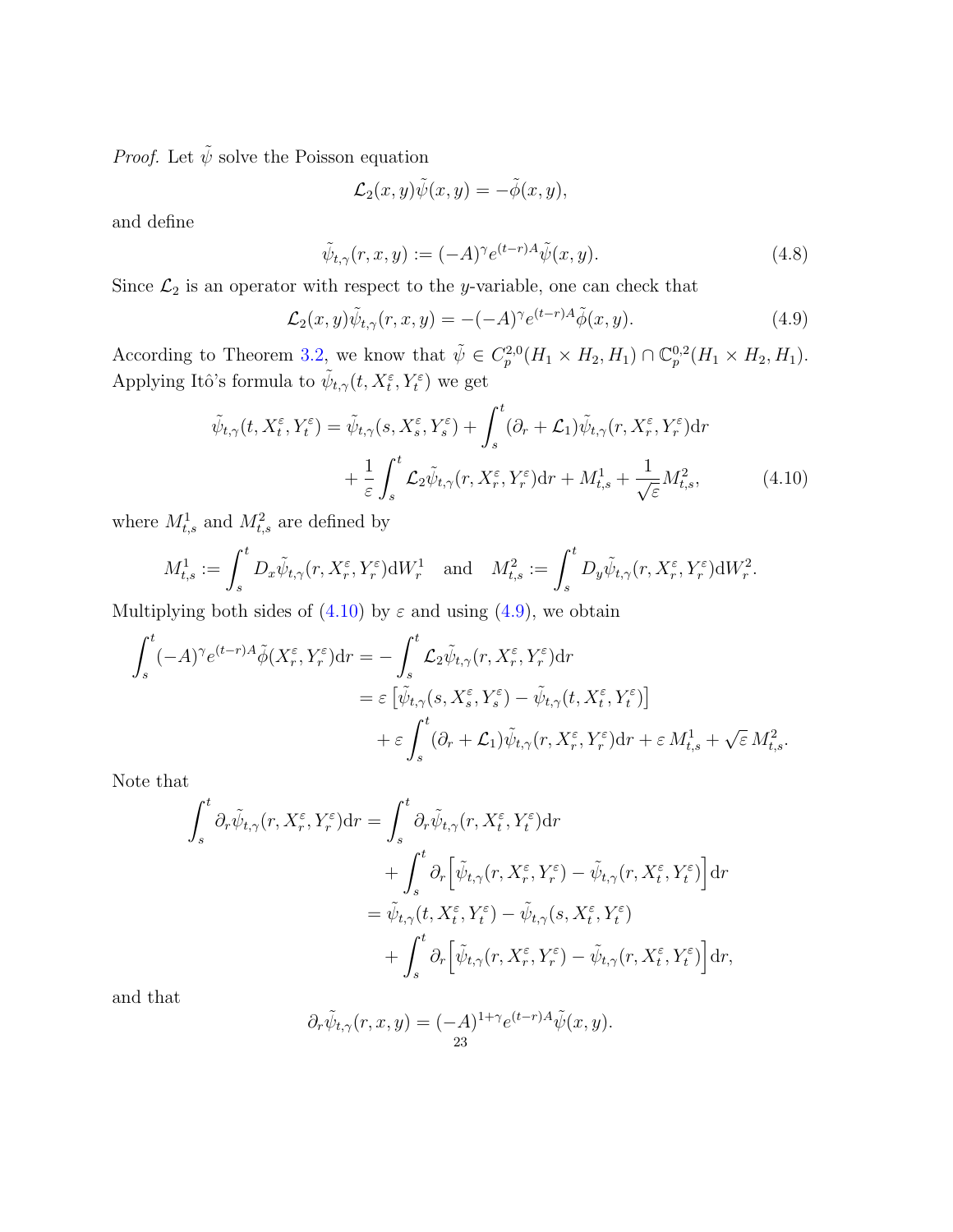As a result, we further get

$$
\int_{s}^{t} (-A)^{\gamma} e^{(t-r)A} \tilde{\phi}(X_{r}^{\varepsilon}, Y_{r}^{\varepsilon}) dr = \varepsilon (-A)^{\gamma} e^{(t-s)A} \left[ \tilde{\psi}(X_{s}^{\varepsilon}, Y_{s}^{\varepsilon}) - \tilde{\psi}(X_{t}^{\varepsilon}, Y_{t}^{\varepsilon}) \right] \n+ \varepsilon \int_{s}^{t} (-A)^{1+\gamma} e^{(t-r)A} \left( \tilde{\psi}(X_{r}^{\varepsilon}, Y_{r}^{\varepsilon}) - \tilde{\psi}(X_{t}^{\varepsilon}, Y_{t}^{\varepsilon}) \right) dr \n+ \varepsilon \int_{s}^{t} \mathcal{L}_{1} \tilde{\psi}_{t,\gamma}(r, X_{r}^{\varepsilon}, Y_{r}^{\varepsilon}) dr + \varepsilon M_{t,s}^{1} + \sqrt{\varepsilon} M_{t,s}^{2}.
$$

Thus for any  $0 \le s \le t \le T$  and  $q \ge 1$ , we deduce that

$$
\label{eq:3.16} \begin{split} &\mathbb{E}\left\|\int_{s}^{t}(-A)^{\gamma}e^{(t-r)A}\tilde{\phi}(X_{r}^{\varepsilon},Y_{r}^{\varepsilon})\mathrm{d}r\right\|_{1}^{q}\\ &\quad\leqslant C_{0}\left(\varepsilon^{q}\,\mathbb{E}\left\|(-A)^{\gamma}e^{(t-s)A}\big[\tilde{\psi}(X_{s}^{\varepsilon},Y_{s}^{\varepsilon})-\tilde{\psi}(X_{t}^{\varepsilon},Y_{t}^{\varepsilon})\big]\right\|_{1}^{q}\\ &\quad+\varepsilon^{q}\,\mathbb{E}\left\|\int_{s}^{t}(-A)^{1+\gamma}e^{(t-r)A}\left(\tilde{\psi}(X_{r}^{\varepsilon},Y_{r}^{\varepsilon})-\tilde{\psi}(X_{t}^{\varepsilon},Y_{t}^{\varepsilon})\right)\mathrm{d}r\right\|_{1}^{q}\\ &\quad+\varepsilon^{q}\,\mathbb{E}\left\|\int_{s}^{t}\mathcal{L}_{1}\tilde{\psi}_{t,\gamma}(r,X_{r}^{\varepsilon},Y_{r}^{\varepsilon})\mathrm{d}r\right\|_{1}^{q}+\varepsilon^{q}\,\mathbb{E}\|M_{t,s}^{1}\|_{1}^{q}+\varepsilon^{q/2}\,\mathbb{E}\|M_{t,s}^{2}\|_{1}^{q}\right)=:\sum_{i=1}^{5}\mathscr{J}_{i}(t,s,\varepsilon). \end{split}
$$

For the first term, by Lemmas [6.1,](#page-37-1) [6.2,](#page-38-0) [6.3](#page-39-0) below and the fact that  $\theta < 1/2$ , we have

$$
\mathscr{J}_1(t,s,\varepsilon) \leq C_1 \varepsilon^q (t-s)^{-\gamma q} \Big( \mathbb{E} \big( 1 + \| X_t^{\varepsilon} \|_1 + \| X_s^{\varepsilon} \|_1 + \| Y_t^{\varepsilon} \|_2^p + \| Y_s^{\varepsilon} \|_2^p \big)^{2q} \Big)^{1/2} \cdot \Big( \mathbb{E} \| X_t^{\varepsilon} - X_s^{\varepsilon} \|_1^{2q} + \mathbb{E} \| Y_t^{\varepsilon} - Y_s^{\varepsilon} \|_2^{2q} \Big)^{1/2} \leq C_1 (t-s)^{(\theta-\gamma)q} \varepsilon^{(1-\theta)q} \leq C_1 (t-s)^{(\theta-\gamma)q} \varepsilon^{q/2}.
$$

Similarly, by Minkowski's inequality we also have

$$
\mathscr{J}_2(t,s,\varepsilon) \leq C_2 \varepsilon^q \left( \int_s^t (t-r)^{-1-\gamma} \left[ \left( \mathbb{E} \left[ \|X_t^{\varepsilon} - X_r^{\varepsilon}\|_1^{2q} \right] \right)^{1/2q} + \left( \mathbb{E} \left[ \|Y_t^{\varepsilon} - Y_r^{\varepsilon}\|_2^{2q} \right] \right)^{1/2q} \right] dr \right)^q
$$
  

$$
\leq C_2 \varepsilon^q \left( \int_s^t (t-r)^{-1-\gamma} \frac{(t-s)^{\theta}}{\varepsilon^{\theta}} dr \right)^q
$$
  

$$
\leq C_2 (t-s)^{(\theta-\gamma)q} \varepsilon^{(1-\theta)q} \leq C_2 (t-s)^{(\theta-\gamma)q} \varepsilon^{q/2}.
$$

To control the third term, by definitions [\(4.6\)](#page-21-3), [\(4.8\)](#page-22-2) and Theorem [3.2,](#page-11-1) one can check that

$$
\|\mathcal{L}_1\tilde{\psi}_{t,\gamma}(r,x,y)\|_1 \leq C_3 (t-r)^{-\gamma} \big(1 + \|Ax\|_1 + \|y\|_2^p\big) \big(1 + \|x\|_1 + \|y\|_2^p\big),
$$
  
24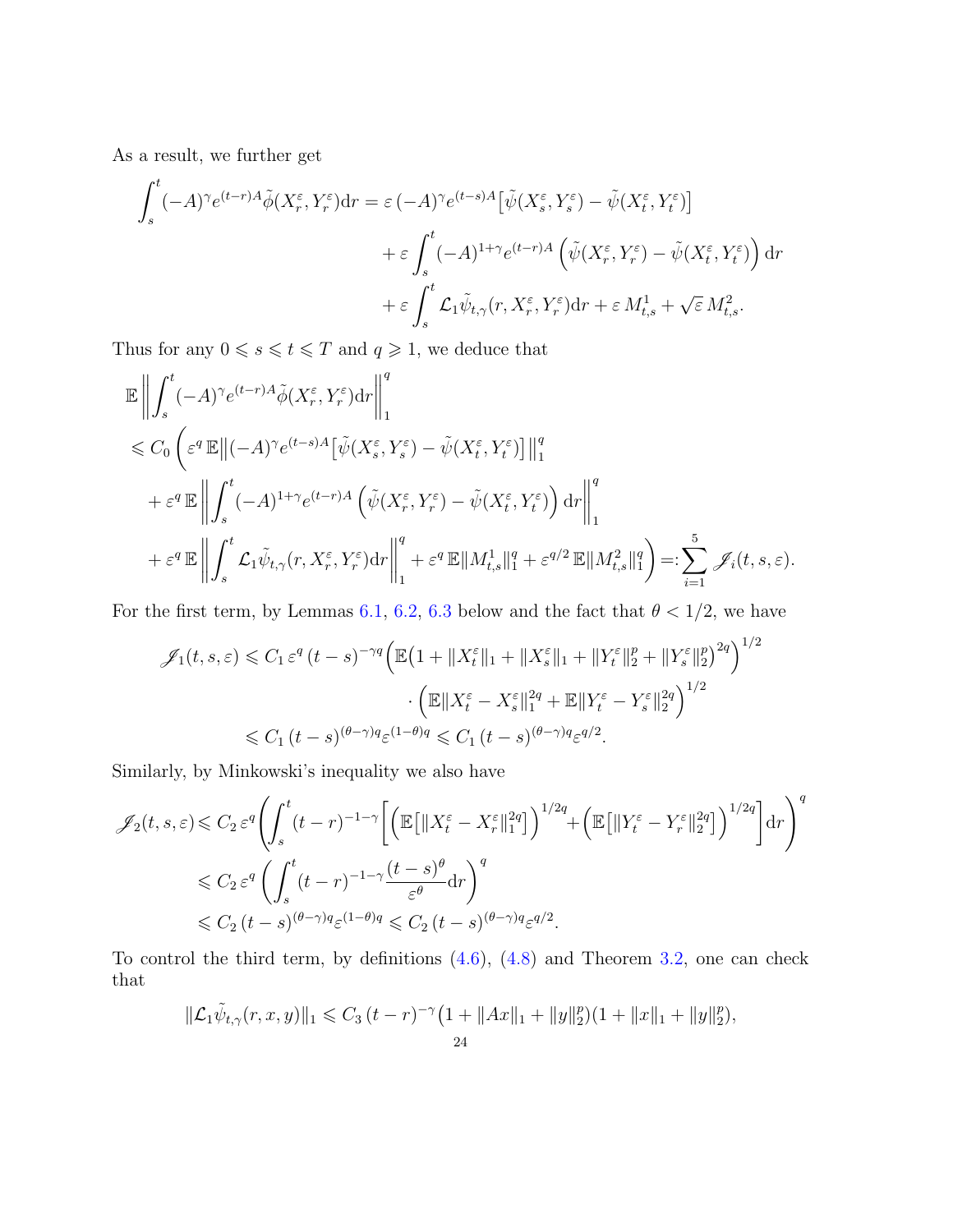which in turn yields by Minkowski's inequality and Lemma [6.4](#page-40-0) that for  $\gamma' \in (0, 1/2)$ ,

$$
\mathscr{J}_3(t,s,\varepsilon) \leq C_3 \, \varepsilon^{(1-\gamma')q} \left( \int_s^t (t-r)^{-\gamma} r^{(\theta-1)} \mathrm{d}r \right)^q
$$
  

$$
\leq C_3 \, (t-s)^{(\theta-\gamma)q} \varepsilon^{(1-\gamma')q} \leq C_3 \, (t-s)^{(\theta-\gamma)q} \varepsilon^{q/2}.
$$

As for  $\mathcal{I}_4(t, s, \varepsilon)$ , by Burkholder-Davis-Gundy's inequality and the assumption  $(\mathbf{A2})$ , we have

$$
\mathscr{J}_4(t,s,\varepsilon) \leq C_4 \varepsilon^q \left( \int_s^t \mathbb{E} \| (-A)^\gamma e^{(t-r)A} D_x \tilde{\psi}(X_r^{\varepsilon}, Y_r^{\varepsilon}) Q_1^{1/2} \|_{\mathscr{L}_2(H_1)}^2 \mathrm{d}r \right)^{q/2}
$$
  

$$
\leq C_4 \varepsilon^q \left( \int_s^t \left( 1 + \mathbb{E} \| X_r^{\varepsilon} \|_1^2 + \mathbb{E} \| Y_r^{\varepsilon} \|_2^{2p} \right) \| (-A)^\gamma e^{(t-r)A} Q_1^{1/2} \|_{\mathscr{L}_2(H_1)}^2 \mathrm{d}r \right)^{q/2}
$$
  

$$
\leq C_4 \left( t - s \right)^{(1/2 - \gamma)q} \varepsilon^q \leq C_4 \left( t - s \right)^{(\theta - \gamma)q} \varepsilon^q,
$$

and similarly one can check that

$$
\mathscr{J}_5(t,s,\varepsilon) \leq C_5 (t-s)^{(1/2-\gamma)q} \varepsilon^{q/2} \leq C_5 (t-s)^{(\theta-\gamma)q} \varepsilon^{q/2}.
$$

Combining the above computations, we get the desired estimate.

Now, we are in the position to give:

*Proof of estimate* [\(4.5\)](#page-21-2). Fix  $T > 0$  below. In view of [\(6.1\)](#page-37-2) and [\(6.5\)](#page-41-1), we have for every  $t \in [0, T]$  and  $\gamma \in [0, \theta \wedge 1/2)$ ,

$$
(-A)^{\gamma} (X_t^{\varepsilon} - \bar{X}_t) = \int_0^t (-A)^{\gamma} e^{(t-s)A} \left[ \bar{F}(X_s^{\varepsilon}) - \bar{F}(\bar{X}_s) \right] ds
$$

$$
+ \int_0^t (-A)^{\gamma} e^{(t-s)A} \delta F(X_s^{\varepsilon}, Y_s^{\varepsilon}) ds,
$$

where  $\delta F$  is defined by [\(1.8\)](#page-4-0). Thus for any  $q \geq 1$ , we have

$$
\mathbb{E}\|(-A)^{\gamma}\left(X_t^{\varepsilon}-\bar{X}_t\right)\|_1^q \leqslant C_q \mathbb{E}\left\|\int_0^t (-A)^{\gamma}e^{(t-s)A}\left[\bar{F}(X_s^{\varepsilon})-\bar{F}(\bar{X}_s)\right]ds\right\|_1^q
$$
  
+ 
$$
C_q \mathbb{E}\left\|\int_0^t (-A)^{\gamma}e^{(t-s)A}\delta F(X_s^{\varepsilon},Y_s^{\varepsilon})ds\right\|_1^q =: \mathcal{J}_1(t,\varepsilon) + \mathcal{J}_2(t,\varepsilon).
$$

By Lemma [3.7](#page-18-0) and Minkowski's inequality, we deduce that

$$
\mathscr{I}_1(t,\varepsilon) \leqslant C_1 \mathbb{E} \left( \int_0^t (t-s)^{-\gamma} \|\bar{F}(X_s^{\varepsilon}) - \bar{F}(\bar{X}_s) \|_1 ds \right)^q
$$
  

$$
\leqslant C_1 \left( \int_0^t (t-s)^{-\gamma} \left( \mathbb{E} \|X_s^{\varepsilon} - \bar{X}_s\|_1^q \right)^{1/q} ds \right)^q.
$$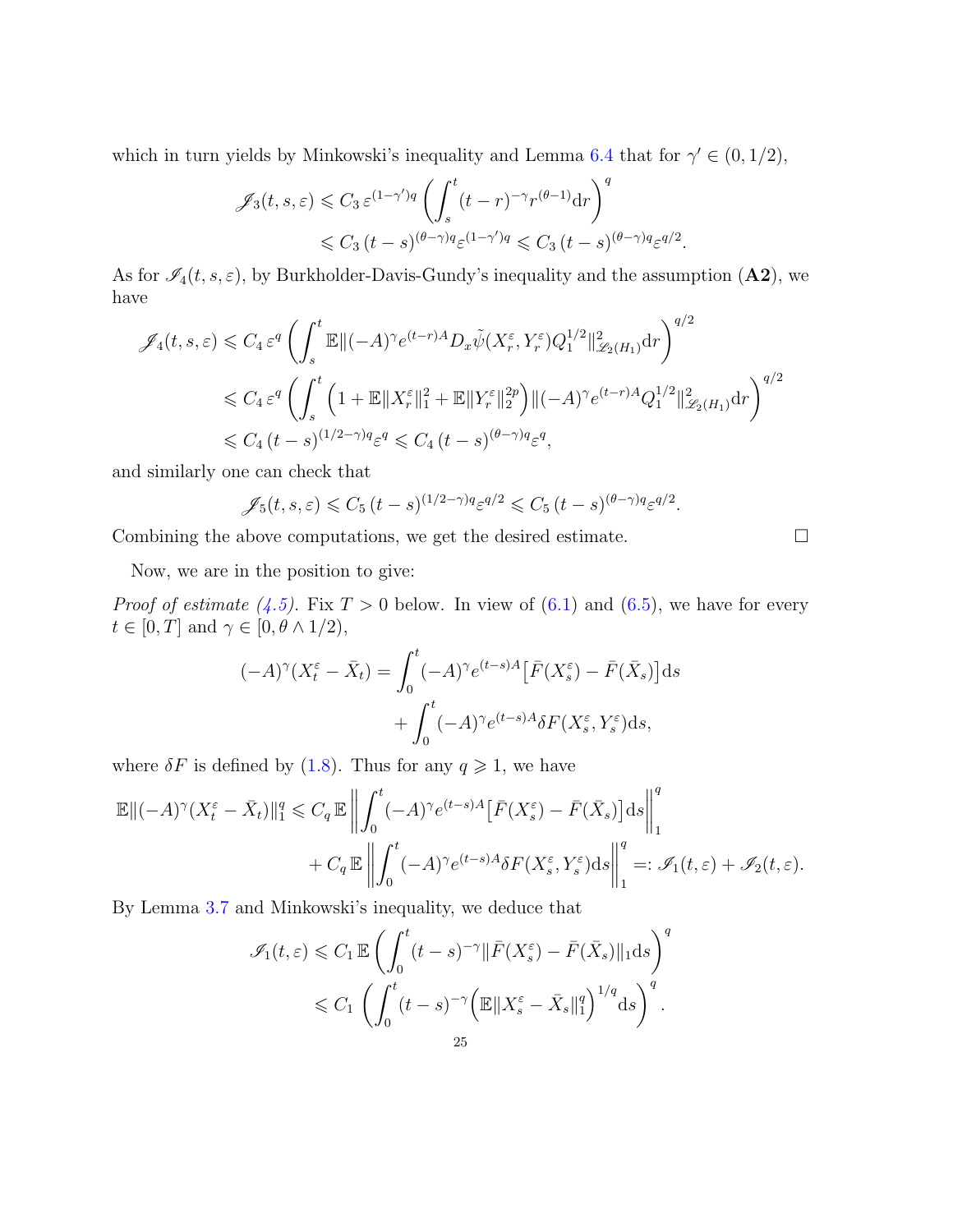For the second term, note that  $\delta F(x, y)$  satisfies the centering condition [\(3.2\)](#page-11-4). As a result, it follows by Lemma [4.2](#page-21-1) directly that

$$
\mathscr{I}_2(t,\varepsilon)\leqslant C_2\,\varepsilon^{q/2}.
$$

Thus we arrive at

$$
\mathbb{E}\|( -A)^{\gamma} (X_t^{\varepsilon} - \bar{X}_t)\|_1^q \leq C_3 \,\varepsilon^{q/2} + C_3 \left( \int_0^t (t-s)^{-\gamma} \left( \mathbb{E}\|X_s^{\varepsilon} - \bar{X}_s\|_1^q \right)^{1/q} \mathrm{d}s \right)^q. \tag{4.11}
$$

Letting  $\gamma = 0$ , by Gronwall's inequality we obtain

$$
\sup_{t\in[0,T]}\mathbb{E}\|X_t^\varepsilon-\bar{X}_t\|_1^q\leqslant C_4\,\varepsilon^{q/2}.
$$

Taking this back into  $(4.11)$ , we get the desired result.

## 5. Normal deviations

<span id="page-25-1"></span><span id="page-25-0"></span>5.1. Kolmogorov equation. Recall that  $\bar{X}_t$  and  $\bar{Z}_t$  satisfy the equations [\(1.2\)](#page-1-2) and [\(2.7\)](#page-10-3), respectively. We write a system of equations for the process  $(\bar{X}_t, \bar{Z}_t)$  as follows:

$$
\begin{cases} d\bar{X}_t = A\bar{X}_t dt + \bar{F}(\bar{X}_t)dt + dW_t^1, & \bar{X}_0 = x, \\ d\bar{Z}_t = A\bar{Z}_t dt + D_x \bar{F}(\bar{X}_t).\bar{Z}_t dt + \sigma(\bar{X}_t) d\tilde{W}_t, & \bar{Z}_0 = 0. \end{cases}
$$

Note that the processes  $\bar{X}_t$  and  $\bar{Z}_t$  depend on the initial value x. Below, we shall write  $\bar{X}_t(x)$  when we want to stress its dependence on the initial value, and use  $\bar{Z}_t(x, z)$  to denote the process  $\bar{Z}_t$  with initial point  $\bar{Z}_0 = z \in H_1$ . Let  $\bar{\mathcal{L}}$  be the formal infinitesimal generator of the Markov process  $(\overline{X}_t, \overline{Z}_t)$ , i.e.,

<span id="page-25-5"></span>
$$
\bar{\mathcal{L}}:=\bar{\mathcal{L}}_1+\bar{\mathcal{L}}_3,
$$

where  $\bar{\mathcal{L}}_1$  and  $\bar{\mathcal{L}}_3$  are defined by

$$
\bar{\mathcal{L}}_1\varphi(x) := \bar{\mathcal{L}}_1(x)\varphi(x) := \langle Ax + \bar{F}(x), D_x\varphi(x) \rangle_1 + \frac{1}{2}Tr[D_x^2\varphi(x)Q_1], \ \forall \varphi \in C_p^2(H_1), \ (5.1)
$$
\n
$$
\bar{\mathcal{L}}_3\varphi(z) := \bar{\mathcal{L}}_3(x, z)\varphi(z) := \langle Az + D_x\bar{F}(x)z, D_z\varphi(z) \rangle_1 + \frac{1}{2}Tr[D_z^2\varphi(z)\sigma(x)\sigma^*(x)], \ \ \forall \varphi \in C_p^2(H_1). \tag{5.2}
$$

Fix  $T > 0$ , consider the following Cauchy problem on  $[0, T] \times H_1 \times H_1$ :

<span id="page-25-3"></span>
$$
\begin{cases} \partial_t \bar{u}(t, x, z) = \bar{\mathcal{L}} \bar{u}(t, x, z), \quad t \in (0, T], \\ \bar{u}(0, x, z) = \varphi(z), \end{cases}
$$
\n(5.3)

where  $\varphi : H_1 \to \mathbb{R}$  is measurable. We have the following result, which will be used below to prove the weak convergence of  $Z_t^{\varepsilon}$  to  $\bar{Z}_t$ .

<span id="page-25-4"></span><span id="page-25-2"></span>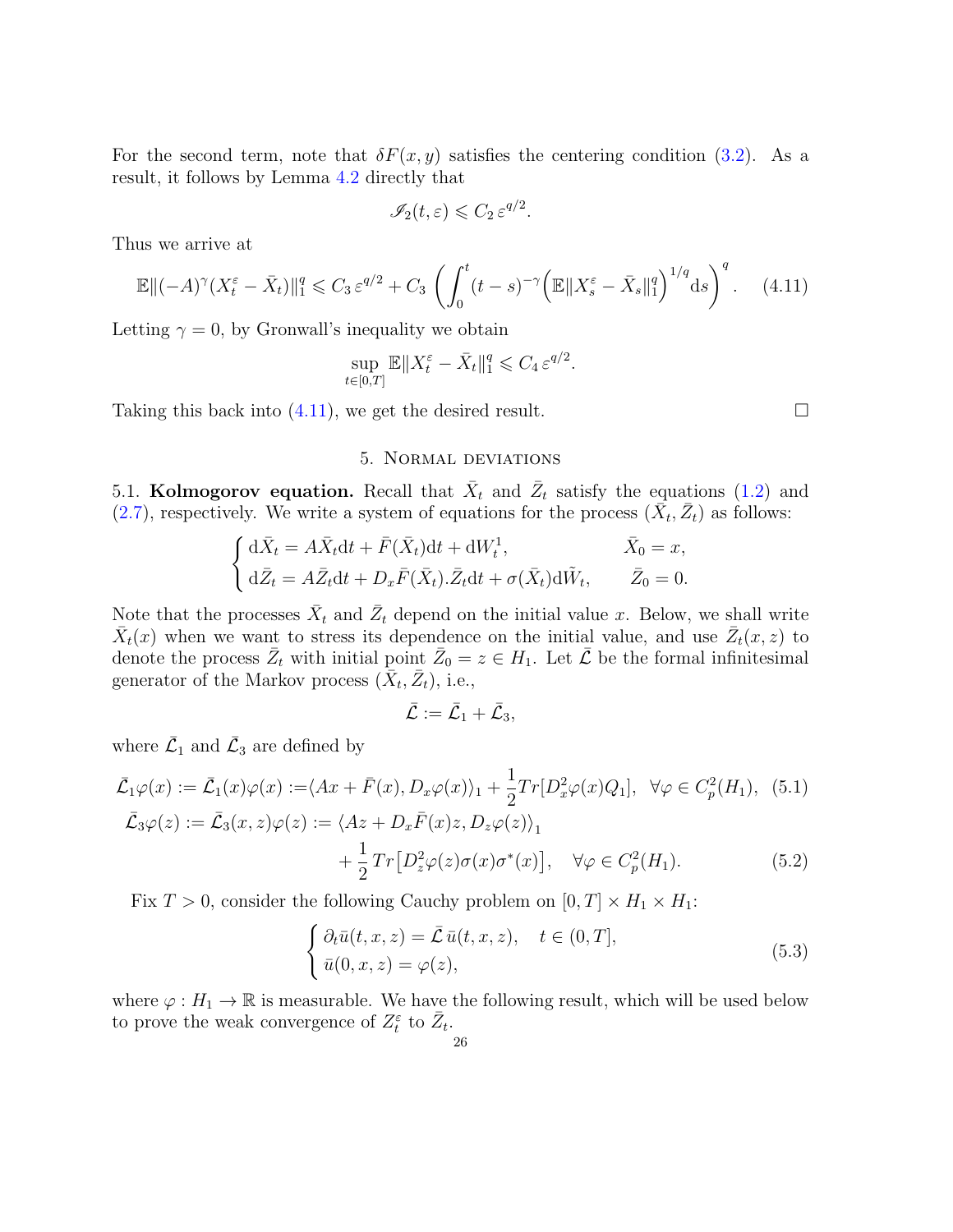<span id="page-26-0"></span>**Theorem 5.1.** For every  $\varphi \in \mathbb{C}^4_b(H_1)$ , there exists a solution  $\bar{u} \in C_b^{1,2,4}$  $b^{(1,2,4)}([0,T]\times H_1\times H_1)$ to the equation  $(5.3)$  which is given by

<span id="page-26-6"></span><span id="page-26-5"></span><span id="page-26-4"></span><span id="page-26-2"></span><span id="page-26-1"></span>
$$
\bar{u}(t,x,z) = \mathbb{E}\big[\varphi(\bar{Z}_t(x,z))\big].\tag{5.4}
$$

Moreover, we have:

(i) For any 
$$
t \in (0, T]
$$
,  $x, z \in H_1$  and  $h \in \mathcal{D}((-A)^{\beta})$  with  $\beta \in [0, 1]$ ,  
\n
$$
|D_z\bar{u}(t, x, z) \cdot (-A)^{\beta}h| \leq C_1 t^{-\beta} ||h||_1;
$$
\n(5.5)

(ii) For any  $t \in (0,T], x, z \in H_1, h_1 \in \mathcal{D}((-A)^{\beta_1})$  and  $h_2 \in \mathcal{D}((-A)^{\beta_2})$  with  $\beta_1, \beta_2 \in$  $[0, 1],$ 

$$
|D_z^2 \bar{u}(t, x, z) \cdot ((-A)^{\beta_1} h_1, (-A)^{\beta_2} h_2)| \leq C_2 t^{-\beta_1 - \beta_2} ||h_1||_1 ||h_2||_1,
$$
\n(5.6)

and for any  $x, z, h_2 \in H_1$  and  $h_1 \in \mathcal{D}((-A)^{\beta})$  with  $\beta \in [0, 1]$ ,

<span id="page-26-7"></span><span id="page-26-3"></span>
$$
|D_x D_z \bar{u}(t, x, z) \cdot ((-A)^{\beta} h_1, h_2)| \leq C_2 t^{-\beta} ||h_1||_1 ||h_2||_1; \tag{5.7}
$$

(iii) For any  $t \in (0,T]$ ,  $x, z \in H_1$ ,  $h_1 \in \mathcal{D}((-A)^{\beta_1})$ ,  $h_2 \in \mathcal{D}((-A)^{\beta_2})$  and  $h_3 \in \mathcal{D}((-A)^{\beta_3})$ with  $\beta_1, \beta_2, \beta_3 \in [0, 1],$ 

$$
|D_z^3 \bar{u}(t, x, z) \cdot ((-A)^{\beta_1} h_1, (-A)^{\beta_2} h_2, (-A)^{\beta_3} h_3)| \leq C_3 t^{-\beta_1 - \beta_2 - \beta_3} ||h_1||_1 ||h_2||_1 ||h_3||_1, \quad (5.8)
$$
  
and for any  $x, z, h_3 \in H_1$ ,  $h_1 \in \mathcal{D}((-A)^{\beta_1})$  and  $h_2 \in \mathcal{D}((-A)^{\beta_2})$  with  $\beta_1, \beta_2 \in [0, 1]$ ,

 $|D_x D_z^2 \bar{u}(t, x, z) . ((-A)^{\beta_1} h_1, (-A)^{\beta_2} h_2, h_3)| \leq C_3 t^{-\beta_1 - \beta_2} ||h_1||_1 ||h_2||_1 ||h_3||_1;$  (5.9) (iv) For any  $t \in (0, T]$ ,  $x \in \mathcal{D}(-A)$  and  $z, h \in H_1$ ,

<span id="page-26-9"></span><span id="page-26-8"></span>
$$
|\partial_t D_z \bar{u}(t, x, z) \cdot h| \leq C_4 \left( t^{-1} (1 + \|z\|_1) + \|Ax\|_1 + \|x\|_1^2 \right) \|h\|_1; \tag{5.10}
$$

(v) For any  $t \in (0, T]$ ,  $x \in \mathcal{D}(-A)$  and  $z, h_1, h_2 \in H_1$ ,

$$
|\partial_t D_z^2 \bar{u}(t, x, z) \cdot (h_1, h_2)| \leq C_5 \left( t^{-1} (1 + \|z\|_1) + \|Ax\|_1 + \|x\|_1^2 \right) \|h_1\|_1 \|h_2\|_1,\tag{5.11}
$$

and for any  $x \in \mathcal{D}(-A), z, h_1 \in H_1$  and  $h_2 \in \mathcal{D}((-A)),$ 

$$
|\partial_t D_x D_z \bar{u}(t, x, z) \cdot (h_1, h_2)| \leq C_5 \left( t^{-1} (1 + \|z\|_1) + \|Ax\|_1 + \|x\|_1^2 \right) \|h_1\|_1 \|h_2\|_1
$$
  
+ C<sub>5</sub> \|h\_1\|\_1 \|Ah\_2\|\_1; (5.12)

where  $C_i$ ,  $i = 1, \dots, 5$ , are positive constants.

**Remark 5.2.** The estimates in (i)-(iii) have been studied in  $[7,$  Proposition 7.1] when the diffusion coefficient is a constant and in  $[6,$  Theorem 4.2, Theorem 4.3 and Proposition 4.5] for general nonlinear diffusion coefficients. However, the index  $\beta$  in [\(5.5\)](#page-26-1), [\(5.7\)](#page-26-2) and  $(5.9), \beta_1, \beta_2, \beta_3$  $(5.9), \beta_1, \beta_2, \beta_3$  in [\(5.6\)](#page-26-4) and [\(5.8\)](#page-26-5) are restricted to [0, 1), which is not sufficient for us to use below. The key observation here is that the equation [\(2.7\)](#page-10-3) satisfied by  $\bar{Z}_t$  is a linear one, and we do not involve estimates for  $D_x\bar{u}$  and  $D_x^2\bar{u}$ . Thus some new techniques are needed in the proof of Theorem [2.4](#page-10-0) to avoid using these estimates.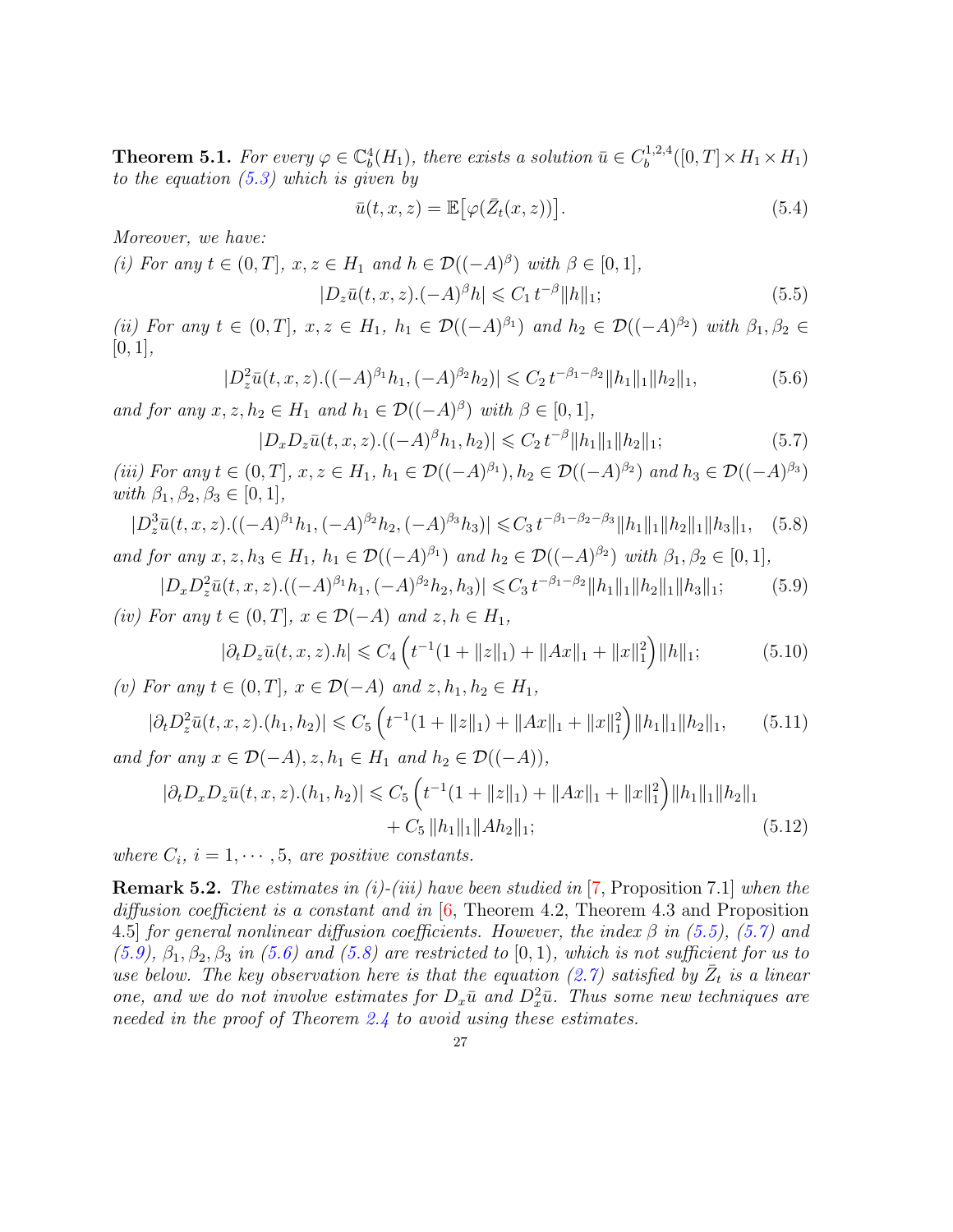*Proof.* (i)-(iii). By using the same argument as in [\[16,](#page-42-19) Theorem 13], we can prove that  $\bar{u}$  defined by [\(5.4\)](#page-26-6) is a solution to the equation [\(5.3\)](#page-25-3). Moreover,  $\bar{u}$  has bounded Gatêaux derivatives with respect to the x-variable up to order 2 and with respect to the z-variable up to order 4, see also  $[7, \text{Section 7}]$  $[7, \text{Section 7}]$  and  $[6, \text{Section 4}]$  $[6, \text{Section 4}]$ . Furthermore, in view of  $(5.4)$  we deduce that for any  $\beta \in [0, 1]$ ,

$$
D_z\bar{u}(t,x,z).(-A)^\beta h = \mathbb{E}\Big[\langle \varphi'(\bar{Z}_t(x,z)), D_z\bar{Z}_t(x,z).(-A)^\beta h\rangle_1\Big].
$$

Since  $\bar{Z}_t$  satisfies [\(2.7\)](#page-10-3), we thus have

$$
d(D_z\overline{Z}_t(x,z).(-A)^{\beta}h) = (A + D_x\overline{F}(\overline{X}_t)).(D_z\overline{Z}_t(x,z).(-A)^{\beta}h)dt,
$$

and the initial value is given by  $D_z\bar{Z}_0(x, z)$ .  $(-A)^\beta h = (-A)^\beta h$ . As a result,

<span id="page-27-0"></span>
$$
||D_z\bar{Z}_t(x,z).(-A)^{\beta}h||_1 \leq C_0 t^{-\beta}||h||_1,
$$

which in turn yields  $(5.5)$ . Estimates  $(5.6)-(5.9)$  $(5.6)-(5.9)$  $(5.6)-(5.9)$  can be proved similarly, hence we omit the details here.

(iv) To prove estimate [\(5.10\)](#page-26-7), by [\(5.3\)](#page-25-3) we note that for any  $h \in H_1$ ,

$$
\partial_t D_z \bar{u}(t, x, z).h = D_z \partial_t \bar{u}(t, x, z).h = D_z(\bar{\mathcal{L}}_1 + \bar{\mathcal{L}}_3) \bar{u}(t, x, z).h. \tag{5.13}
$$

By definition  $(5.1)$  we have

$$
D_z \bar{\mathcal{L}}_1 \bar{u}(t, x, z).h = D_z D_x \bar{u}(t, x, z).(Ax + \bar{F}(x), h) + \frac{1}{2} \sum_{n=1}^{\infty} \lambda_{1,n} D_z D_x^2 \bar{u}(t, x, z).(e_{1,n}, e_{1,n}, h),
$$
(5.14)

which implies that

<span id="page-27-4"></span><span id="page-27-3"></span><span id="page-27-2"></span><span id="page-27-1"></span>
$$
|D_z\bar{\mathcal{L}}_1\bar{u}(t,x,z).h| \leq C_1(1 + ||Ax||_1) ||h||_1.
$$
 (5.15)

Similarly, by definition [\(5.2\)](#page-25-5) we have

$$
D_z \bar{\mathcal{L}}_3 \bar{u}(t, x, z).h = \langle Ah + D_x \bar{F}(x).h, D_z \bar{u}(t, x, z) \rangle_1 + D_z^2 \bar{u}(t, x, z). (Az + D_x \bar{F}(x).z, h) + \frac{1}{2} \sum_{n=1}^{\infty} D_z^3 \bar{u}(t, x, z). (\sigma(x)e_{1,n}, \sigma(x)e_{1,n}, h),
$$
(5.16)

which together with  $(5.5)$  and  $(5.6)$  yields that

$$
|D_z\bar{\mathcal{L}}_3\bar{u}(t,x,z).h| \leq C_2 t^{-1} (1 + ||z||_1) ||h||_1 + (1 + ||x||_1^2) ||h||_1.
$$
 (5.17)

Combining  $(5.13)$ ,  $(5.15)$  and  $(5.17)$ , we obtain  $(5.10)$ . (v) In view of [\(5.13\)](#page-27-0), [\(5.14\)](#page-27-3) and [\(5.16\)](#page-27-4), we note that for any  $h_1, h_2 \in H_1$ ,

$$
\partial_t D_z^2 \bar{u}(t, x, z) . (h_1, h_2) = D_z^2 D_x \bar{u}(t, x, z) . (Ax + \bar{F}(x), h_1, h_2) + D_z^2 \bar{u}(t, x, z) . (Ah_1 + D_x \bar{F}(x) . h_1, h_2) 28
$$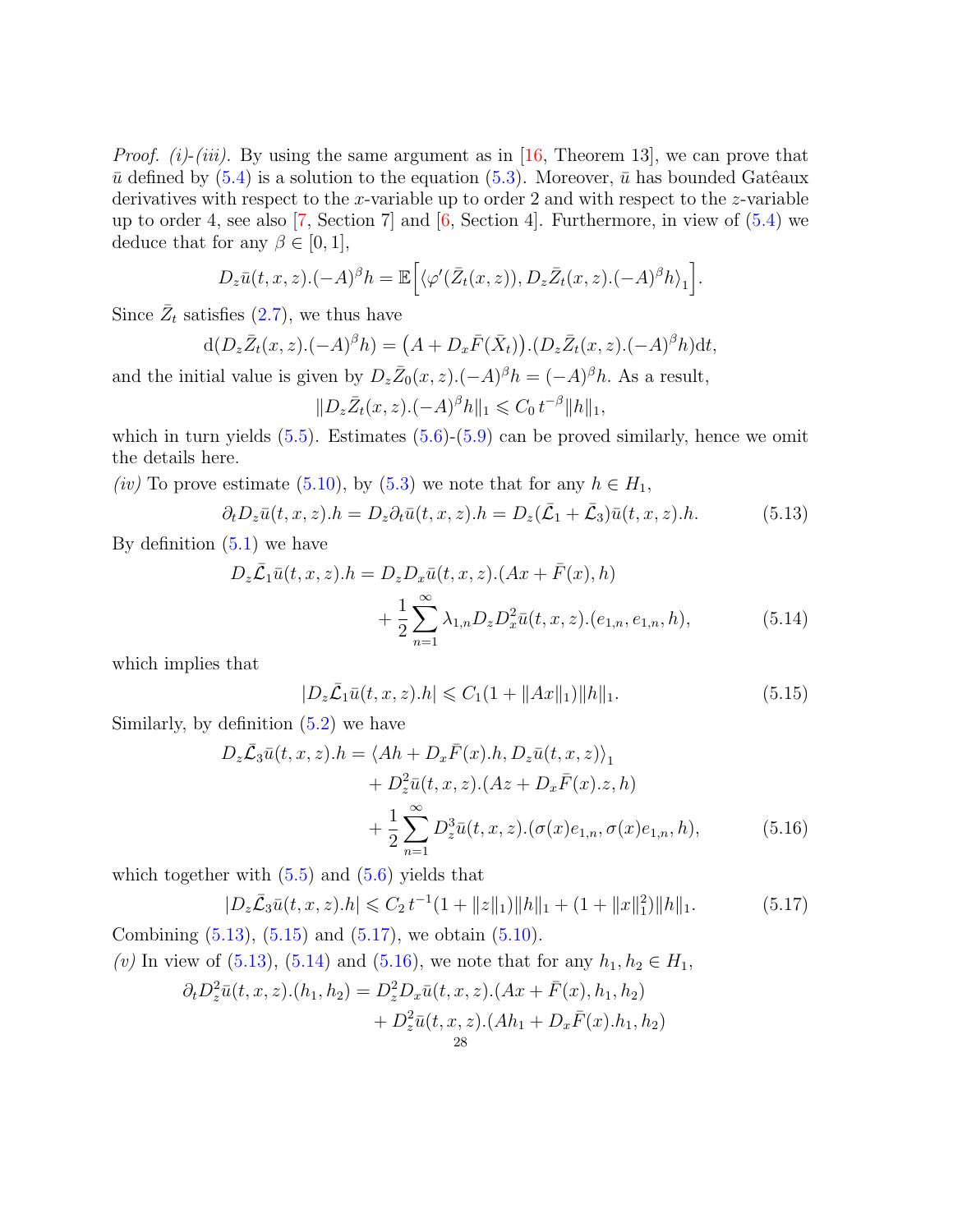+ 
$$
D_z^2 \bar{u}(t, x, z)
$$
. $(Ah_2 + D_x \bar{F}(x) \cdot h_2, h_1)$   
+  $D_z^3 \bar{u}(t, x, z)$ . $(Az + D_x \bar{F}(x) \cdot z, h_1, h_2)$   
+  $\frac{1}{2} \sum_{n=1}^{\infty} \lambda_{1,n} D_z^2 D_x^2 \bar{u}(t, x, z)$ . $(e_{1,n}, e_{1,n}, h_1, h_2)$   
+  $\frac{1}{2} \sum_{n=1}^{\infty} D_z^4 \bar{u}(t, x, z)$ . $(\sigma(x) e_{1,n}, \sigma(x) e_{1,n}, h_1, h_2)$ .

Using  $(5.6)$ ,  $(5.8)$  and Lemma [3.7,](#page-18-0) one can check that

$$
|\partial_t D_z^2 \bar{u}(t, x, z) \cdot (h_1, h_2)| \leq C_3 (t^{-1} + ||Ax||_1 + ||x||_1^2 + t^{-1} ||z||_1) ||h_1||_1 ||h_2||_1,
$$

which means that  $(5.11)$  holds. Finally, we have

$$
\partial_t D_x D_z \bar{u}(t, x, z) \cdot (h_1, h_2) = D_x D_z D_x \bar{u}(t, x, z) \cdot (Ax + \bar{F}(x), h_1, h_2) \n+ D_z D_x \bar{u}(t, x, z) \cdot (Ah_2 + D_x \bar{F}(x) \cdot h_2, h_1) \n+ D_x D_z \bar{u}(t, x, z) \cdot (Ah_1 + D_x \bar{F}(x) \cdot h_1, h_2) \n+ \langle D_x^2 \bar{F}(x) \cdot (h_1, h_2), D_z \bar{u}(t, x, z) \rangle_1 + D_z^2 \bar{u}(t, x, z) \cdot (D_x^2 \bar{F}(x) \cdot (z, h_2), h_1) \n+ D_x D_z^2 \bar{u}(t, x, z) \cdot (Az + D_x \bar{F}(x) \cdot z, h_1, h_2) \n+ \frac{1}{2} \sum_{n=1}^{\infty} \lambda_{1,n} D_x D_z D_x^2 \bar{u}(t, x, z) \cdot (e_{1,n}, e_{1,n}, h_1, h_2) \n+ \frac{1}{2} \sum_{n=1}^{\infty} D_x D_z^3 \bar{u}(t, x, z) \cdot (\sigma(x) e_{1,n}, \sigma(x) e_{1,n}, h_1, h_2) \n+ \sum_{n=1}^{\infty} D_z^3 \bar{u}(t, x, z) \cdot ((D_x \sigma(x) \cdot h_2) e_{1,n}, \sigma(x) e_{1,n}, h_1).
$$

Using  $(5.7)$ ,  $(5.9)$  and Lemma [3.7](#page-18-0) we obtain

$$
|\partial_t D_x D_z \bar{u}(t, x, z) . (h_1, h_2)| \leq C_4 \Big( t^{-1} + \|Ax\|_1 + \|x\|_1^2 + t^{-1} \|z\|_1 \Big) \|h_1\|_1 \|h_2\|_1 + C_4 \|h_1\|_1 \|Ah_2\|_1,
$$

which yields  $(5.12)$ .

<span id="page-28-0"></span>5.2. **Estimates for**  $Z_t^{\varepsilon}$ . Recall that  $Z_t^{\varepsilon}$  satisfies [\(1.7\)](#page-4-1). In particular, we have

<span id="page-28-1"></span>
$$
Z_t^{\varepsilon} = \frac{1}{\sqrt{\varepsilon}} \int_0^t e^{(t-s)A} [\bar{F}(X_s^{\varepsilon}) - \bar{F}(\bar{X}_s)] ds + \frac{1}{\sqrt{\varepsilon}} \int_0^t e^{(t-s)A} \delta F(X_s^{\varepsilon}, Y_s^{\varepsilon}) ds.
$$
 (5.18)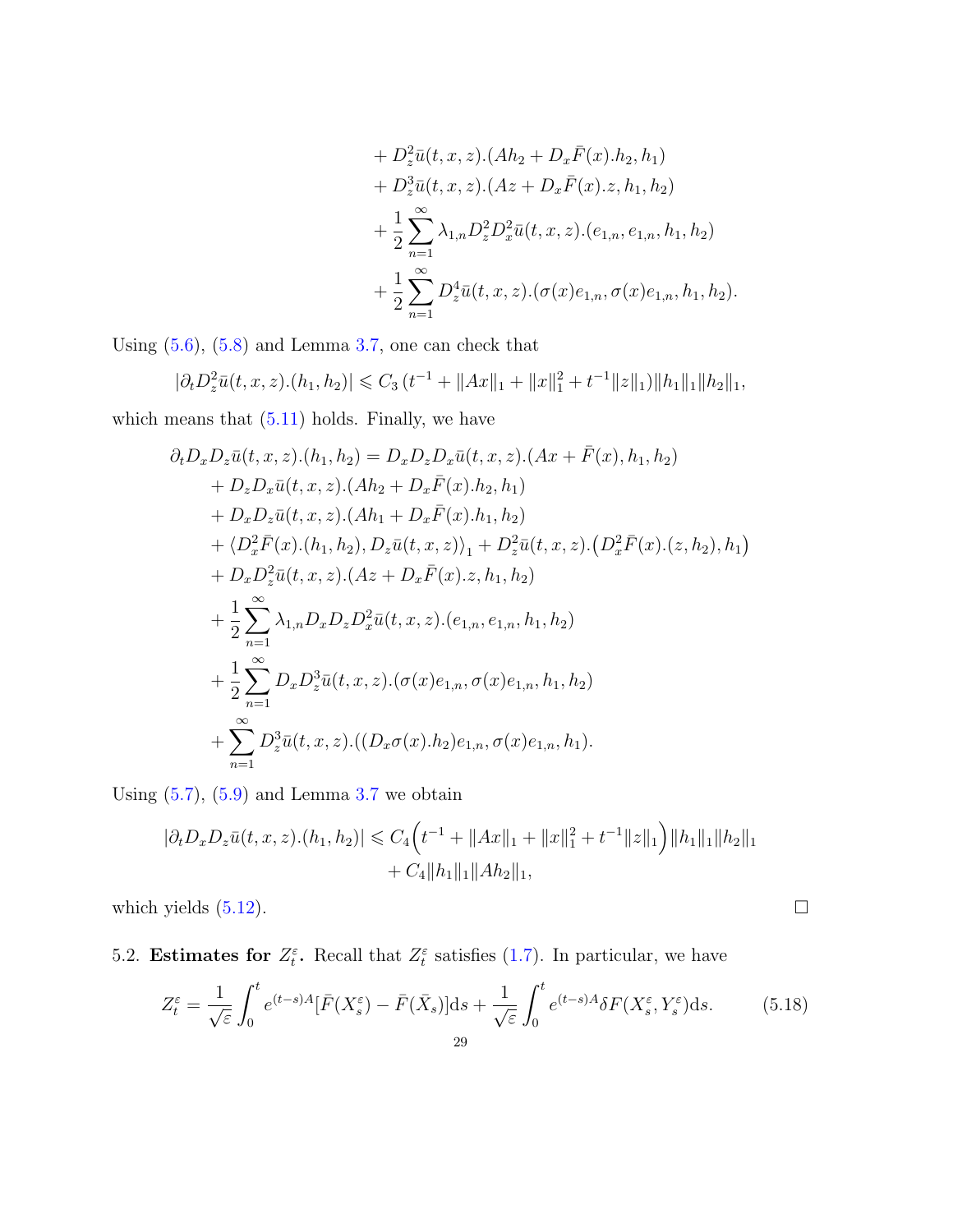Furthermore, by Theorem [2.2](#page-9-1) we get that for any  $q \geq 1$ ,  $x \in \mathcal{D}((-A)^{\theta})$ ,  $y \in \mathcal{D}((-B)^{\theta})$ with  $\theta > 0$  and  $\gamma \in [0, \theta \wedge 1/2],$ 

<span id="page-29-1"></span>
$$
\mathbb{E}\|(-A)^{\gamma}Z_t^{\varepsilon}\|_{1}^q < \infty. \tag{5.19}
$$

We shall need the following regularity property of  $Z_t^{\varepsilon}$  with respect to the time variable.

<span id="page-29-0"></span>**Lemma 5.3.** Let  $T > 0$ ,  $x \in \mathcal{D}((-A)^{\theta})$  and  $y \in \mathcal{D}((-B)^{\theta})$  with  $\theta \in (0,1]$ . Assume that  $(A1)$  and  $(A2)$  hold,  $F \in C_p^{2,\eta}(H_1 \times H_2, H_1)$  and  $G \in C_b^{2,\eta}$  $b^{2,\eta}(H_1 \times H_2, H_2)$  with  $\eta > 0$ . Then for any  $q \geq 1$ ,  $0 \leq s \leq t \leq T$  and  $\vartheta \in (0, \theta)$ , there exists a constant  $C_{q,T} > 0$  such that

$$
\mathbb{E} \|Z_t^{\varepsilon} - Z_s^{\varepsilon}\|_1^q \leq C_{q,T} (t-s)^{q\vartheta}.
$$

*Proof.* By  $(5.18)$ , we have

$$
Z_t^{\varepsilon} - Z_s^{\varepsilon} = \frac{1}{\sqrt{\varepsilon}} \int_s^t e^{(t-r)A} (\bar{F}(X_r^{\varepsilon}) - \bar{F}(\bar{X}_r)) dr
$$
  
+ 
$$
(e^{(t-s)A} - I) \frac{1}{\sqrt{\varepsilon}} \int_0^s e^{(s-r)A} (\bar{F}(X_r^{\varepsilon}) - \bar{F}(\bar{X}_r)) dr
$$
  
+ 
$$
\frac{1}{\sqrt{\varepsilon}} \int_s^t e^{(t-r)A} \delta F(X_r^{\varepsilon}, Y_r^{\varepsilon}) dr
$$
  
+ 
$$
(e^{(t-s)A} - I) \frac{1}{\sqrt{\varepsilon}} \int_0^s e^{(s-r)A} \delta F(X_r^{\varepsilon}, Y_r^{\varepsilon}) dr =: \sum_{i=1}^4 \mathscr{Z}_i(t, s).
$$

Using Minkowski's inequality and Theorem [2.2](#page-9-1) with  $\gamma = 0$ , we get that

$$
\mathbb{E}\|\mathscr{Z}_1(t,s)\|_1^q\leqslant C_1\,\left(\frac{1}{\sqrt{\varepsilon}}\int_s^t\big(\mathbb{E}\|X_r^\varepsilon-\bar{X}_r\|_1^q\big)^{1/q}\mathrm{d} r\right)^q\leqslant C_1\,(t-s)^q.
$$

Furthermore, by Proposition [2.1](#page-7-3) (ii) we have that for any  $\vartheta \in (0,1)$ ,

$$
\mathbb{E} \|\mathscr{Z}_2(t,s)\|_1^q \leq C_2 (t-s)^{q\vartheta} \left(\frac{1}{\sqrt{\varepsilon}} \int_0^s \left(\mathbb{E} \|(A)^{\vartheta} e^{(s-r)A} (\bar{F}(X_r^{\varepsilon}) - \bar{F}(\bar{X}_r))\|_1^q\right)^{1/q} dr\right)^q
$$
  

$$
\leq C_2 (t-s)^{q\vartheta} \left(\frac{1}{\sqrt{\varepsilon}} \int_0^s (s-r)^{-\vartheta} \left(\mathbb{E} \|X_r^{\varepsilon} - \bar{X}_r\|_1^q\right)^{1/q} dr\right)^q \leq C_2 (t-s)^{q\vartheta}.
$$

Note that  $\delta F(x, y)$  satisfies the centering condition [\(3.2\)](#page-11-4). As a direct consequence of the fluctuation estimate  $(4.7)$ , we obtain that

$$
\mathbb{E} \|\mathscr{Z}_3(t,s)\|_1^q \leqslant C_3 (t-s)^{q\theta}.
$$

Finally, by making use of Proposition [2.1](#page-7-3) (ii) and [\(4.7\)](#page-21-4) again, we have for any  $\vartheta \in (0, \theta)$ ,

$$
\mathbb{E} \|\mathscr{Z}_4(t,s)\|_1^q \leq C_4 (t-s)^{q\vartheta} \mathbb{E} \left\| \frac{1}{\sqrt{\varepsilon}} \int_0^s (-A)^\vartheta e^{(s-r)A} \delta F(X_r^{\varepsilon}, Y_r^{\varepsilon}) dr \right\|_1^q
$$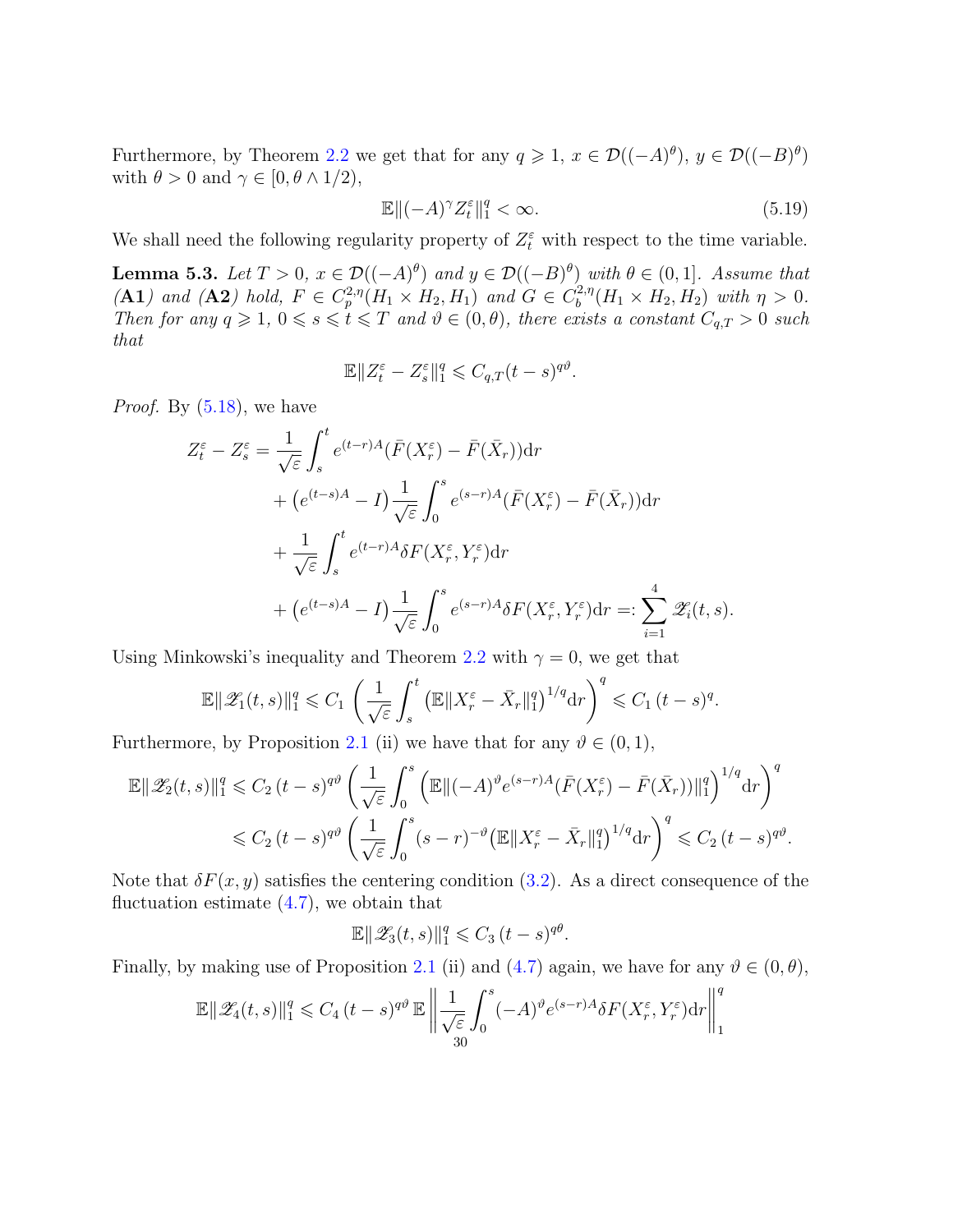$$
\leqslant C_4\,(t-s)^{q\vartheta}.
$$

Combining the above computations, we get the desired result.

As in Section 4, to prove Theorem [2.4](#page-10-0) we also need to reduce the infinite dimensional problem to a finite dimensional one by the Galerkin approximation. Recall that  $X_t^{n,\varepsilon}$ t and  $\bar{X}_t^n$  are defined by [\(4.1\)](#page-20-0) and [\(4.2\)](#page-20-3), respectively. Define

<span id="page-30-0"></span>
$$
Z^{n,\varepsilon}_t:=\frac{X^{n,\varepsilon}_t-\bar{X}^n_t}{\sqrt{\varepsilon}}.
$$

Then we have

$$
dZ_t^{n,\varepsilon} = AZ_t^{n,\varepsilon} dt + \varepsilon^{-1/2} [\bar{F}_n(X_t^{n,\varepsilon}) - \bar{F}_n(\bar{X}_t^n)] dt + \varepsilon^{-1/2} \delta F_n(X_t^{n,\varepsilon}, Y_t^{n,\varepsilon}) dt,
$$

where  $\bar{F}_n$  is given by [\(4.3\)](#page-20-4), and  $\delta F_n(x,y) := F_n(x,y) - \bar{F}_n(x)$ . Let  $\bar{Z}_t^n$  satisfy the following linear equation:

$$
\mathrm{d}\bar{Z}^n_t = A\bar{Z}^n_t \mathrm{d}t + D_x\bar{F}_n(\bar{X}^n_t).\bar{Z}^n_t \mathrm{d}t + P^n_1 \sigma(\bar{X}^n_t) \mathrm{d}\tilde{W}_t,\tag{5.20}
$$

where  $\tilde{W}_t$  is a cylindrical Wiener process in  $H_1$ , and  $\sigma(x)$  is defined by [\(2.8\)](#page-10-2). We have the following approximation result.

**Lemma 5.4.** For every  $\varepsilon > 0$  and  $x, z \in H_1$ , we have

<span id="page-30-1"></span>
$$
\lim_{n \to \infty} \mathbb{E}\Big(\|Z_t^{\varepsilon} - Z_t^{n,\varepsilon}\|_1 + \|\bar{Z}_t - \bar{Z}_t^n\|_1\Big) = 0.
$$
\n(5.21)

*Proof.* By the definition of  $Z_t^{\varepsilon}$ ,  $Z_t^{\varepsilon,n}$  and Lemma [4.1,](#page-20-2) we have

$$
\lim_{n\to\infty} \mathbb{E} \|Z_t^{\varepsilon} - Z_t^{n,\varepsilon}\|_1 \leqslant \lim_{n\to\infty} \frac{1}{\sqrt{\varepsilon}} \Big( \mathbb{E} \|X_t^{\varepsilon} - X_t^{n,\varepsilon}\|_1 + \mathbb{E} \|\bar{X}_t - \bar{X}_t^n\|_1 \Big) = 0.
$$

Furthermore, in view of  $(2.7)$  and  $(5.20)$ , we have

$$
\bar{Z}_t - \bar{Z}_t^n = \int_0^t e^{(t-s)A} [D_x \bar{F}(\bar{X}_s) \cdot \bar{Z}_s - D_x \bar{F}(\bar{X}_s^n) \cdot \bar{Z}_s] ds \n+ \int_0^t e^{(t-s)A} [D_x \bar{F}(\bar{X}_s^n) \cdot \bar{Z}_s - D_x \bar{F}_n(\bar{X}_s^n) \cdot \bar{Z}_s^n] ds \n+ \int_0^t e^{(t-s)A} [\sigma(\bar{X}_s) - \sigma(\bar{X}_s^n)] P_1^n d\tilde{W}_s.
$$

Thus we deduce that

$$
\mathbb{E}\|\bar{Z}_t - \bar{Z}_t^n\|_1^2 \leq C_1 \left( \int_0^t \left( \mathbb{E}\|\bar{X}_s - \bar{X}_s^n\|_1^4 \right)^{1/4} \left( \mathbb{E}\|\bar{Z}_s\|_1^4 \right)^{1/4} ds \right)^2 + C_1 \int_0^t \left( \mathbb{E}\|\bar{X}_s - \bar{X}_s^n\|_1^2 + \|D_x\bar{F} - D_x\bar{F}_n\|_{\mathcal{L}(H_1)}^2 \right) ds + C_1 \int_0^t \mathbb{E}\|\bar{Z}_s - \bar{Z}_s^n\|_1^2 ds.
$$
  
31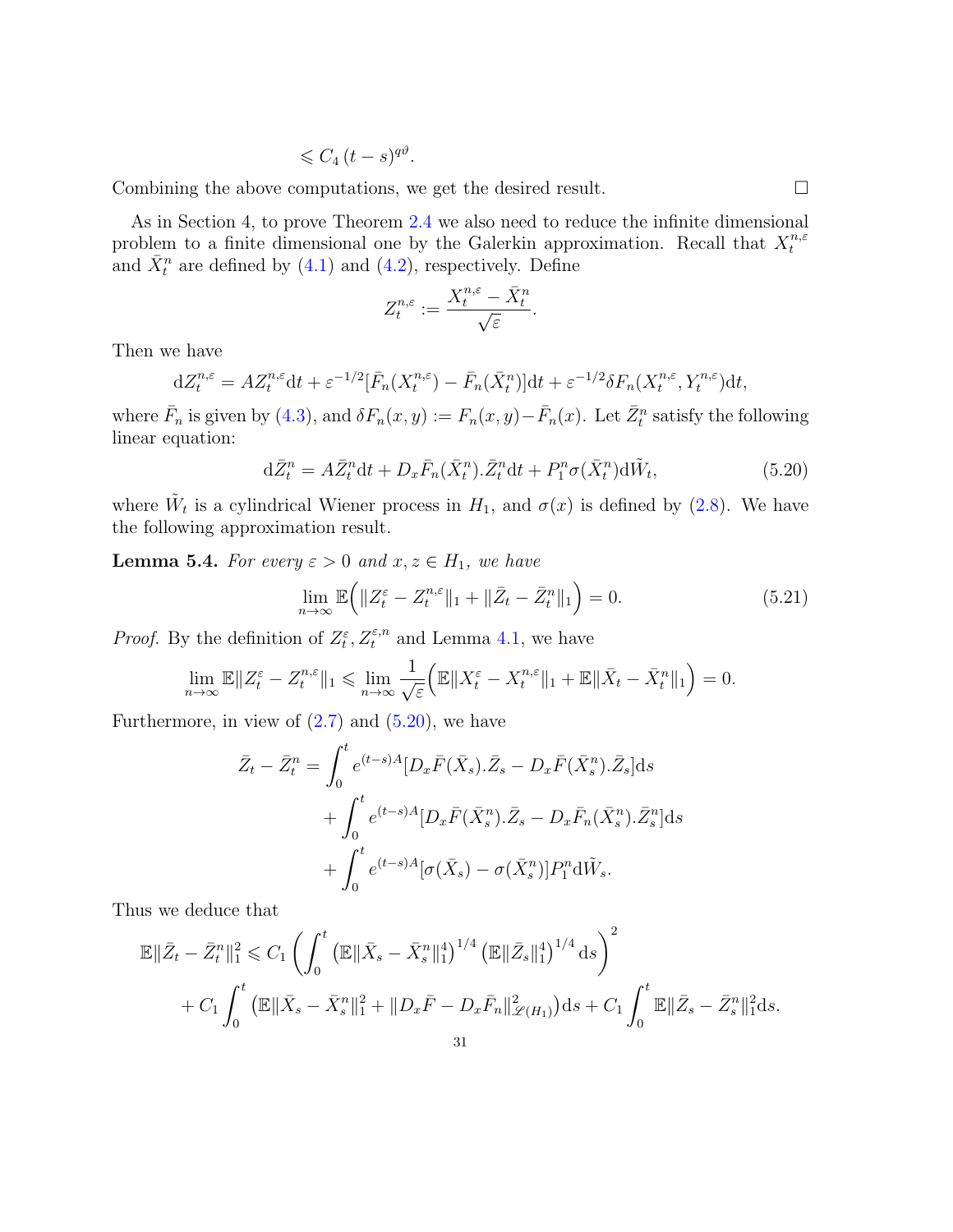By Gronwall's inequality we obtain

$$
\mathbb{E}\|\bar{Z}_t - \bar{Z}_t^n\|_1^2 \leq C_2 e^{C_2 t} \left( \int_0^t \left( \mathbb{E}\|\bar{X}_s - \bar{X}_s^n\|_1^2 + \|D_x \bar{F} - D_x \bar{F}_n\|_{\mathcal{L}(H_1)}^2 \right) ds \right),
$$
  
which yields the desired result.

<span id="page-31-0"></span>5.3. **Proof of Theorem [2.4.](#page-10-0)** For any  $T > 0$  and  $\varphi \in \mathbb{C}_b^4(H_1)$ , we have for  $t \in [0, T]$ ,

$$
\left| \mathbb{E}[\varphi(Z_t^{\varepsilon})] - \mathbb{E}[\varphi(\bar{Z}_t)] \right| \leq \left| \mathbb{E}[\varphi(Z_t^{\varepsilon})] - \mathbb{E}[\varphi(Z_t^{n,\varepsilon})] \right| + \left| \mathbb{E}[\varphi(Z_t^{n,\varepsilon})] - \mathbb{E}[\varphi(\bar{Z}_t^{n})] \right| + \left| \mathbb{E}[\varphi(\bar{Z}_t^{n})] - \mathbb{E}[\varphi(\bar{Z}_t)] \right|.
$$
 (5.22)

By making use of  $(5.21)$ , the first and the last terms on the right-hand of  $(5.22)$  converge to 0 as  $n \to \infty$ . Therefore, in order to prove Theorem [2.4,](#page-10-0) we only need to show that for any  $\gamma \in (0, 1/2)$ ,

<span id="page-31-3"></span><span id="page-31-2"></span><span id="page-31-1"></span>
$$
\sup_{t \in [0,T]} \left| \mathbb{E}[\varphi(Z_t^{n,\varepsilon})] - \mathbb{E}[\varphi(\bar{Z}_t^n)] \right| \leqslant C_T \, \varepsilon^{\frac{1}{2} - \gamma},\tag{5.23}
$$

where  $C_T > 0$  is a constant independent of n. As before, we shall only work with the approximation system in the following subsection, and proceed to prove bounds that are uniform with respect to the dimension. To simplify the notations, we shall omit the index n as before.

Fix  $T > 0$ , and let

$$
\mathcal{L}_3\varphi(z) := \mathcal{L}_3(x, y, \bar{x}, z)\varphi(z) := \langle Az, D_z\varphi(z) \rangle_1 \n+ \frac{1}{\sqrt{\varepsilon}} \langle \bar{F}(x) - \bar{F}(\bar{x}), D_z\varphi(z) \rangle_1 + \frac{1}{\sqrt{\varepsilon}} \langle \delta F(x, y), D_z\varphi(z) \rangle_1, \quad \varphi \in C_p^1(H_1). \tag{5.24}
$$

We call a function  $\phi(t, x, y, \bar{x}, z)$  defined on  $[0, T] \times H_1 \times H_2 \times H_1 \times H_1$  admissible, if it is centered, i.e.,

<span id="page-31-7"></span><span id="page-31-5"></span><span id="page-31-4"></span>
$$
\int_{H_2} \phi(t, x, y, \bar{x}, z) \mu^x(\mathrm{d}y) = 0, \quad \forall t > 0, x, \bar{x}, z \in H_1,
$$
\n(5.25)

and the following conditions hold:

(H): for any  $t \in [0, T)$ ,  $x, z \in H_1$ ,  $y \in H_2$ ,  $\bar{x} \in \mathcal{D}(-A)$  and  $h_1, h_2 \in H_1$ ,  $|\partial_t \phi(t, x, y, \bar{x}, z)| + |D_x \partial_t \phi(t, x, y, \bar{x}, z) \cdot h_1| + |D_z \partial_t \phi(t, x, y, \bar{x}, z) \cdot h_2|$ 

$$
\leq C_0 (T - t)^{-1} (1 + ||A\bar{x}||_1 + ||\bar{x}||_1^2 + ||z||_1)(1 + ||x||_1 + ||y||_2^p)(||h_1||_1 + ||h_2||_1),
$$
 (5.26)  
and for any  $h_3 \in \mathcal{D}((-A))$ ,

$$
|D_{\bar{x}}\partial_t \phi(t, x, y, \bar{x}, z).h_3| \leq C_0 \Big( (T - t)^{-1} (1 + ||A\bar{x}||_1 + ||\bar{x}||_1^2 + ||z||_1) ||h_3||_1 + ||A h_3||_1 \Big) \times (1 + ||x||_1 + ||y||_2^p), \tag{5.27}
$$

and for any  $h \in \mathcal{D}((-A)^{\vartheta})$  with  $\vartheta \in [0,1],$ 

<span id="page-31-6"></span>
$$
|D_z\phi(t, x, y, \bar{x}, z) \cdot (-A)^{\vartheta} h| \leq C_0 (T - t)^{-\vartheta} (1 + \|x\|_1 + \|y\|_2^p) \|h\|_1.
$$
 (5.28)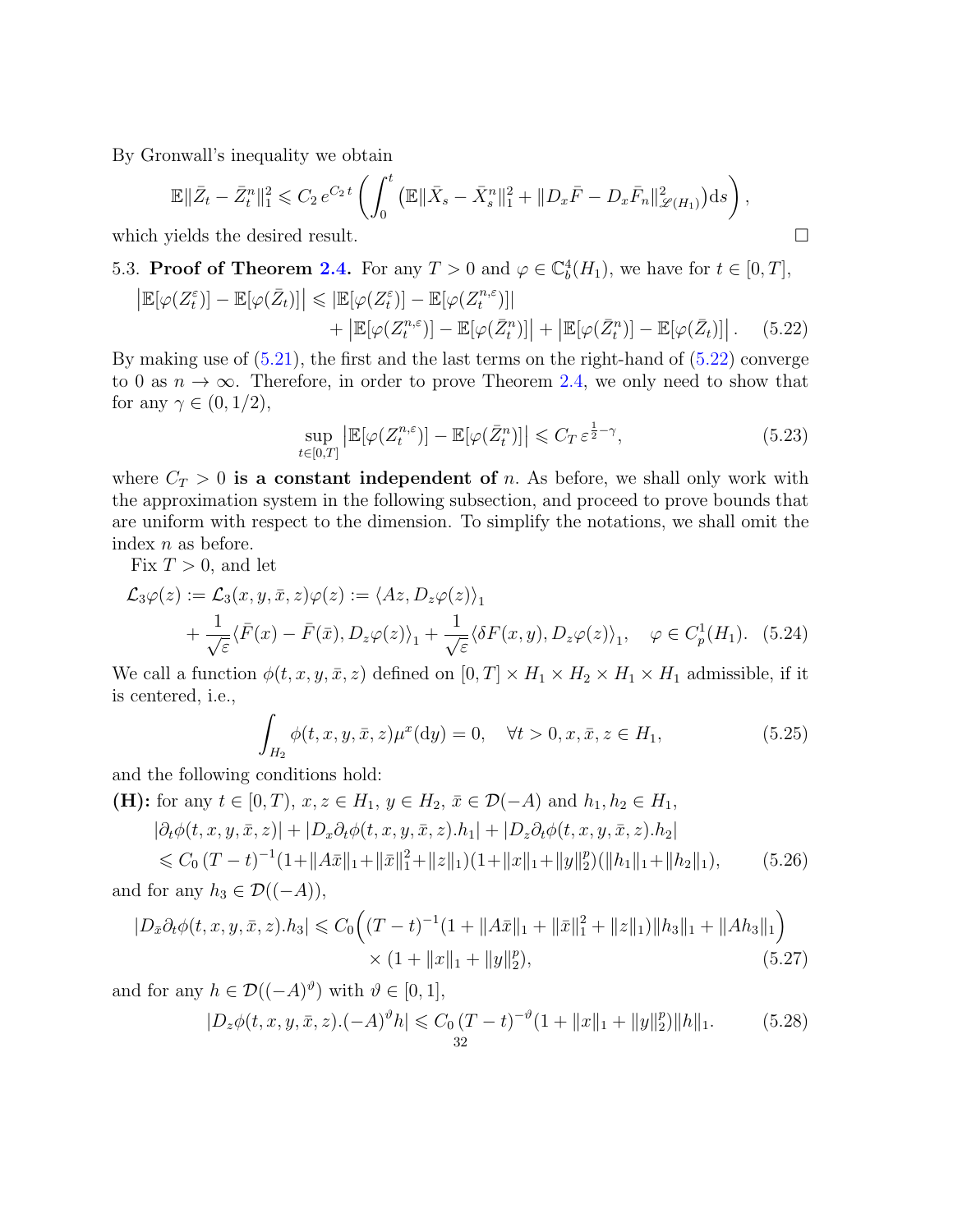Given an admissible function  $\phi(t, x, y, \bar{x}, z) \in C_p^{1,2,\eta,2,2}([0,T] \times H_1 \times H_2 \times H_1 \times H_1)$ with  $\eta > 0$ , let  $\psi(t, x, y, \bar{x}, z)$  solve the following Poisson equation:

<span id="page-32-2"></span>
$$
\mathcal{L}_2(x, y)\psi(t, x, y, \bar{x}, z) = -\phi(t, x, y, \bar{x}, z),\tag{5.29}
$$

and define

$$
\overline{\delta F \cdot \nabla_z \psi}(t, x, \overline{x}, z) := \int_{H_2} \nabla_z \psi(t, x, y, \overline{x}, z) . \delta F(x, y) \mu^x(\mathrm{d}y).
$$

The following weak fluctuation estimates for an integral functional of  $(X_t^{\varepsilon}, Y_t^{\varepsilon}, \bar{X}_t, Z_t^{\varepsilon})$ will play an important role in proving  $(5.23)$ . Compared with Lemma [4.2,](#page-21-1) extra efforts are needed to control the time singularity in the integral.

<span id="page-32-0"></span>**Lemma 5.5** (Weak fluctuation estimates). Let  $T, \theta > 0$ ,  $x \in \mathcal{D}((-A)^{\theta})$  and  $y \in$  $\mathcal{D}((-B)^{\theta})$ . Assume that (A1), (A2) hold,  $F \in C_p^{2,\eta}(H_1 \times H_2, H_1)$  and  $G \in C_b^{2,\eta}$  $b^{2,\eta}(H_1\times$  $H_2, H_2$ ). Then for every admissible function  $\phi \in C_p^{1,2,\eta,2,2}([0,T] \times H_1 \times H_2 \times H_1 \times H_1)$ with  $\eta > 0$ ,  $t \in [0, T]$  and  $\gamma \in (0, 1/2)$ , we have

<span id="page-32-3"></span><span id="page-32-1"></span>
$$
\mathbb{E}\left(\int_0^t \phi(t, X_s^{\varepsilon}, Y_s^{\varepsilon}, \bar{X}_s, Z_s^{\varepsilon})ds\right) \leqslant C_T \,\varepsilon^{\frac{1}{2}},\tag{5.30}
$$

and

$$
\mathbb{E}\left(\frac{1}{\sqrt{\varepsilon}}\int_0^t \phi(s, X_s^\varepsilon, Y_s^\varepsilon, \bar{X}_s, Z_s^\varepsilon)ds - \int_0^T \overline{\delta F \cdot \nabla_z \psi}(s, X_s^\varepsilon, \bar{X}_s, Z_s^\varepsilon)ds\right) \leqslant C_T \varepsilon^{\frac{1}{2}-\gamma}, \tag{5.31}
$$

where  $C_T > 0$  is a constant.

Proof. We divide the proof into two steps.

**Step 1.** We prove estimate [\(5.30\)](#page-32-1). By Theorem [3.2,](#page-11-1) we have that  $\psi \in C_p^{1,2,2,2,2}([0,T] \times$  $H_1 \times H_2 \times H_1 \times H_1$ ). Thus we can apply Itô's formula to  $\psi(t, X_t^{\varepsilon}, Y_t^{\varepsilon}, \overline{X}_t^{\varepsilon}, \overline{Z}_t^{\varepsilon})$  to derive that

$$
\mathbb{E}[\psi(t, X_t^{\varepsilon}, Y_t^{\varepsilon}, \bar{X}_t, Z_t^{\varepsilon})]
$$
\n
$$
= \psi(0, x, y, x, 0) + \mathbb{E}\left(\int_0^t (\partial_s + \mathcal{L}_1 + \bar{\mathcal{L}}_1 + \mathcal{L}_3)\psi(s, X_s^{\varepsilon}, Y_s^{\varepsilon}, \bar{X}_s, Z_s^{\varepsilon})ds\right) + \frac{1}{\varepsilon} \mathbb{E}\left(\int_0^t \mathcal{L}_2 \psi(s, X_s^{\varepsilon}, Y_s^{\varepsilon}, \bar{X}_s, Z_s^{\varepsilon})ds\right),
$$

where  $\mathcal{L}_1, \mathcal{L}_2, \bar{\mathcal{L}}_1$  and  $\mathcal{L}_3$  are defined by [\(4.6\)](#page-21-3), [\(2.6\)](#page-10-1), [\(5.1\)](#page-25-4) and [\(5.24\)](#page-31-3), respectively. Multiplying both sides of the above equality by  $\varepsilon$  and taking into account [\(5.29\)](#page-32-2), we obtain

$$
\mathbb{E}\left(\int_0^t \phi(s, X_s^{\varepsilon}, Y_s^{\varepsilon}, \bar{X}_s, Z_s^{\varepsilon})ds\right) \n= \varepsilon \mathbb{E}\left[\psi(0, x, y, x, 0) - \psi(t, X_t^{\varepsilon}, Y_t^{\varepsilon}, \bar{X}_t, Z_t^{\varepsilon})\right] \n33
$$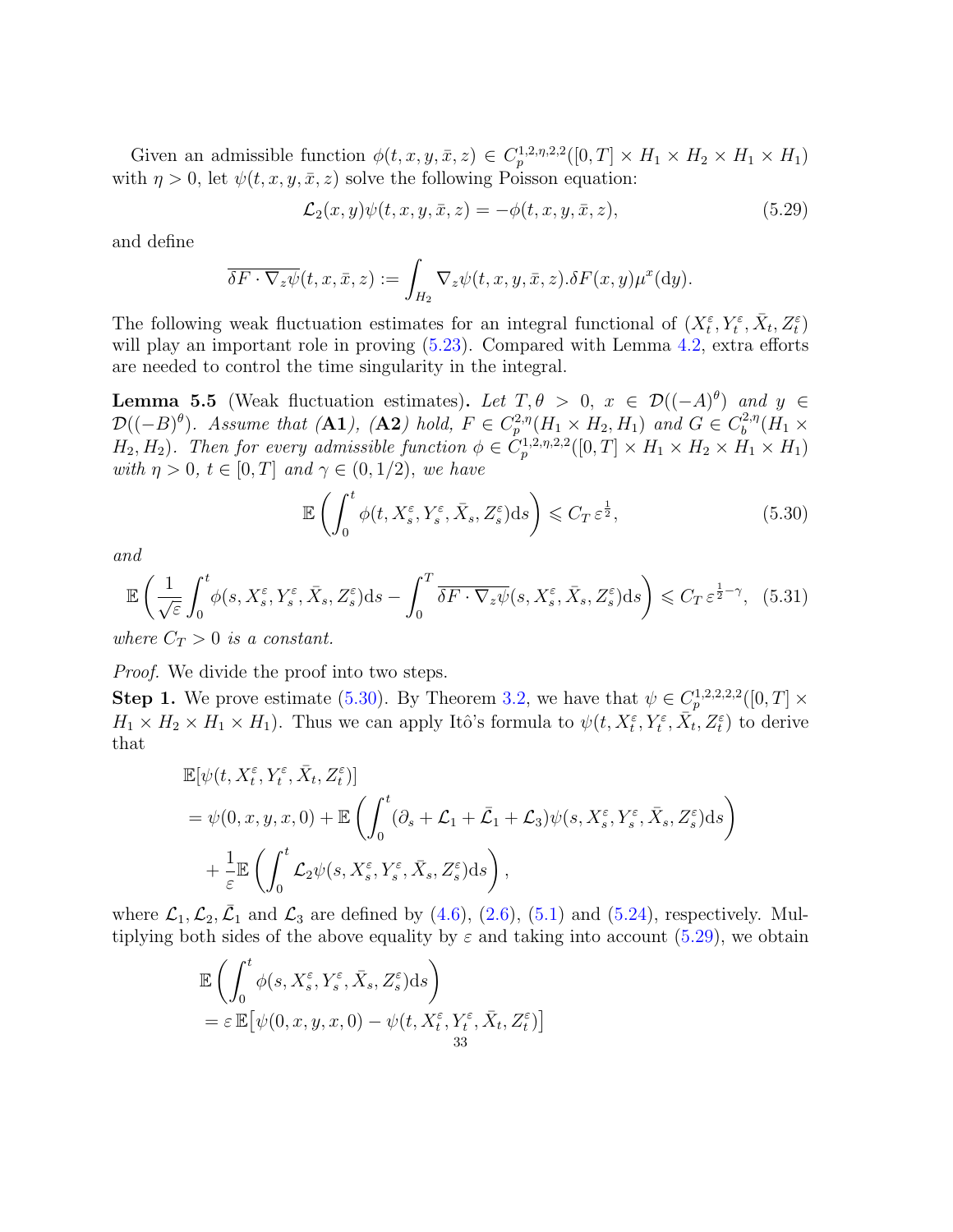$$
+ \varepsilon \mathbb{E} \left( \int_0^t (\partial_s + \bar{\mathcal{L}}_1 + \mathcal{L}_1 + \mathcal{L}_3) \psi(s, X_s^{\varepsilon}, Y_s^{\varepsilon}, \bar{X}_s, Z_s^{\varepsilon}) ds \right)
$$
  
\n
$$
= \varepsilon \mathbb{E} \left[ \psi(0, x, y, x, 0) - \psi(0, X_t^{\varepsilon}, Y_t^{\varepsilon}, \bar{X}_t, Z_t^{\varepsilon}) \right]
$$
  
\n
$$
+ \varepsilon \mathbb{E} \left( \int_0^t \left[ \partial_s \psi(s, X_s^{\varepsilon}, Y_s^{\varepsilon}, \bar{X}_s, Z_s^{\varepsilon}) - \partial_s \psi(s, X_t^{\varepsilon}, Y_t^{\varepsilon}, \bar{X}_t, Z_t^{\varepsilon}) \right] ds \right)
$$
  
\n
$$
+ \varepsilon \mathbb{E} \left( \int_0^t (\mathcal{L}_1 + \bar{\mathcal{L}}_1) \psi(s, X_s^{\varepsilon}, Y_s^{\varepsilon}, \bar{X}_s, Z_s^{\varepsilon}) ds \right)
$$
  
\n
$$
+ \varepsilon \mathbb{E} \left( \int_0^t \mathcal{L}_3 \psi(s, X_s^{\varepsilon}, Y_s^{\varepsilon}, \bar{X}_s, Z_s^{\varepsilon}) ds \right) =: \sum_{i=1}^4 \mathcal{O}_i(t, \varepsilon).
$$

By making use of Theorem [3.2](#page-11-1) and Lemma [6.1,](#page-37-1) we have

$$
\mathscr{O}_1(t,\varepsilon) \leqslant C_1 \varepsilon \mathbb{E}\left(1 + \|X_t^{\varepsilon}\|_1 + \|Y_t^{\varepsilon}\|_2^p\right) \leqslant C_1 \varepsilon.
$$

For the second term, since  $\phi$  satisfies [\(5.26\)](#page-31-4) and [\(5.27\)](#page-31-5), and t, x,  $\bar{x}$ , z all are parameters in equation [\(5.29\)](#page-32-2), by Theorem [3.2](#page-11-1) we get that  $\psi$  satisfies [\(5.26\)](#page-31-4) and [\(5.27\)](#page-31-5) too, which together with Lemmas  $6.2, 6.3, 6.5, 5.3$  $6.2, 6.3, 6.5, 5.3$  $6.2, 6.3, 6.5, 5.3$  $6.2, 6.3, 6.5, 5.3$  $6.2, 6.3, 6.5, 5.3$  $6.2, 6.3, 6.5, 5.3$  $6.2, 6.3, 6.5, 5.3$  and Hölder's inequality implies that for any  $\gamma \in (0, 1/2),$ 

$$
\mathscr{O}_{2}(t,\varepsilon) \leq C_{2}\varepsilon \int_{0}^{t} (t-s)^{-1} \Big( \mathbb{E}(\|\bar{X}_{s} - \bar{X}_{t}\|_{1}^{3} + \|X_{s}^{\varepsilon} - X_{t}^{\varepsilon}\|_{1}^{3} + \|Y_{s}^{\varepsilon} - Y_{t}^{\varepsilon}\|_{2}^{3} + \|Z_{s}^{\varepsilon} - Z_{t}^{\varepsilon}\|_{1}^{3}) \Big)^{1/3} ds
$$
  
+ 
$$
C_{2}\varepsilon \int_{0}^{t} \Big( \mathbb{E}(\|A\bar{X}_{s}\|^{2} + \|A\bar{X}_{t}\|_{1}^{2}) \Big)^{1/2} ds
$$
  

$$
\leq C_{2}\varepsilon^{1-\gamma} \leq C_{2}\varepsilon^{1/2}.
$$

To treat the third term, since for each  $t \in [0, T]$ ,  $\psi(t, \cdot, \cdot, \cdot, \cdot) \in C_p^{2,2,2,2}(H_1 \times H_1 \times H_2 \times H_1)$ , we have

$$
\begin{split}\n&\|(\mathcal{L}_1 + \bar{\mathcal{L}}_1)\psi(t, x, y, \bar{x}, z)\|_1 \\
&\leq |\langle Ax + F(x, y), D_x \psi(t, x, y, \bar{x}, z)\rangle_1| + \frac{1}{2}Tr(Q_1)\|D_x^2 \psi(t, x, y, \bar{x}, z)\|_{\mathscr{L}(H_1 \times H_1, \mathbb{R})} \\
&\quad + |\langle A\bar{x} + \bar{F}(\bar{x}), D_{\bar{x}} \psi(t, x, y, \bar{x}, z)\rangle_1| + \frac{1}{2}Tr(Q_1)\|D_x^2 \psi(t, x, y, \bar{x}, z)\|_{\mathscr{L}(H_1 \times H_1, \mathbb{R})} \\
&\leq C_3\left(1 + \|A\bar{x}\|_1 + \|Ax\|_1 + \|y\|_2^p\right)\left(1 + \|x\|_1 + \|y\|_2^p\right).\n\end{split}
$$

Thus by Lemmas [6.1,](#page-37-1) [6.4](#page-40-0) and [6.5,](#page-41-0) we have

$$
\mathcal{O}_3(t,\varepsilon) \leq C_3 \varepsilon^{1-\gamma} \leq C_3 \varepsilon^{1/2}.
$$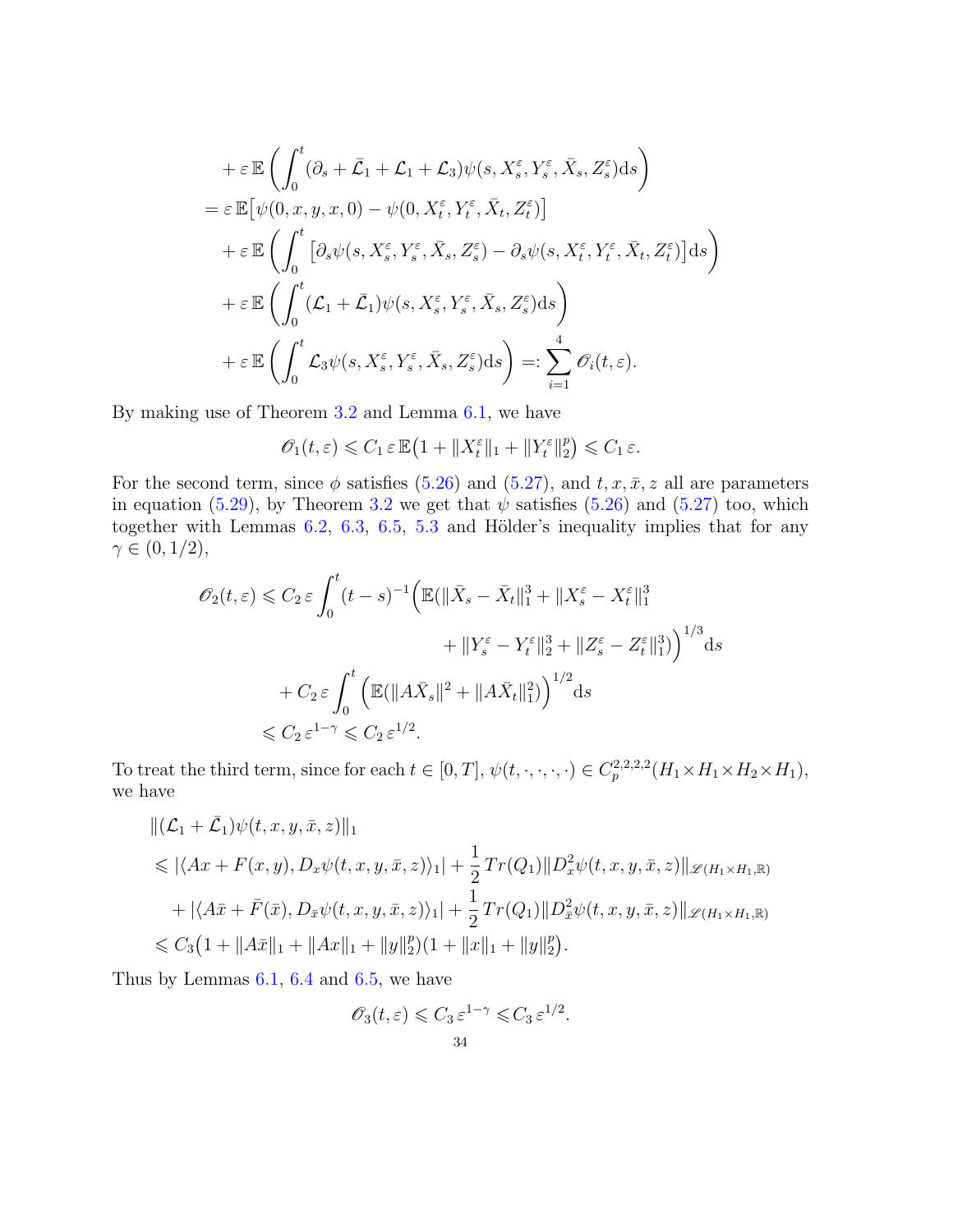For the last term, we write

$$
\mathscr{O}_{4}(t,\varepsilon) = \varepsilon \mathbb{E}\left(\int_{0}^{t} \langle AZ_{s}^{\varepsilon}, D_{z}\psi(s, X_{s}^{\varepsilon}, Y_{s}^{\varepsilon}, \bar{X}_{s}, Z_{s}^{\varepsilon})\rangle_{1}ds\right) \n+ \sqrt{\varepsilon} \mathbb{E}\left(\int_{0}^{t} \langle \bar{F}(X_{s}^{\varepsilon}) - \bar{F}(\bar{X}_{s}), D_{z}\psi(s, X_{s}^{\varepsilon}, Y_{s}^{\varepsilon}, \bar{X}_{s}, Z_{s}^{\varepsilon})\rangle_{1}ds\right) \n+ \sqrt{\varepsilon} \mathbb{E}\left(\int_{0}^{t} \langle \delta F(X_{s}^{\varepsilon}, Y_{s}^{\varepsilon}), D_{z}\psi(s, X_{s}^{\varepsilon}, Y_{s}^{\varepsilon}, \bar{X}_{s}, Z_{s}^{\varepsilon})\rangle_{1}ds\right) =: \sum_{i=1}^{3} \mathscr{O}_{4,i}(t,\varepsilon).
$$

In view of [\(5.28\)](#page-31-6), Theorem [3.2](#page-11-1) and [\(5.19\)](#page-29-1), we have for  $\gamma \in (0, 1/2 \wedge \theta)$ ,

$$
\mathscr{O}_{4,1}(t,\varepsilon) \leqslant C_4 \,\varepsilon \int_0^t (t-s)^{-1+\gamma} \big(\mathbb{E} \Vert (-A)^\gamma Z_s^{\varepsilon} \Vert_1^2\big)^{1/2} \mathrm{d} s \leqslant C_4 \,\varepsilon.
$$

Furthermore, it is easy to see that

$$
\mathscr{O}_{4,2}(t,\varepsilon)+\mathscr{O}_{4,3}(t,\varepsilon)\leqslant C_4\sqrt{\varepsilon}\int_0^t\big(1+\mathbb{E}\|X_s^\varepsilon\|_1^2+\mathbb{E}\|\bar{X}_s\|_1^2+\mathbb{E}\|Y_s^\varepsilon\|_2^{2p}\big)ds\leqslant C_4\sqrt{\varepsilon}.
$$

Combining the above computations, we get the desired result.

Step 2. We proceed to prove estimate  $(5.31)$ . By following exactly the same argument as in the proof of Step 1, we obtain that for any  $\gamma \in (0, 1/2)$ ,

$$
\mathbb{E}\left(\frac{1}{\sqrt{\varepsilon}}\int_{0}^{t}\phi(s,X_{s}^{\varepsilon},Y_{s}^{\varepsilon},\bar{X}_{s},Z_{s}^{\varepsilon})ds\right) \n= \sqrt{\varepsilon}\mathbb{E}\left[\psi(0,x,y,x,0) - \psi(0,X_{t}^{\varepsilon},Y_{t}^{\varepsilon},\bar{X}_{t},Z_{t}^{\varepsilon})\right] \n+ \sqrt{\varepsilon}\mathbb{E}\left(\int_{0}^{t}\left(\partial_{t}\psi(s,X_{s}^{\varepsilon},Y_{s}^{\varepsilon},\bar{X}_{s},Z_{s}^{\varepsilon}) - \partial_{t}\psi(s,X_{t}^{\varepsilon},Y_{t}^{\varepsilon},\bar{X}_{t},Z_{t}^{\varepsilon})\right)ds\right) \n+ \sqrt{\varepsilon}\mathbb{E}\left(\int_{0}^{t}(\bar{\mathcal{L}}_{1}+\mathcal{L}_{1})\psi(s,X_{s}^{\varepsilon},Y_{s}^{\varepsilon},\bar{X}_{s},Z_{s}^{\varepsilon})ds\right) + \sqrt{\varepsilon}\mathbb{E}\left(\int_{0}^{t}\mathcal{L}_{3}\psi(s,X_{s}^{\varepsilon},Y_{s}^{\varepsilon},\bar{X}_{s},Z_{s}^{\varepsilon})ds\right) \n\leq C_{1}\varepsilon^{1/2-\gamma} + \sqrt{\varepsilon}\mathbb{E}\left(\int_{0}^{t}\mathcal{L}_{3}\psi(s,X_{s}^{\varepsilon},Y_{s}^{\varepsilon},\bar{X}_{s},Z_{s}^{\varepsilon})ds\right).
$$

Now, for the last term we write

$$
\sqrt{\varepsilon} \mathbb{E} \left( \int_0^t \mathcal{L}_3 \psi(s, X_s^{\varepsilon}, Y_s^{\varepsilon}, \bar{X}_s, Z_s^{\varepsilon}) ds \right)
$$
  
=  $\sqrt{\varepsilon} \mathbb{E} \left( \int_0^t \langle A Z_s^{\varepsilon}, D_z \psi(s, X_s^{\varepsilon}, Y_s^{\varepsilon}, \bar{X}_s, Z_s^{\varepsilon}) \rangle_1 ds \right)$   
+  $\mathbb{E} \left( \int_0^t \langle \bar{F}(X_s^{\varepsilon}) - \bar{F}(\bar{X}_s), D_z \psi(s, X_s^{\varepsilon}, Y_s^{\varepsilon}, \bar{X}_s, Z_s^{\varepsilon}) \rangle_1 ds \right)$   
35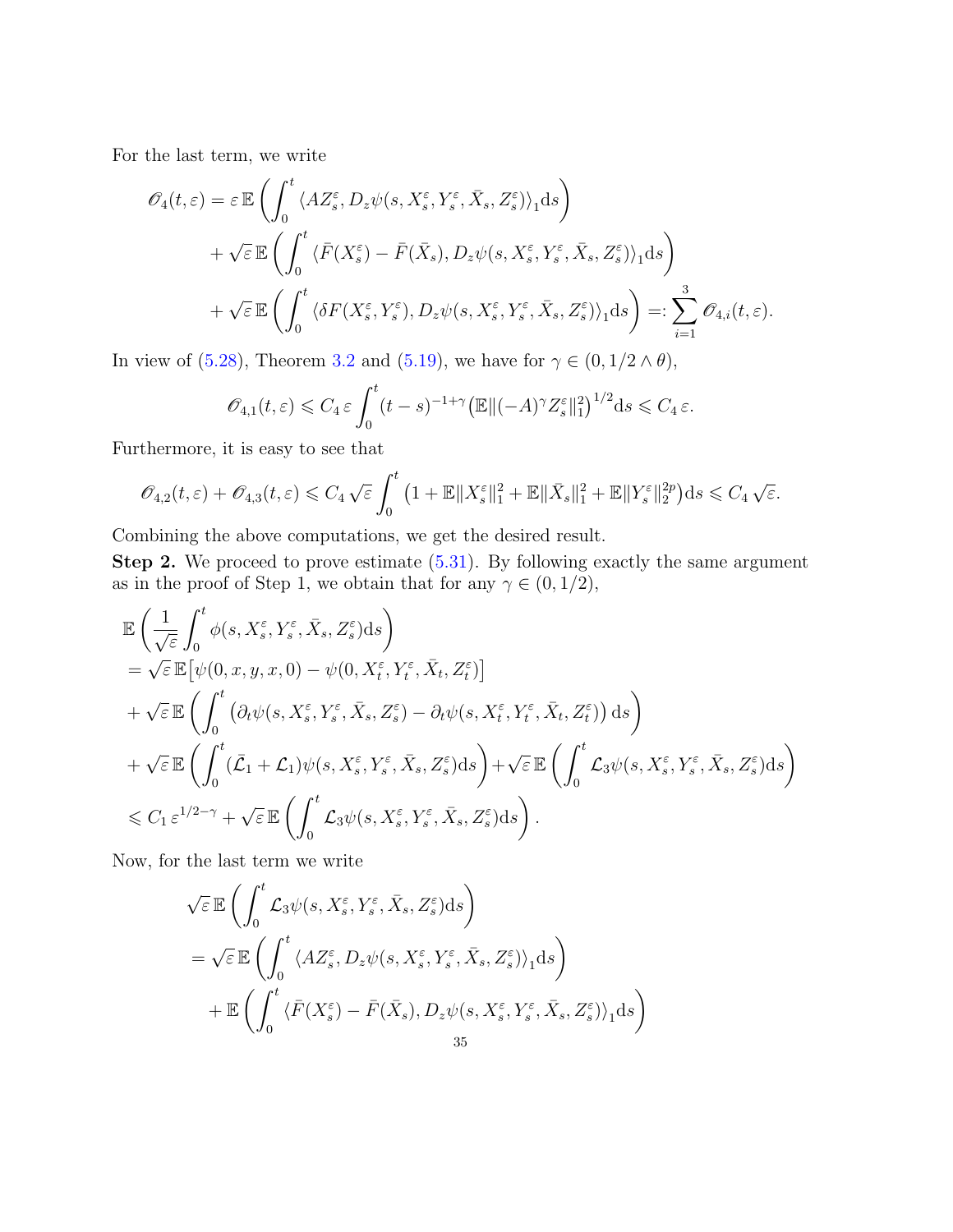$$
+ \mathbb{E} \left( \int_0^t \langle \delta F(X_s^\varepsilon, Y_s^\varepsilon), D_z \psi(s, X_s^\varepsilon, Y_s^\varepsilon, \bar{X}_s, Z_s^\varepsilon) \rangle_1 \mathrm{d}s \right) =: \sum_{i=1}^3 \tilde{\mathscr{O}}_i(t, \varepsilon).
$$

We argue as for  $\mathscr{O}_{4,1}(t,\varepsilon)$  to get that

$$
\tilde{\mathscr{O}}_1(t,\varepsilon) \leqslant C_2 \, \varepsilon^{1/2}.
$$

Using Theorem [2.2,](#page-9-1) we further have

$$
\tilde{\mathscr{O}}_2(t,\varepsilon) \leqslant C_3 \int_0^t \left(1+\mathbb{E} \|X_s^{\varepsilon}\|_1^2+\mathbb{E} \|Y_s^{\varepsilon}\|_2^{2p}\right)^{1/2} \left(\mathbb{E} \|X_s^{\varepsilon}-\bar{X}_s\|_1^2\right)^{1/2} ds \leqslant C_3 \varepsilon^{1/2}.
$$

Consequently, we obtain that for any  $\gamma \in (0, 1/2)$ ,

$$
\mathbb{E}\left(\frac{1}{\sqrt{\varepsilon}}\int_0^t \phi(s, X_s^{\varepsilon}, Y_s^{\varepsilon}, \bar{X}_s, Z_s^{\varepsilon})ds - \int_0^t \overline{\delta F \cdot \nabla_z \psi}(s, X_s^{\varepsilon}, \bar{X}_s, Z_s^{\varepsilon})ds\right) \n\leq C_4 \varepsilon^{1/2-\gamma} + \mathbb{E}\bigg(\int_0^t \Big(\langle \delta F(X_s^{\varepsilon}, Y_s^{\varepsilon}), D_z \psi(s, X_s^{\varepsilon}, Y_s^{\varepsilon}, \bar{X}_s, Z_s^{\varepsilon})\rangle_1 \n- \overline{\delta F \cdot \nabla_z \psi}(s, X_s^{\varepsilon}, \bar{X}_s, Z_s^{\varepsilon})\Big)ds\bigg).
$$

Note that by the definition of  $\overline{\delta F \cdot \nabla_z \psi}$ , the function

$$
\tilde{\phi}(t, x, y, \bar{x}, z) := \langle \delta F(x, y), D_z \psi(t, x, y, \bar{x}, z) \rangle_1 - \overline{\delta F \cdot \nabla_z \psi}(t, x, \bar{x}, z)
$$

satisfies the centering condition  $(5.25)$  and assumption  $(H)$ . Thus, using  $(5.30)$  directly, we obtain

$$
\mathbb{E}\bigg(\int_0^t \Big(\langle \delta F(X_s^\varepsilon, Y_s^\varepsilon), D_z \psi(s, X_s^\varepsilon, Y_s^\varepsilon, \bar{X}_s, Z_s^\varepsilon)\rangle_1 - \overline{\delta F\cdot\nabla_z \psi}(s, X_s^\varepsilon, \bar{X}_s, Z_s^\varepsilon)\Big)ds\bigg) \leqslant C_4 \,\varepsilon^{1/2}.
$$

Combining the above computations, we get the desired result.

Now, we are in the position to give:

*Proof of estimate [\(5.23\)](#page-31-2).* Fix  $T > 0$  below. Let  $\bar{u}(t, x, z)$  be the solution of the Cauchy problem [\(5.3\)](#page-25-3). For  $t \in [0, T]$ , define

$$
\tilde{u}(t,x,z):=\bar{u}(T-t,x,z).
$$

Then it is easy to check that

$$
\tilde{u}(0, x, 0) = \bar{u}(T, x, 0) = \mathbb{E}[\varphi(\bar{Z}_T)]
$$
 and  $\tilde{u}(T, x, z) = \bar{u}(0, x, z) = \varphi(z)$ .

As a result, by Itô's formula and  $(5.3)$  we deduce that

$$
\mathbb{E}[\varphi(Z_T^\varepsilon)] - \mathbb{E}[\varphi(\bar{Z}_T)] = \mathbb{E}[\tilde{u}(T,\bar{X}_T,Z_T^\varepsilon) - \tilde{u}(0,x,0)]
$$
36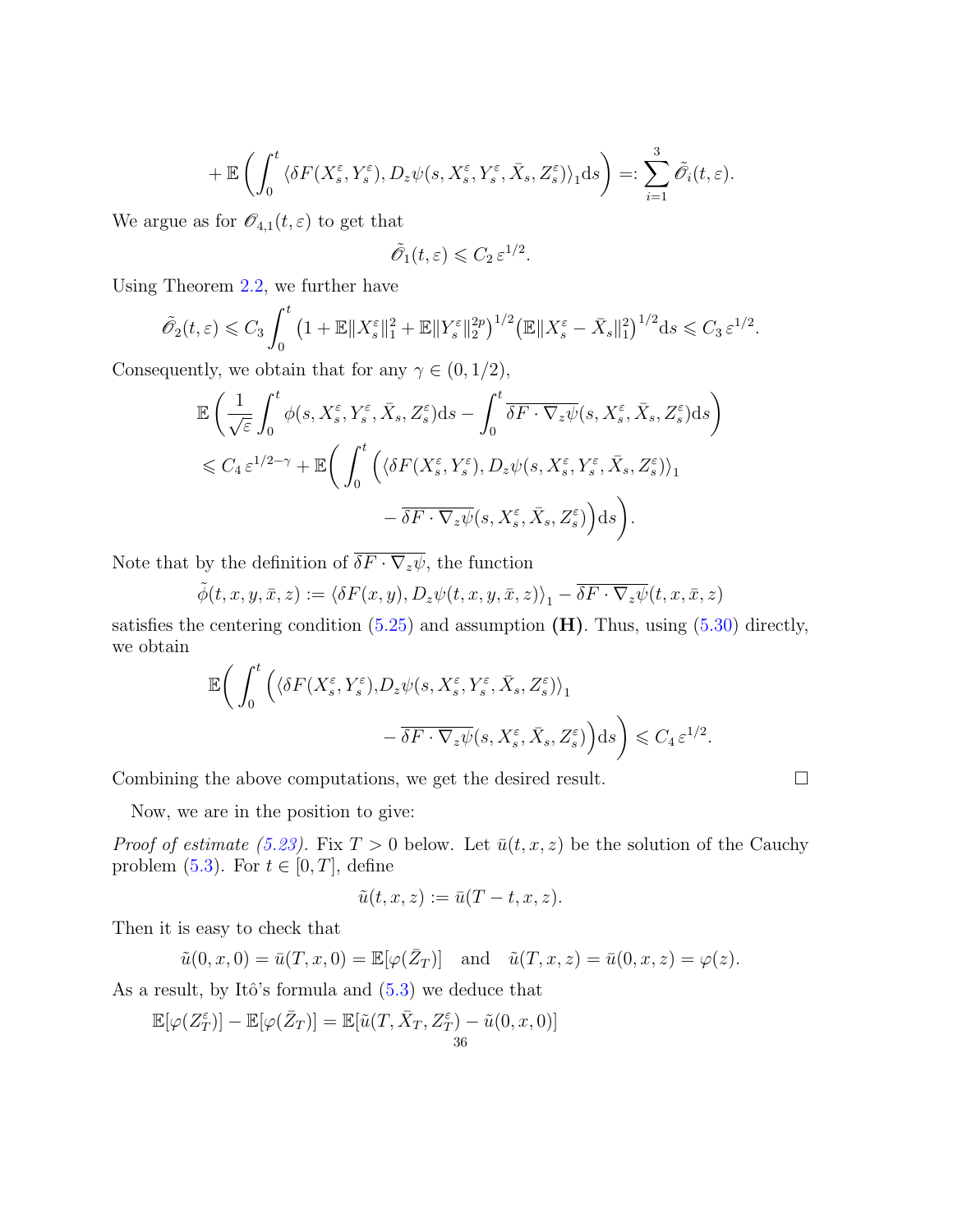$$
\begin{split}\n&= \mathbb{E}\left(\int_{0}^{T} \left(\partial_{t}+\bar{\mathcal{L}}_{1}+\mathcal{L}_{3}\right)\tilde{u}(t,\bar{X}_{t},Z_{t}^{\varepsilon})\mathrm{d}t\right) \\
&= \mathbb{E}\left(\int_{0}^{T} (\mathcal{L}_{3}-\bar{\mathcal{L}}_{3})\tilde{u}(t,\bar{X}_{t},Z_{t}^{\varepsilon})\mathrm{d}t\right) \\
&= \mathbb{E}\left(\int_{0}^{T} \left\langle \frac{\bar{F}(X_{t}^{\varepsilon})-\bar{F}(\bar{X}_{t})}{\sqrt{\varepsilon}}-D_{x}\bar{F}(\bar{X}_{t}).Z_{t}^{\varepsilon},D_{z}\tilde{u}(t,\bar{X}_{t},Z_{t}^{\varepsilon})\right\rangle\right)\mathrm{d}t\right) \\
&+ \frac{1}{2} \mathbb{E}\left(\int_{0}^{T} Tr\left(D_{z}^{2}\tilde{u}(t,\bar{X}_{t},Z_{t}^{\varepsilon})\left[\sigma(X_{t}^{\varepsilon})\sigma^{*}(X_{t}^{\varepsilon})-\sigma(\bar{X}_{t})\sigma^{*}(\bar{X}_{t})\right]\right)\mathrm{d}t\right) \\
&+ \left[\mathbb{E}\left(\frac{1}{\sqrt{\varepsilon}}\int_{0}^{T} \langle\delta F(X_{t}^{\varepsilon},Y_{t}^{\varepsilon}),D_{z}\tilde{u}(t,\bar{X}_{t},Z_{t}^{\varepsilon})\rangle\rangle_{1}\mathrm{d}t\right) \\
&- \frac{1}{2} \mathbb{E}\left(\int_{0}^{T} Tr(D_{z}^{2}\tilde{u}(t,\bar{X}_{t},Z_{t}^{\varepsilon})\sigma(X_{t}^{\varepsilon})\sigma^{*}(X_{t}^{\varepsilon})\mathrm{d}t\right)\right] =: \sum_{i=1}^{3} \mathcal{N}_{i}(T,\varepsilon).\n\end{split}
$$

By the mean value theorem, Hölder's inequality,  $(5.5)$ ,  $(5.19)$  and Theorem [2.2,](#page-9-1) we deduce that for some  $\vartheta \in (0,1)$ ,

$$
\mathcal{N}_1(T,\varepsilon) \leq \mathbb{E}\left(\int_0^T \left| \left\langle [D_x \bar{F}(X_t^{\varepsilon} + \vartheta(X_t^{\varepsilon} - \bar{X}_t)) - D_x \bar{F}(\bar{X}_t)], Z_t^{\varepsilon}, D_z \tilde{u}(t, \bar{X}_t, Z_t^{\varepsilon}) \right\rangle_1 \right| dt \right)
$$
  

$$
\leq C_1 \int_0^T \left( \mathbb{E} \|X_t^{\varepsilon} - \bar{X}_t\|_1^2 \right)^{1/2} \left( \mathbb{E} \|Z_t^{\varepsilon}\|_1^2 \right)^{1/2} dt \leq C_1 \varepsilon^{1/2}.
$$

Furthermore, let  $\mathscr{U}_{t,\bar{x},z}(x) := Tr(D^2_z \tilde{u}(t,\bar{x},z) \sigma(x) \sigma^*(x))$ . Then we have that for every  $h \in H_1$ ,

$$
|D_x \mathscr{U}_{t,\bar x,z}(x).h| \leqslant C_2(1+\|x\|_1^2)\|h\|_1,
$$

which together with Theorem [2.2,](#page-9-1) Lemmas [6.1](#page-37-1) and [6.5](#page-41-0) yields that

$$
\mathcal{N}_2(T,\varepsilon) \leq C_2 \int_0^T \left(1 + \mathbb{E} \|X_t^{\varepsilon}\|_1^4 + \mathbb{E} \|\bar{X}_t\|_1^4\right)^{1/2} \left(\mathbb{E} \|X_t^{\varepsilon} - \bar{X}_t\|_1^2\right)^{1/2} \leq C_2 \, \varepsilon^{1/2}.
$$

It remains to control the last term  $\mathcal{N}_3(T, \varepsilon)$ . For this purpose, recall that  $\Psi$  solves the Poisson equation [\(2.5\)](#page-9-4), and define

$$
\Phi(t, x, y, \bar{x}, z) := \langle \Psi(x, y), D_z \tilde{u}(t, \bar{x}, z) \rangle_1.
$$

Since  $\mathcal{L}_2$  is an operator with respect to the y variable, one can check that  $\Phi$  solves the following Poisson equation:

$$
\mathcal{L}_2(x,y)\Phi(t,x,y,\bar{x},z) = -\langle \delta F(x,y), D_z \tilde{u}(t,\bar{x},z) \rangle_1 =: -\phi(t,x,y,\bar{x},z).
$$

It is obvious that  $\phi$  satisfies the centering condition [\(5.25\)](#page-31-7). Furthermore, in view of [\(5.6\)](#page-26-4), [\(5.10\)](#page-26-7), [\(5.11\)](#page-26-8) and [\(5.12\)](#page-26-9), we have that for any  $t \in [0, T)$ ,  $x, z \in H_1, y \in H_2, \bar{x} \in \mathcal{D}(-A)$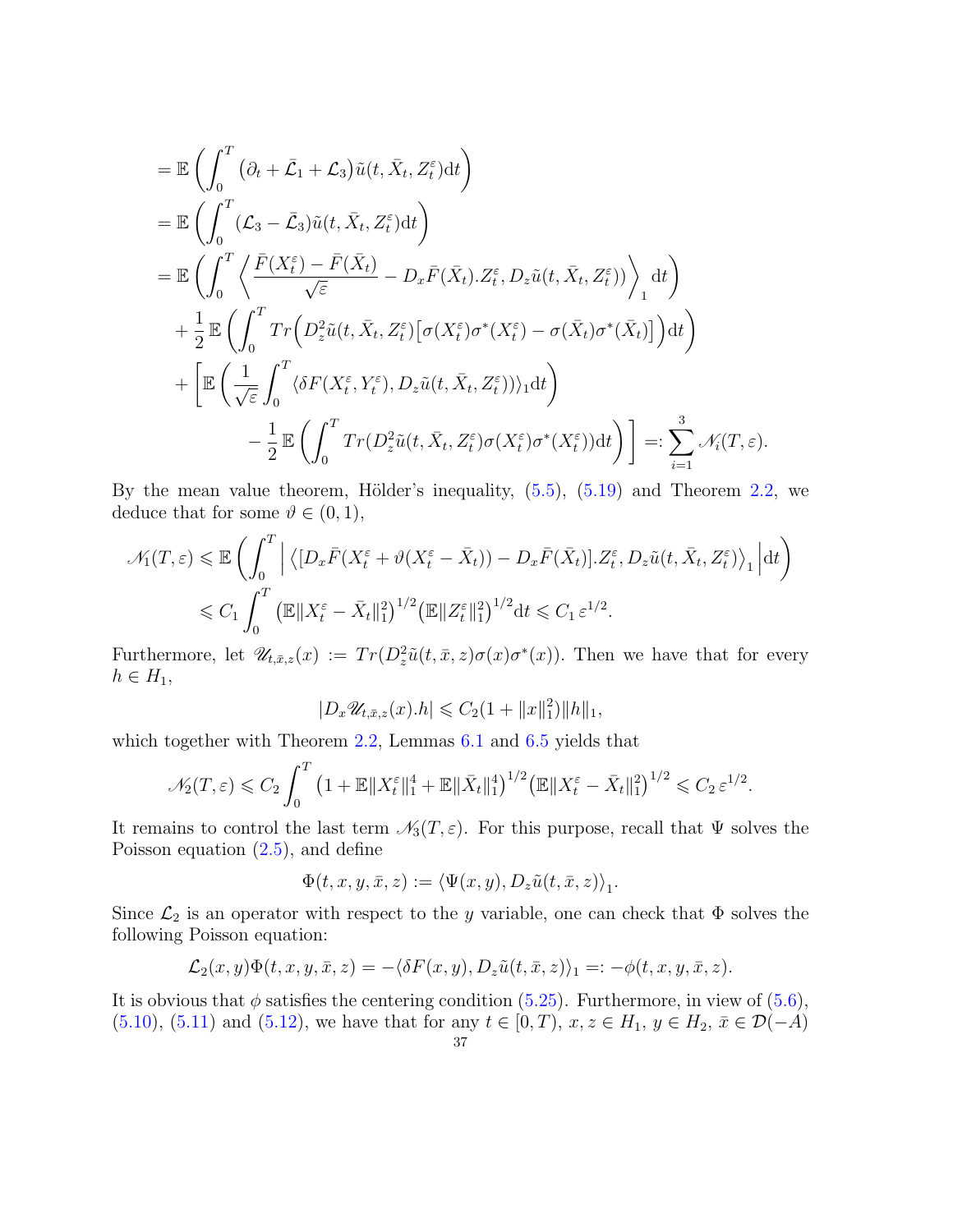and  $h_1, h_2 \in H_1$ ,

$$
|\partial_t \phi(t, x, y, \bar{x}, z)| + |D_x \partial_t \phi(t, x, y, \bar{x}, z).h_1| + |D_z \partial_t \phi(t, x, y, \bar{x}, z).h_2|
$$
  
\$\leqslant |\langle \delta F(x, y), \partial\_t D\_z \bar{u}(T - t, \bar{x}, z) \rangle\_1| + |\langle D\_x \delta F(x, y).h\_1, \partial\_t D\_z \bar{u}(T - t, \bar{x}, z) \rangle\_1|\$  
+ |\partial\_t D\_z^2 \bar{u}(T - t, \bar{x}, z).(\delta F(x, y), h\_2)|\$

 $\leqslant C_3 (T-t)^{-1} (\|h_1\|_1 + \|h_2\|_1)(1 + \|A\overline{x}\|_1 + \|\overline{x}\|_1^2 + \|z\|_1)(1 + \|x\|_1 + \|y\|_2^p)$  $_{2}^{p}),$ and for any  $h_3 \in \mathcal{D}(-A)$ ,

$$
|D_{\bar{x}}\partial_t \phi(t, x, y, \bar{x}, z).h_3| = \partial_t D_{\bar{x}}D_z \bar{u}(T - t, \bar{x}, z).(\delta F(x, y), h_3)
$$
  
\$\leq C\_3 \left( (T - t)^{-1} (1 + ||A\bar{x}||\_1 + ||\bar{x}||\_1^2 + ||z||\_1) ||h\_3||\_1 + ||Ah\_3||\_1 \right) (1 + ||x||\_1 + ||y||\_2^p),\$  
for any  $h \in \mathcal{D}((-A)^{\vartheta})$  with  $\vartheta \in [0, 1]$ 

and for any  $h \in \mathcal{D}((-A)^{\vartheta})$  with  $\vartheta \in [0,1],$ 

$$
|D_z \phi(t, x, y, \bar{x}, z) \cdot (-A)^\vartheta h| = D_z^2 \bar{u} (T - t, \bar{x}, z) \cdot (\delta F(x, y), (-A)^\vartheta h)
$$
  
\$\leqslant C\_3 (T - t)^{-\vartheta} (1 + ||x||\_1 + ||y||\_2^p) ||h||\_1\$.

Furthermore, by the definition of  $\sigma$  in [\(2.8\)](#page-10-2), we have

$$
\overline{\delta F \cdot \nabla_z \Phi}(t, x, \overline{x}, z) = \int_{H_2} D_z \Phi(t, x, y, \overline{x}, z) . \delta F(x, y) \mu^x(\mathrm{d}y)
$$
  
= 
$$
\int_{H_2} D_z^2 \tilde{u}(t, \overline{x}, z) . (\Psi(x, y), \delta F(x, y)) \mu^x(\mathrm{d}y) = \frac{1}{2} Tr(D_z^2 \tilde{u}(t, \overline{x}, z) \sigma(x) \sigma^*(x)).
$$

Thus, it follows by  $(5.31)$  directly that for any  $\gamma \in (0, 1/2)$ ,

$$
\mathscr{N}_3(T,\varepsilon) \leqslant C_3 \, \varepsilon^{1/2-\gamma}.
$$

<span id="page-37-0"></span>Combining the above computations, we get the desired result.

## <span id="page-37-3"></span>6. Appendix

Throughout this section, we assume that (A1), (A2) hold,  $F \in C_p^{1,\eta}(H_1 \times H_2, H_1)$ and  $G \in C_h^{1,\eta}$  $b^{(1,\eta)}(H_1 \times H_2, H_2)$  with  $\eta > 0$ . We have the following result.

<span id="page-37-1"></span>**Lemma 6.1.** For any  $(x, y) \in H_1 \times H_2$ , there exists a unique mild solution for the equation [\(1.1\)](#page-1-1), i.e., for every  $t \geq 0$ ,

<span id="page-37-2"></span>
$$
\begin{cases}\nX_t^{\varepsilon} = e^{tA}x + \int_0^t e^{(t-s)A} F(X_s^{\varepsilon}, Y_s^{\varepsilon}) ds + \int_0^t e^{(t-s)A} dW_s^1, \\
Y_t^{\varepsilon} = e^{\frac{t}{\varepsilon}B} y + \varepsilon^{-1} \int_0^t e^{\frac{t-s}{\varepsilon}B} G(X_s^{\varepsilon}, Y_s^{\varepsilon}) ds + \varepsilon^{-1/2} \int_0^t e^{\frac{t-s}{\varepsilon}B} dW_s^2.\n\end{cases} \tag{6.1}
$$

Moreover, for any  $T > 0$ ,  $q \geq 1$  and  $x \in \mathcal{D}((-A)^{\theta})$  with  $\theta \in [0,1)$ , we have

$$
\sup_{\varepsilon \in (0,1)} \sup_{t \in [0,T]} \mathbb{E} \| (-A)^\theta X_t^\varepsilon \|_1^q \leq C_{\theta,q,T} \left( 1 + \|x\|_{(-A)^\theta}^q + \|y\|_2^{pq} \right) \tag{6.2}
$$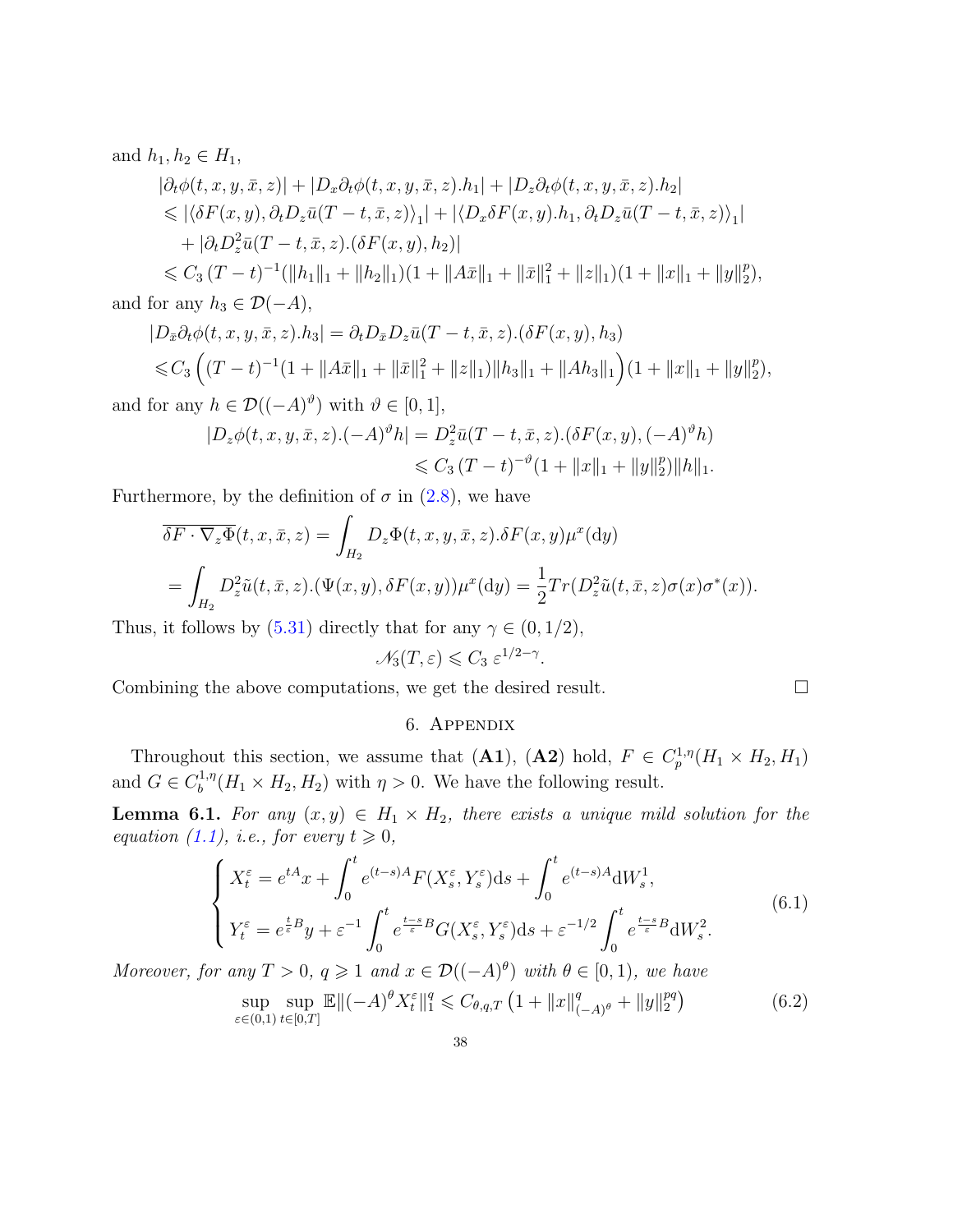and

<span id="page-38-1"></span>
$$
\sup_{\varepsilon \in (0,1)} \sup_{t \in [0,T]} \mathbb{E} \|Y_t^{\varepsilon}\|_2^q \leq C_{q,T} \left(1 + \|y\|_2^q\right),\tag{6.3}
$$

where  $C_{\theta,q,T}, C_{q,T} > 0$  are constants.

*Proof.* The well-posedness of SPDE  $(1.1)$  with Hölder continuous coefficients follows from [\[17,](#page-42-16) Theorem 7]. Furthermore, estimate [\(6.2\)](#page-37-3) can be proved similarly as in [\[7,](#page-42-12) Proposition 2.10] or  $[10,$  Proposition 4.3], and estimate  $(6.3)$  can be proved as in  $[10,$  Proposition 4.2. We omit the details here.  $\Box$ 

Note that estimate [\(6.2\)](#page-37-3) holds only for  $\theta < 1$ . In order to get the estimate for  $\theta = 1$ , we need some extra regularity results for  $X_t^{\varepsilon}$  and  $Y_t^{\varepsilon}$  with respect to the time variable. The following two results extend [\[10,](#page-42-5) Proposition 4.4] and [\[4,](#page-42-11) Proposition A.4], respectively.

<span id="page-38-0"></span>**Lemma 6.2.** Let  $T > 0$ ,  $\gamma \in [0,1]$ ,  $x \in \mathcal{D}((-A)^{\theta})$  with  $\theta \in [0,\gamma]$  and  $y \in H_2$ . Then for every  $q \geq 1$  and  $0 < s \leq t \leq T$ , we have

$$
\left(\mathbb{E}\|X_t^{\varepsilon}-X_s^{\varepsilon}\|_1^q\right)^{\frac{1}{q}} \leqslant C_{\theta,\gamma,q,T}\left(\frac{(t-s)^{\gamma}}{s^{\gamma-\theta}}e^{-\frac{\alpha_1}{2}s}\|x\|_{(-A)^{\theta}}+(t-s)^{\frac{1}{2}}\left(1+\|x\|_1+\|y\|_2^p\right)\right),
$$

where  $C_{\theta,\gamma,q,T} > 0$  is a constant.

*Proof.* In view of  $(6.1)$ , we have

$$
X_t^{\varepsilon} - X_s^{\varepsilon} = (e^{tA} - e^{sA})x + \int_s^t e^{(t-r)A} F(X_r^{\varepsilon}, Y_r^{\varepsilon}) dr + \int_0^s (e^{(t-r)A} - e^{(s-r)A}) F(X_r^{\varepsilon}, Y_r^{\varepsilon}) dr + \int_s^t e^{(t-r)A} dW_r^1 + \int_0^s (e^{(t-r)A} - e^{(s-r)A}) dW_r^1 =: \sum_{i=1}^5 \mathcal{X}_i(t, s).
$$
 (6.4)

Below, we estimate each term on the right hand side of [\(6.4\)](#page-38-2) separately. For the first term, by Proposition [2.1](#page-7-3) (iii) we easily get

<span id="page-38-2"></span>
$$
\|\mathscr{X}_1(t,s)\|_1 \leqslant C_1\,\frac{(t-s)^{\gamma}}{s^{\gamma-\theta}}e^{-\frac{\alpha_1}{2}s}\|x\|_{(-A)^{\theta}}.
$$

For the second term, by Minkowski's inequality and Lemma [6.1,](#page-37-1) we deduce that

$$
\mathbb{E} \|\mathscr{X}_2(t,s)\|_1^q \leqslant \left(\int_s^t \left(\mathbb{E} \|e^{(t-r)A}F(X_r^{\varepsilon},Y_r^{\varepsilon})\|_1^q\right)^{1/q} \mathrm{d} r\right)^q
$$
  

$$
\leqslant C_2 \left(t-s\right)^q \left(1+\|x\|_1^q+\|y\|_2^{pq}\right).
$$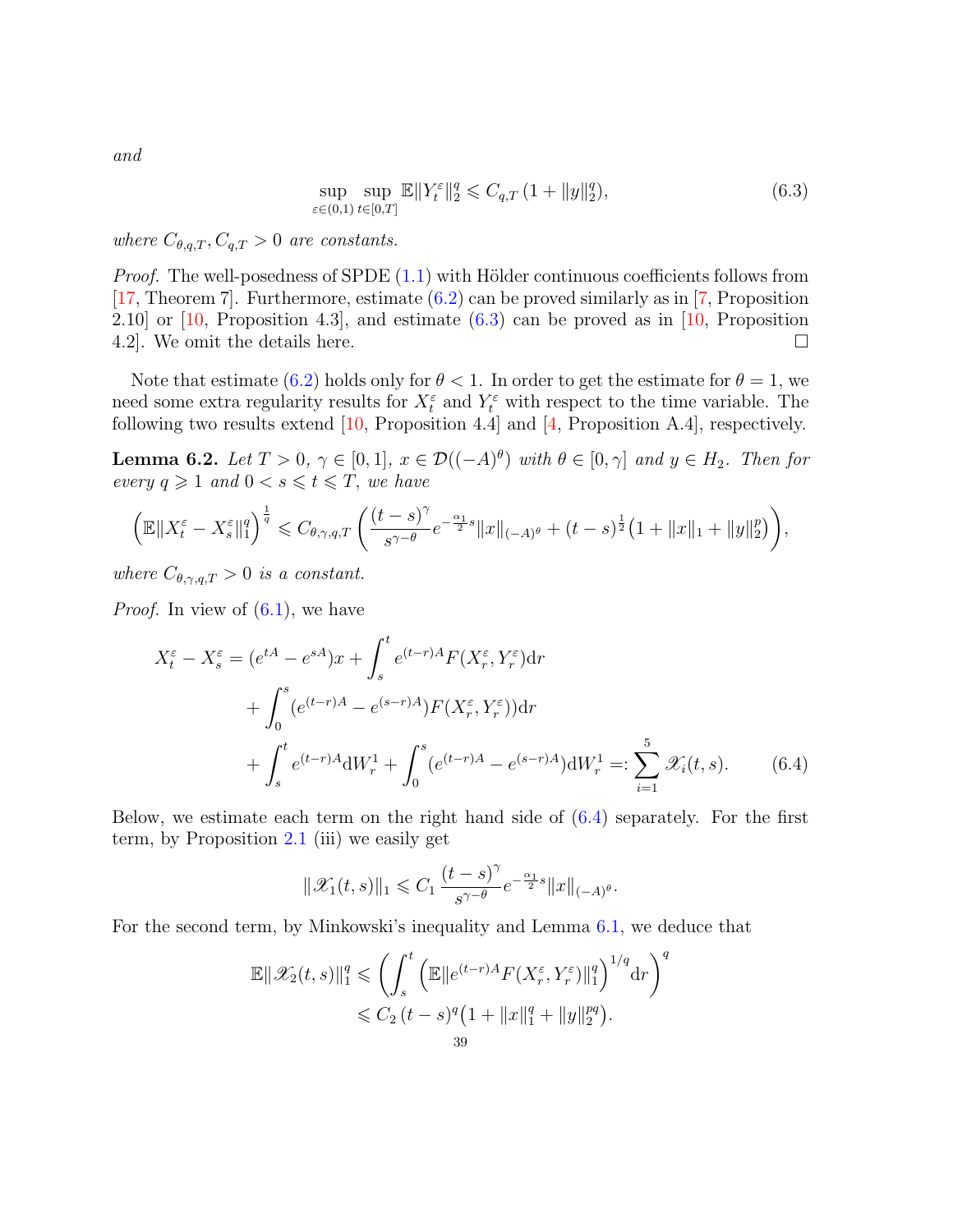Similarly, using Proposition [2.1](#page-7-3) (ii), Lemma [6.1](#page-37-1) and Minkowski's inequality again, we have

$$
\mathbb{E} \|\mathscr{X}_3(t,s)\|_1^q \leq \left( \int_0^s \left( \mathbb{E} \|(e^{(t-s)A)} - I)e^{(s-r)A} F(X_r^{\varepsilon}, Y_r^{\varepsilon})\|_1^q \right)^{1/q} dr \right)^q
$$
  

$$
\leq C_3 (t-s)^{q/2} \left( \int_0^s \left( \mathbb{E} \|( -A)^{1/2} e^{(s-r)A} F(X_r^{\varepsilon}, Y_r^{\varepsilon})\|_1^q \right)^{1/q} dr \right)^q
$$
  

$$
\leq C_3 (t-s)^{q/2} \left( 1 + \|x\|_1^q + \|y\|_2^{pq} \right).
$$

Using Burkholder-Davis-Gundy's inequality and the assumption (A2), we further get

$$
\mathbb{E} \|\mathscr{X}_4(t,s)\|_1^q \leq C_4 \left( \int_s^t \|e^{(t-r)A} Q_1^{1/2}\|_{\mathscr{L}_2(H_1)}^2 dr \right)^{q/2} \leq C_4 (t-s)^{q/2},
$$

and

$$
\mathbb{E} \|\mathscr{X}_5(t,s)\|_1^q \leq C_5 (t-s)^{q/2} \left( \int_0^s \|(-A)^{1/2} e^{(s-r)A} Q_1^{1/2} \|_{\mathscr{L}_2(H_1)}^2 \mathrm{d}r \right)^{q/2} \leq C_5 (t-s)^{q/2}.
$$

Combining the above computations, we get the desired result.

<span id="page-39-0"></span>**Lemma 6.3.** Let  $T > 0$ ,  $\gamma \in [0, 1/2]$ ,  $x \in H_1$  and  $y \in \mathcal{D}((-B)^{\theta})$  with  $\theta \in [0, \gamma]$ . Then for every  $q \geqslant 1$  and  $0 < s \leqslant t \leqslant T$ , we have

$$
\left(\mathbb{E}\|Y_t^{\varepsilon} - Y_s^{\varepsilon}\|_2^q\right)^{\frac{1}{q}} \leqslant C_{\theta,\gamma,q,T} \left(\frac{(t-s)^{\gamma}}{s^{\gamma-\theta}\varepsilon^{\theta}}e^{-\frac{\mu_1}{2\varepsilon}s}\|y\|_{(-B)^{\theta}} + \frac{(t-s)^{\gamma}}{\varepsilon^{\gamma}}\right),
$$

where  $C_{\theta,\gamma,q,T} > 0$  is a constant.

*Proof.* In view of  $(6.1)$ , we have

$$
Y_t^{\varepsilon} - Y_s^{\varepsilon} = (e^{\frac{t}{\varepsilon}B} - e^{\frac{s}{\varepsilon}B})y + \frac{1}{\varepsilon} \int_s^t e^{\frac{(t-r)}{\varepsilon}B} G(X_r^{\varepsilon}, Y_r^{\varepsilon}) dr + \frac{1}{\varepsilon} \int_0^s (e^{\frac{(t-r)}{\varepsilon}B} - e^{\frac{(s-r)}{\varepsilon}B}) G(X_r^{\varepsilon}, Y_r^{\varepsilon}) dr + \frac{1}{\sqrt{\varepsilon}} \int_s^t e^{\frac{(t-r)}{\varepsilon}B} dW_r^2 + \frac{1}{\sqrt{\varepsilon}} \int_0^s (e^{\frac{(t-r)}{\varepsilon}B} - e^{\frac{(s-r)}{\varepsilon}B}) dW_r^2 =: \sum_{i=1}^5 \mathcal{Y}_i(t, s)
$$

In exactly the same way as in the proof of Lemma [6.2,](#page-38-0) we deduce that

$$
\|\mathscr Y_1(t,s)\|_2\leqslant C_1\,\frac{(t-s)^{\gamma}}{s^{\gamma-\theta}\varepsilon^{\theta}}e^{-\frac{\mu_1}{2\varepsilon}s}\|y\|_{(-B)^{\theta}},
$$

and for any  $\gamma \in [0, 1/2]$ ,

$$
\mathbb{E} \|\mathscr{Y}_2(t,s)\|_2^q \leqslant C_2 \left( \frac{1}{\varepsilon} \int_s^t e^{\frac{-\mu_1}{2\varepsilon}(t-r)} \Big( \mathbb{E} \|G(X_r^{\varepsilon}, Y_r^{\varepsilon})\|_2^q \Big)^{1/q} \mathrm{d} r \right)^q \leqslant C_2 \frac{(t-s)^{\gamma q}}{\varepsilon^{\gamma q}},
$$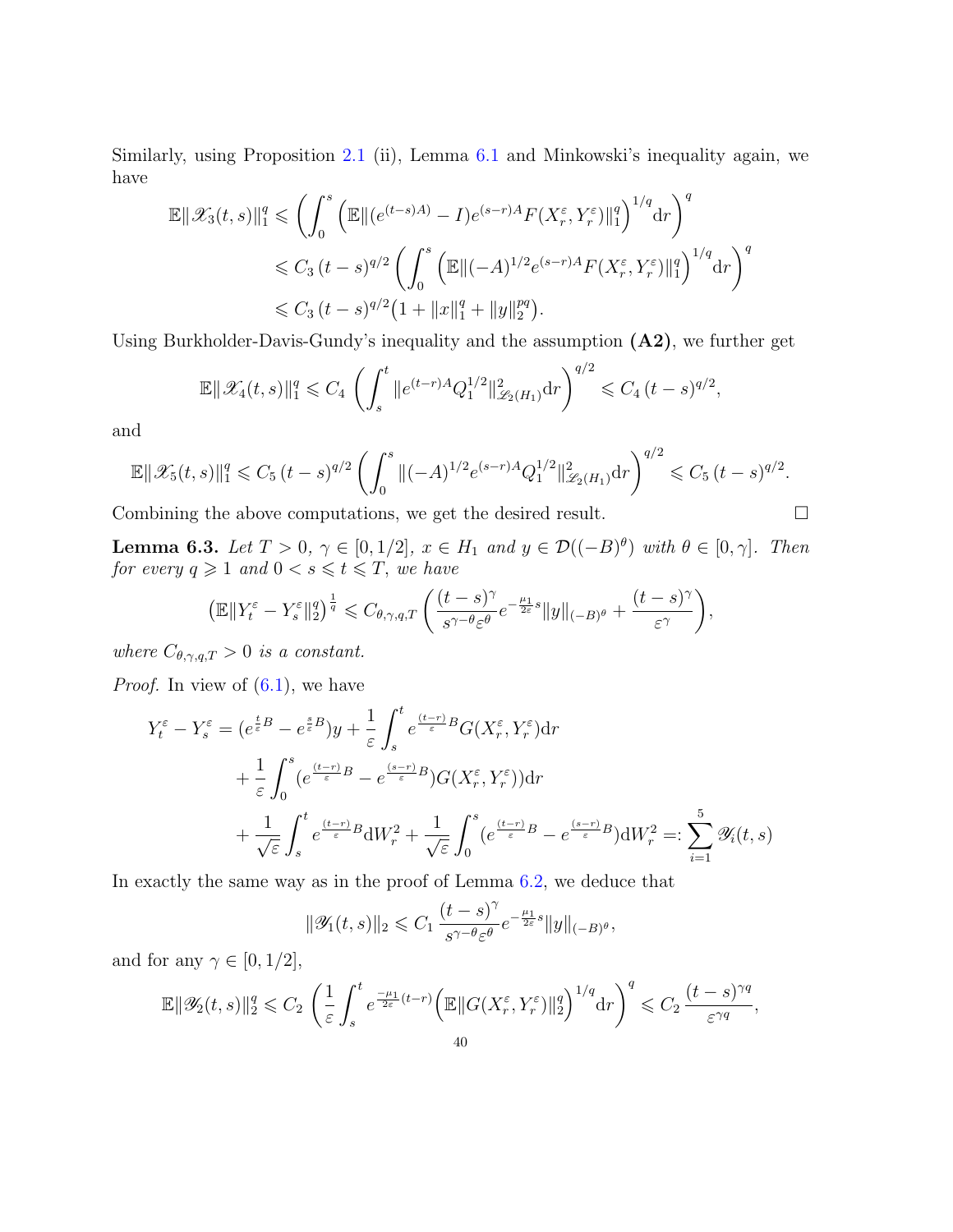and

$$
\mathbb{E} \|\mathscr{Y}_{3}(t,s)\|_{1}^{q} \leqslant \left(\frac{1}{\varepsilon} \int_{0}^{s} \left( \mathbb{E} \|(e^{\frac{(t-s)}{\varepsilon}B)} - I)e^{\frac{(s-r)}{\varepsilon}B}G(X_{r}^{\varepsilon},Y_{r}^{\varepsilon})\|_{2}^{q} \right)^{1/q} dr \right)^{q}
$$
  

$$
\leqslant C_{3} \frac{(t-s)^{\gamma q}}{\varepsilon^{\gamma q}} \left( \int_{0}^{s/\varepsilon} \|(-B)^{\gamma}e^{rB}\|_{\mathscr{L}(H_{2})} dr \right)^{q}
$$
  

$$
\leqslant C_{3} \frac{(t-s)^{\gamma q}}{\varepsilon^{\gamma q}} \left( \int_{0}^{s/\varepsilon} r^{-\gamma}e^{\frac{-\mu_{1}}{2}r} dr \right)^{q} \leqslant C_{3} \frac{(t-s)^{\gamma q}}{\varepsilon^{\gamma q}}.
$$

To control the last two terms, by Burkholder-Davis-Gundy's inequality and the assumption (**A2**), we deduce that for any  $\gamma \in [0, 1]$ ,

$$
\label{eq:bound_1} \begin{split} \mathbb{E} \| \mathscr{Y}_4(t,s) \|_1^q &\leqslant C_4 \, \left( \frac{1}{\varepsilon} \int_s^t \| e^{\frac{(t-r)}{\varepsilon} B} Q_2^{1/2} \|_{\mathscr{L}_2(H_2)}^2 \mathrm{d} r \right)^{\frac{q}{2}} \\ &\leqslant C_4 \, \left( \sum_{n=1}^\infty \lambda_{2,n} \mu_n^{\gamma-1} \frac{(t-s)^\gamma}{\varepsilon^\gamma} \right)^{q/2} \leqslant C_4 \, \frac{(t-s)^{\frac{\gamma q}{2}}}{\varepsilon^{\frac{\gamma q}{2}}}, \end{split}
$$

and for  $\gamma \in [0, 1/2]$ ,

$$
\mathbb{E} \|\mathscr{Y}_5(t,s)\|_1^q \leq C_5 \frac{(t-s)^{\gamma q}}{\varepsilon^{\gamma q}} \left(\frac{1}{\varepsilon} \int_0^s \|(-B)^\gamma e^{\frac{(s-r)}{\varepsilon}B} Q_2^{1/2} \|_{\mathscr{L}_2(H_2)}^2 \mathrm{d}r\right)^{q/2} \leq C_5 \frac{(t-s)^{\gamma q}}{\varepsilon^{\gamma q}} \left(\sum_{n=1}^\infty \lambda_{2,n} \mu_n^{2\gamma-1}\right)^{q/2} \leq C_5 \frac{(t-s)^{\gamma q}}{\varepsilon^{\gamma q}}.
$$

Combining the above computations, we get the desired result.

Now we can prove the following moment estimate.

<span id="page-40-0"></span>**Lemma 6.4.** Let  $T > 0$ ,  $x \in \mathcal{D}((-A)^{\theta})$  with  $\theta \in [0,1]$  and  $y \in H_2$ . Then for any  $q \geq 1$ ,  $\gamma > 0$  and  $0 \leqslant t \leqslant T$ , we have

$$
\left(\mathbb{E}||AX_t^{\varepsilon}||_1^q\right)^{1/q} \leq C_{\theta,\gamma,q,T}\left(t^{(\theta-1)}+\varepsilon^{-\gamma}\right)\left(1+\|x\|_{(-A)^{\theta}}^2+\|y\|_2^{2p}\right),
$$

where  $C_{\theta,\gamma,q,T} > 0$  is a constant.

Proof. We have

$$
AX_t^{\varepsilon} = Ae^{tA}x + \int_0^t Ae^{(t-s)A}F(X_t^{\varepsilon}, Y_t^{\varepsilon})ds
$$
  
+ 
$$
\int_0^t Ae^{(t-s)A}(F(X_s^{\varepsilon}, Y_s^{\varepsilon}) - F(X_t^{\varepsilon}, Y_t^{\varepsilon}))ds + \int_0^t Ae^{(t-s)A}dW_s^1 =: \sum_{i=1}^4 \mathcal{X}_i(t, \varepsilon)
$$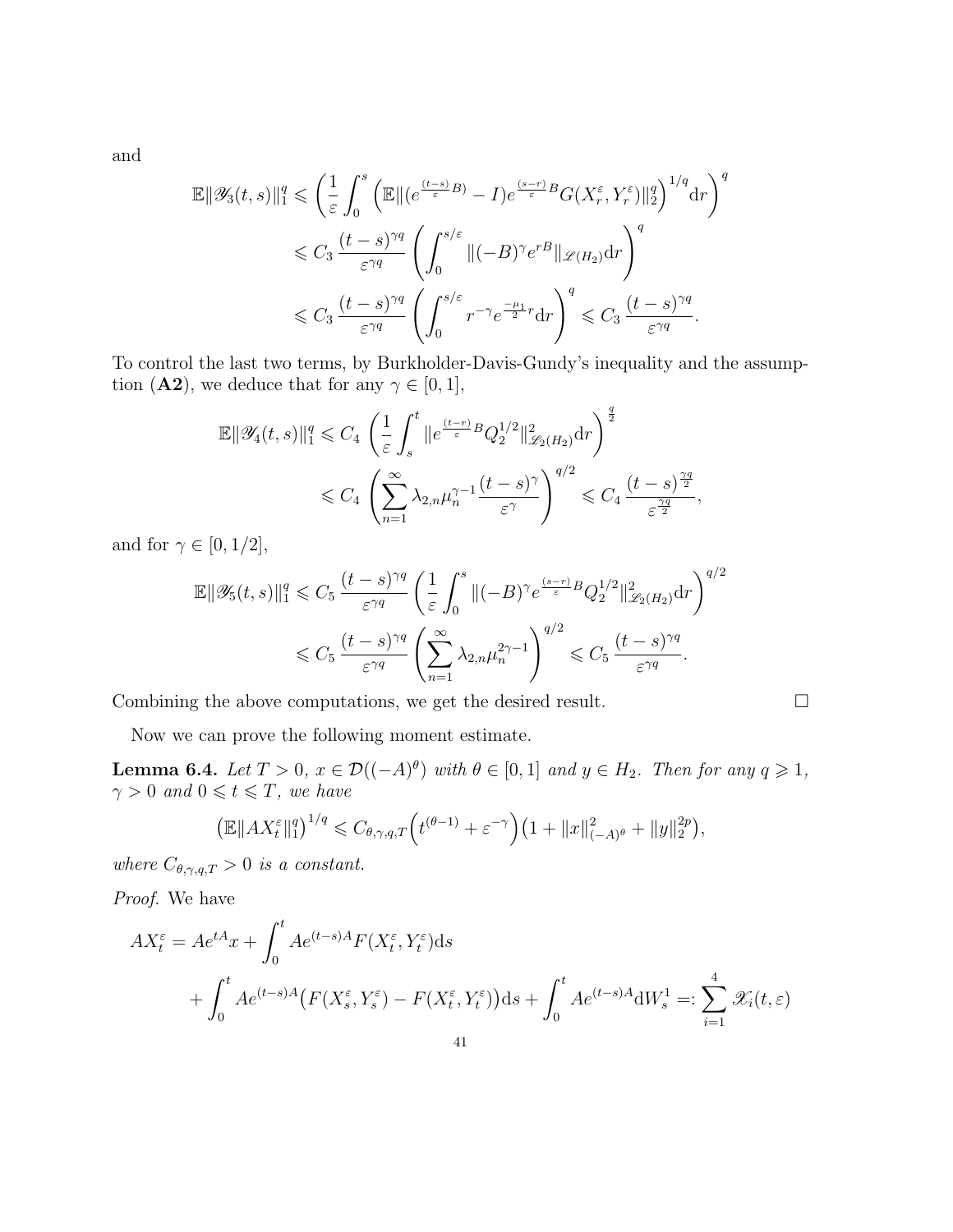By Proposition [2.1](#page-7-3) (i), we easily see that

$$
\|\mathscr{X}_1(t,\varepsilon)\|_1 \leqslant C_1 t^{(\theta-1)} \|x\|_{(-A)^{\theta}}.
$$

For the second term, note that

$$
\int_0^t Ae^{(t-s)A}F(X_t^{\varepsilon}, Y_t^{\varepsilon})ds = \int_0^t \partial_t e^{(t-s)A}F(X_t^{\varepsilon}, Y_t^{\varepsilon})ds = -(e^{tA} - I)F(X_t^{\varepsilon}, Y_t^{\varepsilon}),
$$

hence we deduce that

$$
\mathbb{E}\|\mathscr{X}_2(t,\varepsilon)\|_1^q\leqslant C_2\left(1+\mathbb{E}\|X_t^\varepsilon\|_1^q+\mathbb{E}\|Y_t^\varepsilon\|_2^{pq}\right)\leqslant C_2\left(1+\|x\|_1^q+\|y\|_2^{pq}\right).
$$

Furthermore, by applying Lemmas [6.2](#page-38-0) and [6.3](#page-39-0) with  $\theta = 0$ , we get that for any  $\gamma \in$  $(0, 1/2]$ ,

$$
\mathbb{E} \|\mathscr{X}_{3}(t,\varepsilon)\|_{1}^{q} \leq C_{3} (1 + \|x\|_{1}^{q} + \|y\|_{2}^{pq}) \Bigg( \int_{0}^{t} (t-s)^{-1} \Bigg[ \Big( \mathbb{E} \big[ \|X_{t}^{\varepsilon} - X_{s}^{\varepsilon}\|_{1}^{2q} \big] \Big)^{1/2q} + \Big( \mathbb{E} \big[ \|Y_{t}^{\varepsilon} - Y_{s}^{\varepsilon}\|_{2}^{2pq} \big] \Big)^{1/2q} \Bigg] ds \Bigg)^{q}
$$
  

$$
\leq C_{3} (1 + \|x\|_{1}^{2q} + \|y\|_{2}^{2pq}) \Bigg( \int_{0}^{t} (t-s)^{\eta \gamma - 1} \Big( \frac{1}{s^{\eta \gamma}} + \frac{1}{\varepsilon^{\eta \gamma}} \Big) ds \Bigg)^{q}
$$
  

$$
\leq C_{3} \varepsilon^{-\gamma q} (1 + \|x\|_{1}^{2q} + \|y\|_{2}^{2pq}).
$$

Finally, by Burkholder-Davis-Gundy's inequality and assumption (A2), we have

$$
\mathbb{E} \|\mathscr{X}_4(t,\varepsilon)\|_1^q \leqslant C_4 \left( \int_0^t \|Ae^{(t-s)A} Q_1^{1/2}\|_{\mathscr{L}_2(H_1)}^2 \mathrm{d} s \right)^{q/2} \leqslant C_4.
$$

The conclusion follows by the above estimates.  $\Box$ 

The following results for the averaged equation can be proved as in Lemmas [6.1,](#page-37-1) [6.2](#page-38-0) and [6.4,](#page-40-0) so we omit the details here.

<span id="page-41-0"></span>**Lemma 6.5.** For  $x \in H_1$ , the averaged equation [\(1.2\)](#page-1-2) has a unique mild solution, i.e., for all  $t > 0$ ,

$$
\bar{X}_t = e^{tA}x + \int_0^t e^{(t-s)A}\bar{F}(\bar{X}_s)ds + \int_0^t e^{(t-s)A}dW_s^1.
$$
\n(6.5)

In addition, we have:

(i) For any  $q \geq 1$  and  $x \in \mathcal{D}(-A)^{\theta}$  with  $\theta \in [0,1)$ ,

<span id="page-41-1"></span>
$$
\sup_{t \in [0,T]} \mathbb{E} \| (-A)^{\theta} \bar{X}_t \|_1^q \leq C_{\theta,q,T} (1 + \|x\|_{(-A)^{\theta}}^q);
$$

(ii) For any  $q \geq 1$ ,  $\theta \in [0,1]$  and  $0 \leq t \leq T$ ,

$$
(\mathbb{E}||A\bar{X}_t||_1^q)^{1/q} \leq C_{\theta,q,T}(1+t^{\theta-1}||x||_{(-A)^{\theta}});
$$
  
42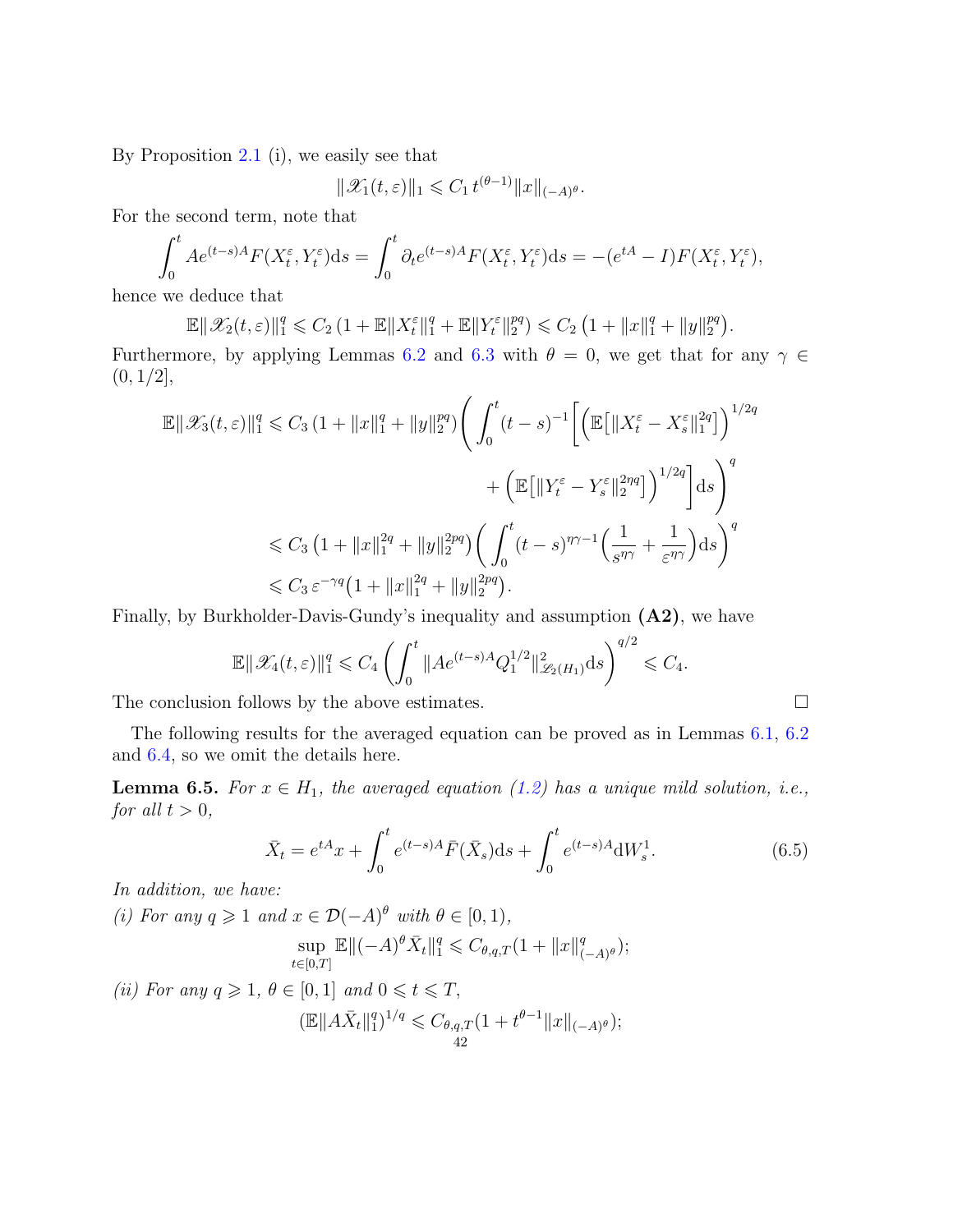(iii) For any  $q \geq 1$ ,  $\gamma \in [0,1]$ ,  $x \in \mathcal{D}((-A)^{\theta})$  with  $\theta \in [0,\gamma]$  and  $0 < s \leqslant t \leqslant T$ ,

$$
\left(\mathbb{E}\|\bar{X}_t - \bar{X}_s\|_1^q\right)^{\frac{1}{q}} \leq C_{\theta,\gamma,q,T} \left(\frac{(t-s)^{\gamma}}{s^{\gamma-\theta}}e^{-\frac{\alpha_1}{2}s}\|x\|_{(-A)^{\theta}} + (t-s)^{\frac{1}{2}}\left(1+\|x\|_1\right)\right),
$$

where  $C_{\theta,q,T}, C_{\theta,\gamma,q,T} > 0$  are constants.

#### <span id="page-42-0"></span>**REFERENCES**

- <span id="page-42-14"></span>[1] Arnold L.: Hasslemann's program revisited: The analysis of stochasticity in deterministic climate models. Stochastic Climate Models, Progress in Probability book series, Springer, 49 (2001), 141–157.
- <span id="page-42-3"></span>[2] Bakhtin V. and Kifer Y.: Diffusion approximation for slow motion in fully coupled averaging. Probab. Theory Related Fields, 129 (2) (2004), 157–181.
- <span id="page-42-1"></span>[3] Ball K., Kurtz T. G., Rempala G. and Popovic L.: Asymptotic analysis of multiscale approximations to reaction networks. Ann. Appl. Prob.,  $16$  (2005), 1925–1961.
- <span id="page-42-11"></span>[4] Bréhier C. E.: Strong and weak orders in averaging for SPDEs. Stoch. Process. Appl., 122 (2012), 2553–2593.
- <span id="page-42-9"></span>[5] Br´ehier C. E.: Analysis of an HMM time-discretization scheme for a system of stochastic PDEs. SIAM J. Numer. Anal., 51 (2013), 1185–1210.
- <span id="page-42-15"></span>[6] Br´ehier C. E. and Debussche A.: Kolmogorov equations and weak order analysis for SPDEs with nonlinear diffusion coefficient. J. Math. Pures Appl., 119 (2018), 193–254.
- <span id="page-42-12"></span>[7] Br´ehier C. E.: Orders of convergence in the averaging principle for SPDEs: the case of a stochastically forced slow component. *Stoch. Proc. Appl.*, **130 (6)** (2020), 3325–3368.
- <span id="page-42-2"></span>[8] Bogoliubov N. N. and Mitropolsky Y. A.: Asymptotic methods in the theory of non-linear oscillations. Gordon and Breach Science Publishers, New York, 1961.
- <span id="page-42-17"></span>[9] Cerrai S.: Asymptotic behavior of systems of stochastic partial differential equations with multiplicative noise. Lecture notes in Pure and Applied Math., 245 (2006), 61–75.
- <span id="page-42-5"></span>[10] Cerrai S.: A Khasminskii type averaging principle for stochastic reaction-diffusion equations. Ann. Appl. Probab., 19 (2009), 899–948.
- <span id="page-42-13"></span>[11] Cerrai S.: Normal deviations from the averaged motion for some reaction-diffusion equations with fast oscillating perturbation. J. Math. Pures Appl., **91** (2009), 614–647.
- <span id="page-42-6"></span>[12] Cerrai S.: Averaging principle for systems of reaction-diffusion equations with polynomial nonlinearities perturbed by multiplicative noise.  $SIAM J. Math. Anal., 43$  (2011) 2482–2518.
- <span id="page-42-4"></span>[13] Cerrai S. and Freidlin M.: Averaging principle for stochastic reaction-diffusion equations. Probab. Theory Related Fields, 144 (2009), 137–177.
- <span id="page-42-7"></span>[14] Cerrai S. and Lunardi A.: Averaging principle for non-autonomous slow-fast systems of stochastic reaction-diffusion equations: the almost periodic case. *SIAM J. Math. Anal.*, 49 (2017), 2843–2884.
- <span id="page-42-18"></span>[15] Chojnowska-Michalik A. and Goldys B.: Existence, uniqueness and invariant measures for stochastic semilinear equations on Hilbert spaces. Probab. Theory Related Fields, 102 (1995), 331–356.
- <span id="page-42-19"></span>[16] Da Prato G.: Kolmogorov equations for stochastic PDEs with multiplicative noise. Stoch. Anal. Appl. 2  $(2007)$ , 235-263.
- <span id="page-42-16"></span>[17] Da Prato G. and Flandoli F.: Pathwise uniqueness for a class of SDEs in Hilbert spaces and applications. *J. Funct. Anal.*, **259** (2010), 243-267.
- <span id="page-42-8"></span>[18] Dong Z., Sun X., Xiao H. and Zhai J.: Averaging principle for one dimensional stochastic Burgers equation. *J. Diff. Equ.*, **265** (2018), 4749-4797.
- <span id="page-42-10"></span>[19] E W., Liu D. and Vanden-Eijnden E.: Analysis of multiscale methods for stochastic differential equations. Comm. Pure Appl. Math., 58 (2005), 1544–1585.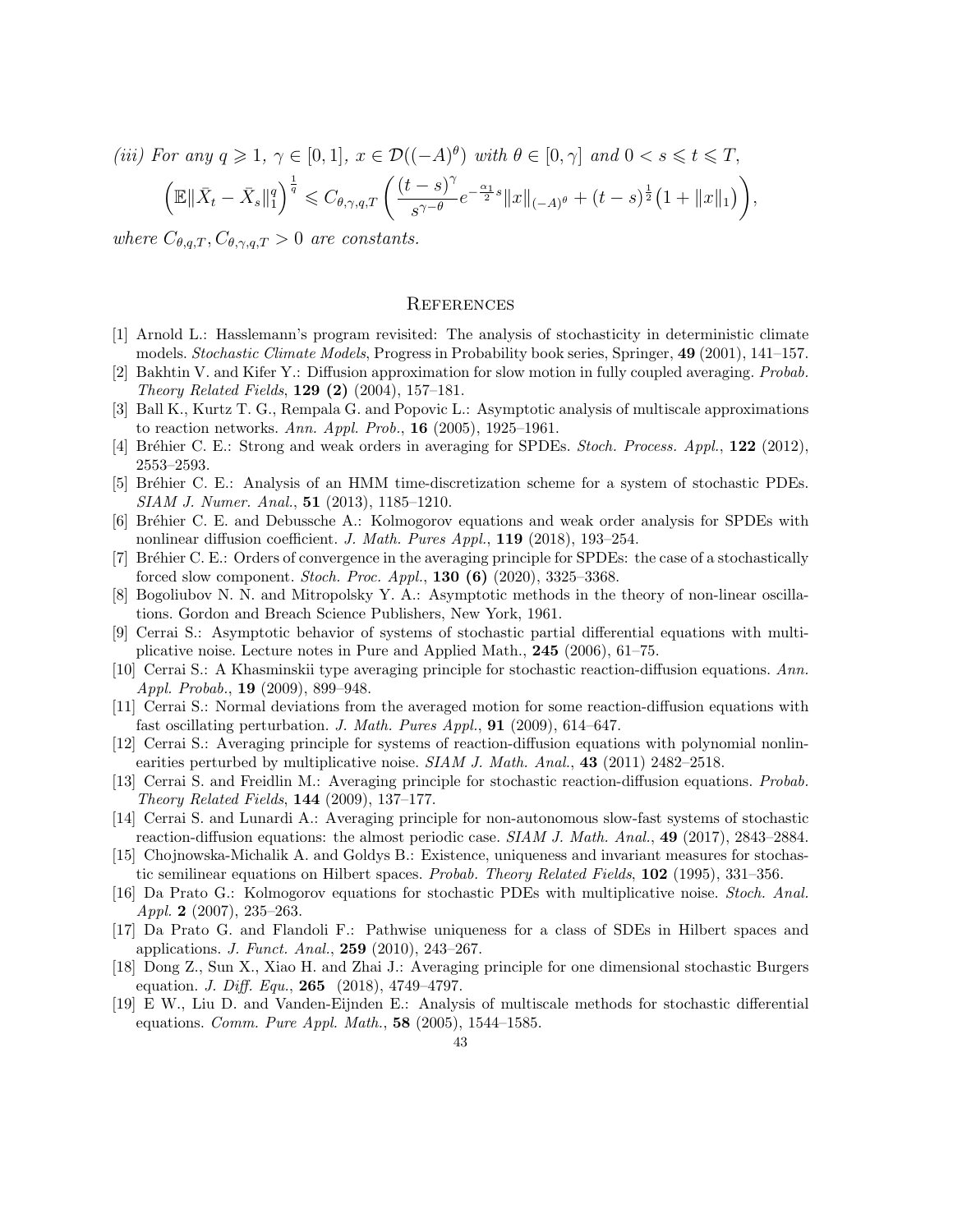- <span id="page-43-4"></span>[20] Feng J., Fouque, J. P. and Kumar R.: Small-time asymptotics for fast mean reverting stochastic volatility models. Ann. Appl. Probab., 22 (4)  $(2012)$ , 1541–1575.
- <span id="page-43-10"></span>[21] Fu H., Wan L. and Liu J.: Strong convergence in averaging principle for stochastic hyperbolicparabolic equations with two time-scales. Stoch. Process. Appl., 125 (8) (2015), 3255–3279.
- <span id="page-43-3"></span>[22] Gao H. and Duan J.: Dynamics of quasi-geostrophic fluid motion with rapidly oscillating Coriolis force. Nonl. Anal.: Real World Appl., 4 (2003), 127–138.
- <span id="page-43-22"></span>[23] Goldys B. and Maslowski B.: Exponential ergodicity for stochastic reaction-diffusion equations, Stochastic partial differential equations and applications-VII, 115–131, Lect. Notes Pure Appl. Math., 245, Chapman Hall/CRC, Boca Raton, FL, 2006.
- <span id="page-43-6"></span>[24] Gonzales-Gargate I. I. and Ruffino P. R.: An averaging principle for diffusions in foliated spaces. Ann. Probab., 44 (2016), 567–588.
- <span id="page-43-7"></span>[25] Hairer M. and Li X. M.: Averaging dynamics driven by fractional Brownian motion. https://arxiv.org/pdf/1902.11251.pdf.
- <span id="page-43-13"></span>[26] Hairer M. and Pardoux E.: Homogenization of periodic linear degenerate PDEs. J. Func. Anal., 255 (2008), 2462–2487.
- <span id="page-43-14"></span>[27] Hairer M. and Pardoux E.: Fluctuations around a homogenised semilinear random PDE. https://arxiv.org/abs/1911.02865.
- <span id="page-43-18"></span>[28] Hasselmann K.: Stochastic climate models part I. Theory. Tellus, 28 (6) (1976), 473–485.
- <span id="page-43-2"></span>[29] Kang H. W. and Kurtz T. G.: Separation of time-scales and model reduction for stochastic reaction networks. Ann. Appl. Probab., 23 (2) (2013), 529–583.
- <span id="page-43-5"></span>[30] Khasminskii R. Z.: On stochastic processes defined by differential equations with a small parameter. Theory Probab. Appl., 11 (1966), 211–228.
- <span id="page-43-8"></span>[31] Khasminskii R. Z. and Yin G.: On averaging principles: An asymptotic expansion approach. SIAM J. Math. Anal., 35 (6) (2004), 1534–1560.
- <span id="page-43-0"></span>[32] Kifer Y.: Averaging and climate models. *Stochastic Climate Models*, **49** (2001), 171–188.
- <span id="page-43-11"></span>[33] Konda V. R. and Tsitsiklis J. N.: Convergence rate of linear two-time-scale stochastic approximation. Ann. Appl. Probab.,  $14$  (2004), 796–819.
- <span id="page-43-1"></span>[34] Majda A., Timofeyev I. and Vanden-Eijnden E.: A mathematical framework for stochastic climate models. Comm. Pure Appl. Math., 54 (2001), 891–974.
- <span id="page-43-19"></span>[35] Mattingly J. C., Stuart A. M. and Tretyakov M. V.: Convergence of numerical time-averaging and stationary measures via Poisson equations. SIAM J. Numer. Anal., 48 (2010), 552–577.
- <span id="page-43-15"></span>[36] Pardoux E. and Veretennikov A. Yu.: On the Poisson equation and diffusion approximation. I. Ann. Probab., 29 (2001), 1061–1085.
- <span id="page-43-16"></span>[37] Pardoux E. and Veretennikov A. Yu.: On the Poisson equation and diffusion approximation 2. Ann. Probab., 31 (2003), 1166–1192.
- <span id="page-43-21"></span>[38] Pardoux E. and Veretennikov A. Yu.: On the Poisson equation and diffusion approximation 3. Ann. Probab., 33 (2005), 1111–1133.
- <span id="page-43-20"></span>[39] Pagés G. and Panloup F.: Ergodic approximation of the distribution of a stationary diffusion: rate of convergence. Ann. Appl. Probab., 22 (2012), 1059–1100.
- <span id="page-43-17"></span>[40] Röckner M. and Xie L.: Diffusion approximation for fully coupled stochastic differential equations. https://bibos.math.uni-bielefeld.de/preprints/19-09-560.pdf.
- <span id="page-43-9"></span>[41] Veretennikov A. Yu.: On the averaging principle for systems of stochastic differential equations. Math. USSR Sborn., 69 (1991), 271–284.
- <span id="page-43-12"></span>[42] Wang W. and Roberts A. J.: Average and deviation for slow-fast stochastic partial differential equations. *J. Diff. Equ.*, **253** (2012), 1265-1286.